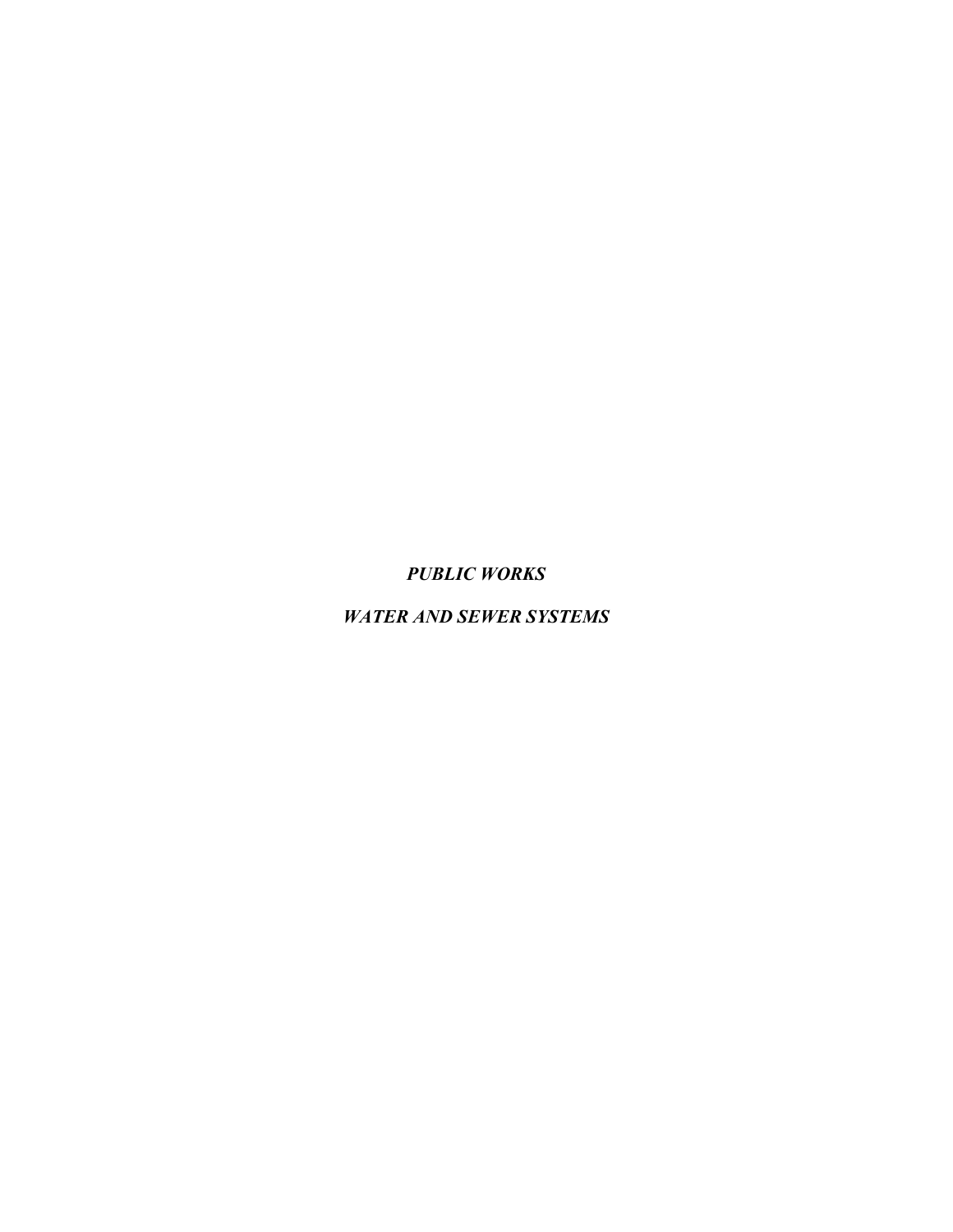#### *CONNECTIONS AND EXTENSIONS*

#### **§ 50.01 WATER AND WASTEWATER SYSTEM CONNECTIONS.**

All extensions of and connections to the Town of Aberdeen water and wastewater systems shall be in accordance with the Town of Aberdeen Water and Wastewater Extension and Connection Policy, adopted on August 11, 2008, and as amended from time to time by the Board of Commissioners. (Adopted 8/11/08)

('75 Code, § 24-1) (Am. Ord., passed 7-12-93; Am. Ord., passed 3-14-94; Am. Ord, passed 2-13- 95) Penalty, see § 50.99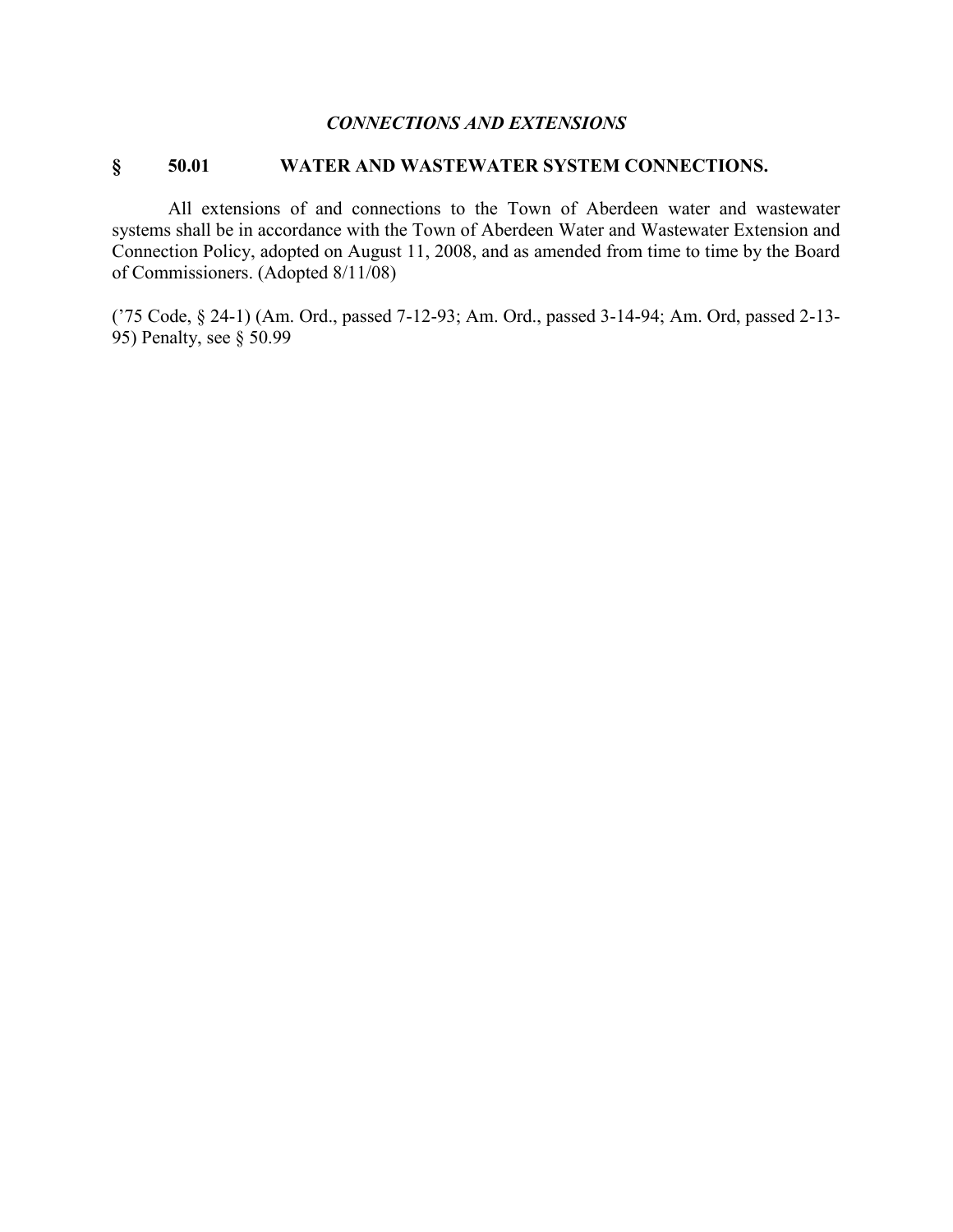# **§ 50.02 THROUGH 50.09 REPEALED ON 8/11/08.**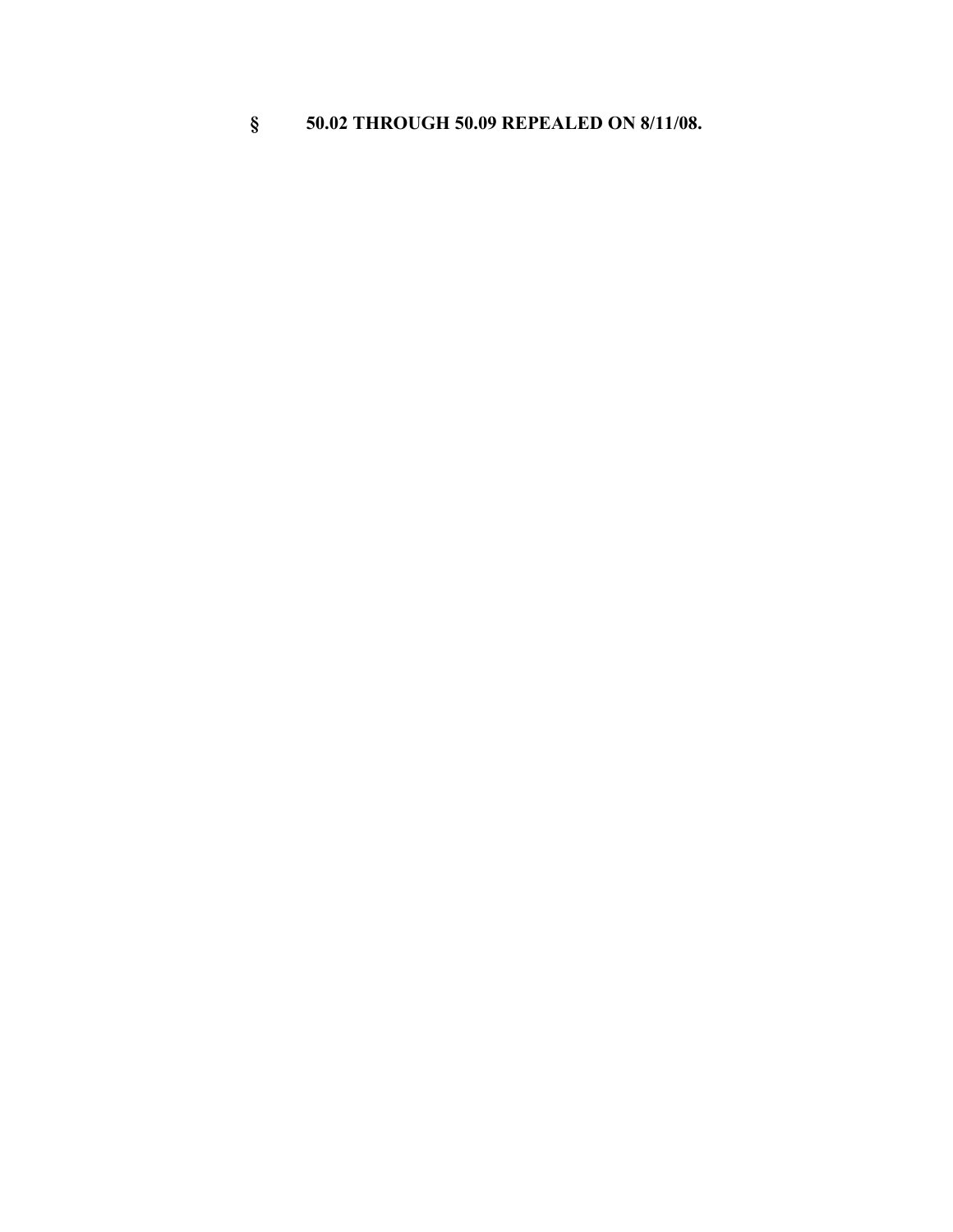#### *WATER METERS*

#### **§ 50.15 WATER METERS REQUIRED.**

(A) Every separate user who receives his water supply from the town shall have a water meter installed upon the line furnishing such water.

(B) Irrigation Meters.

#### Irrigation Meter Requirement

All new in-ground irrigation systems installed after application of this section that will be supplied water from the Town of Aberdeen water system shall be independently connected to the system and water consumption shall be measured through a separate irrigation meter.

#### Methods of Connection

An irrigation service line may be installed by a direct tap into the main (separate tap) or by a split line off the non-irrigation service line at a point between the main and the non-irrigation meter (split tap). Either method of connection shall be performed by the Town of Aberdeen Public Utilities Department or a licensed contractor. A licensed contractor must obtain a permit from the Town of Aberdeen prior to installing an irrigation service line.

#### Technical and Other Requirements

An irrigation service line, the irrigation meter and all related appurtenances shall be installed in accordance with the same regulations, policies and procedures that apply to non-irrigation meters. (Amended 9-3-09)

(C) Backflow Prevention Program

Objectives of Ordinance

The objective of the backflow prevention ordinance for the Town of Aberdeen is:

To protect the potable water supply of the Town of Aberdeen. This will be accomplished by requiring the use of appropriate backflow protection methods. The possibility of contamination will be minimized by confining within the customer's private water system those contaminants or pollutants which could, under adverse conditions, backflow through uncontrolled cross-connections into the public water system.

(D) Definitions

AIR GAP SEPARATION: The unobstructed vertical distance through the atmosphere between the lowest opening from any pipe or faucet supplying water to a tank, plumbing fixture or other device and the flood level rim of the receptacle. An "approved air-gap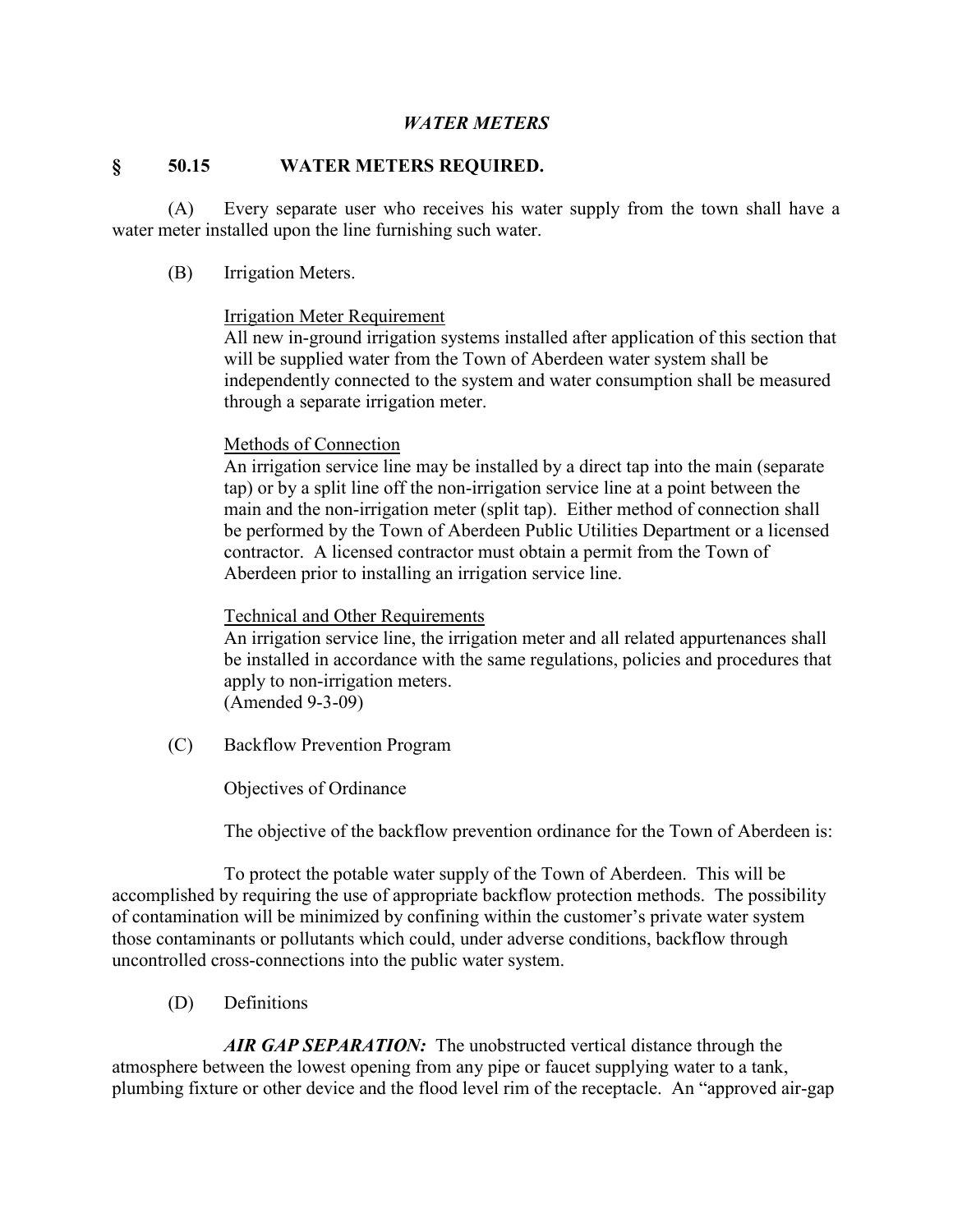separation" shall be at least double the diameter of the supply pipe. In no case shall the air gap separation be less than one (1) inch.

*APPROVED:*In reference to backflow prevention assemblies or methods, those assemblies or methods which have been accepted by the Director as an effective means or method to prevent backflow.

**BACKFLOW:** Any flow of water, liquid, gas or other substances, or any combination thereof into the distribution piping of a potable water supply from any source or sources.

*BACKFLOW PREVENTION ASSEMBLY:*An approved assembly or method used to prevent backflow from occurring in the potable water supply.

**BACK-PRESSURE BACKFLOW:** Backflow caused by a pump, elevated tank, boiler, or other means that could create pressure with the system greater than the supply pressure.

**BACK-SIPHONAGE BACKFLOW:** A reversal of the normal direction flow in the pipeline due to a negative pressure (vacuum) being created in the supply line with the backflow source subject atmospheric pressure.

*CERTIFIED TESTER:* A person who has proven his/her competency to test, repair, overhaul and prepare reports on backflow prevention assemblies as evidenced by certification of successful completion of a training program approved by the Director.

*CONSUMER/CUSTOMER:*Any person, firm, or corporation using or receiving water from the Town of Aberdeen water system.

*CONTAINMENT:*Prevention of possible contamination from a private water system by installing an approved backflow prevention assembly.

*CONTAMINATION:* The degradation of the quality of water so as to constitute a hazard or impair the usefulness of water.

*CROSS-CONNECTION:* Any physical connection between the city's water supply system and any other source. This includes piping systems, sewer fixtures, containers, or devices whereby water or other liquids, mixtures, or substances may flow into or enter the city's water supply system.

*CROSS-CONNECTION INSPECTOR:*An employee of the Town of Aberdeen designated by the Director to administer and enforce the provisions of this ordinance.

**DEGREE OF HAZARD:** Derived from an evaluation of the health, system, plumbing or pollution hazards.

*DIRECTOR:* The Director of the Town Water and Sewer Department.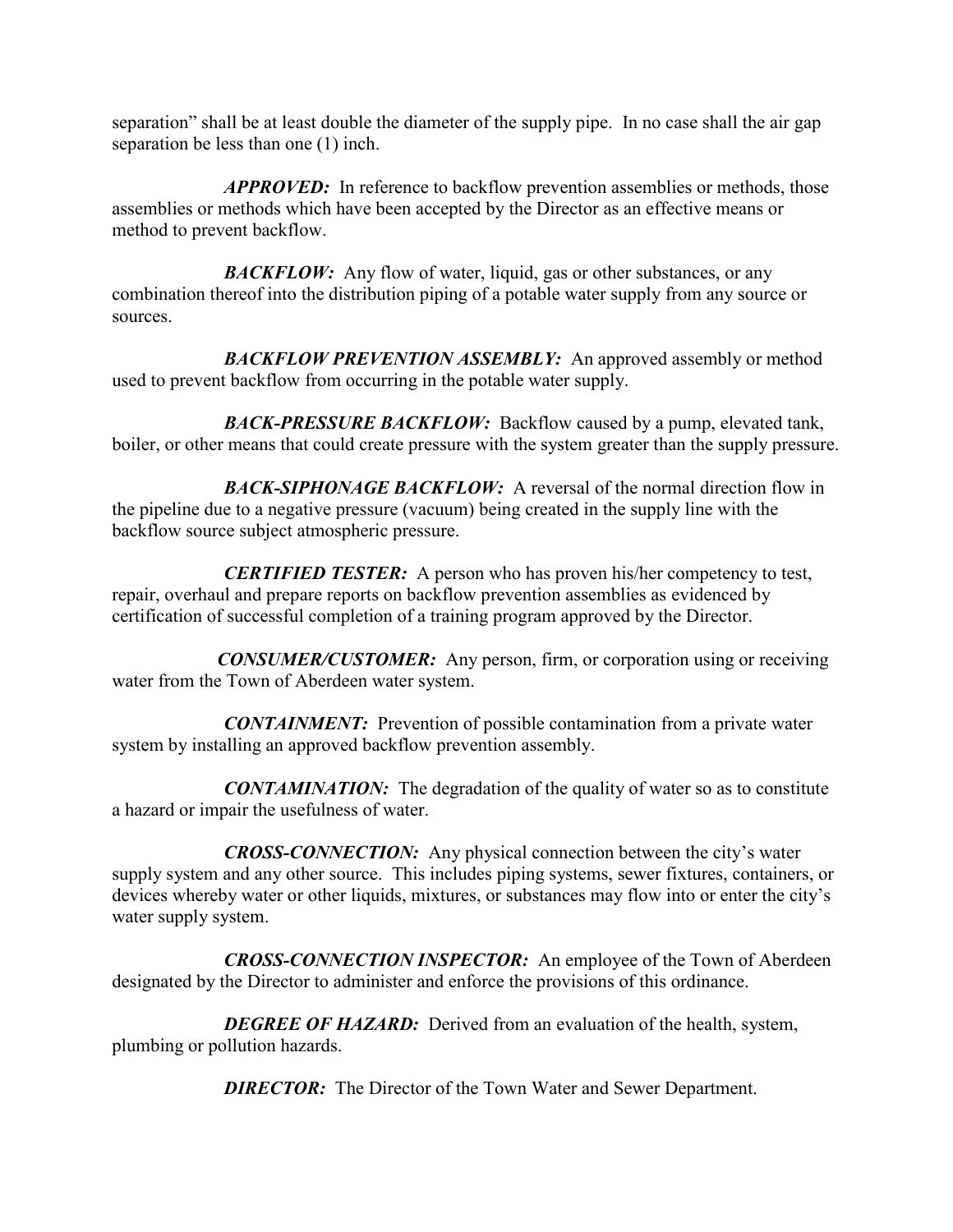*DOUBLE CHECK VALVE ASSEMBLY:*An assembly composed of two (2) single, independently-acting approved check valves, including tightly closing shut-off valves located at each end of the assembly, and suitable connections for testing the water-tightness of each check valve.

*DOUBLE CHECK-DETECTOR CHECK VALVE ASSEMBLY:*An assembly composed of an approved double check valve assembly with a bypass water meter and a metersized approved double check valve device. The meter shall register accurately for very low flow rates and shall register all flow rates.

*HIGH HAZARD:* An actual or potential threat of contamination to the public water system or to a private water system to such a degree or intensity that there could be a danger to health.

*IMMINENT HAZARD:* An actual threat of contamination that presents a danger to the public health with consequences of serious illness or death.

*MODERATE HAZARD:*One that presents foreseeable and significant potential for pollution, nuisance aesthetically objectionable or other undesirable alterations of the drinking water supply.

*POINT OF DELIVERY:* The terminal end of a service connection from the public potable water system, i.e. where the Director loses sole jurisdiction over the water; the point where water leaves the public water system and enters a private water system.

*POTABLE WATER:* Water from any source, which has been approved for human consumption by the appropriate agency of the State of North Carolina.

*PRIVATE WATER SYSTEM:* A system of pipes or other associated facilities that is not part of the town's public water system and is used to move or receive water, regardless of the source of water in such system.

*REDUCED PRESSURE PRINCIPLE ASSEMBLY:*An assembly containing within its structure a minimum of two (2) independently acting, approved check valves, together with an automatically operating pressure differential relief valve located between the check valves. The first check valve reduces the supply pressure by a predetermined amount so that during normal flow and at cessation of normal flow, the pressure between the checks shall be less than the supply pressures. In case of leakage of either check valve, the differential relief valve, by discharge to the atmosphere, shall operate to maintain the pressure between the checks less than the supply pressure. The assembly must include properly located test cocks and tightly closing shut-off valves at each end of the assembly.

*REDUCED PRESSURE PRINCIPLE-DETECTOR ASSEMBLY:*An assembly composed of an approved reduced pressure backflow prevention assembly with a bypass water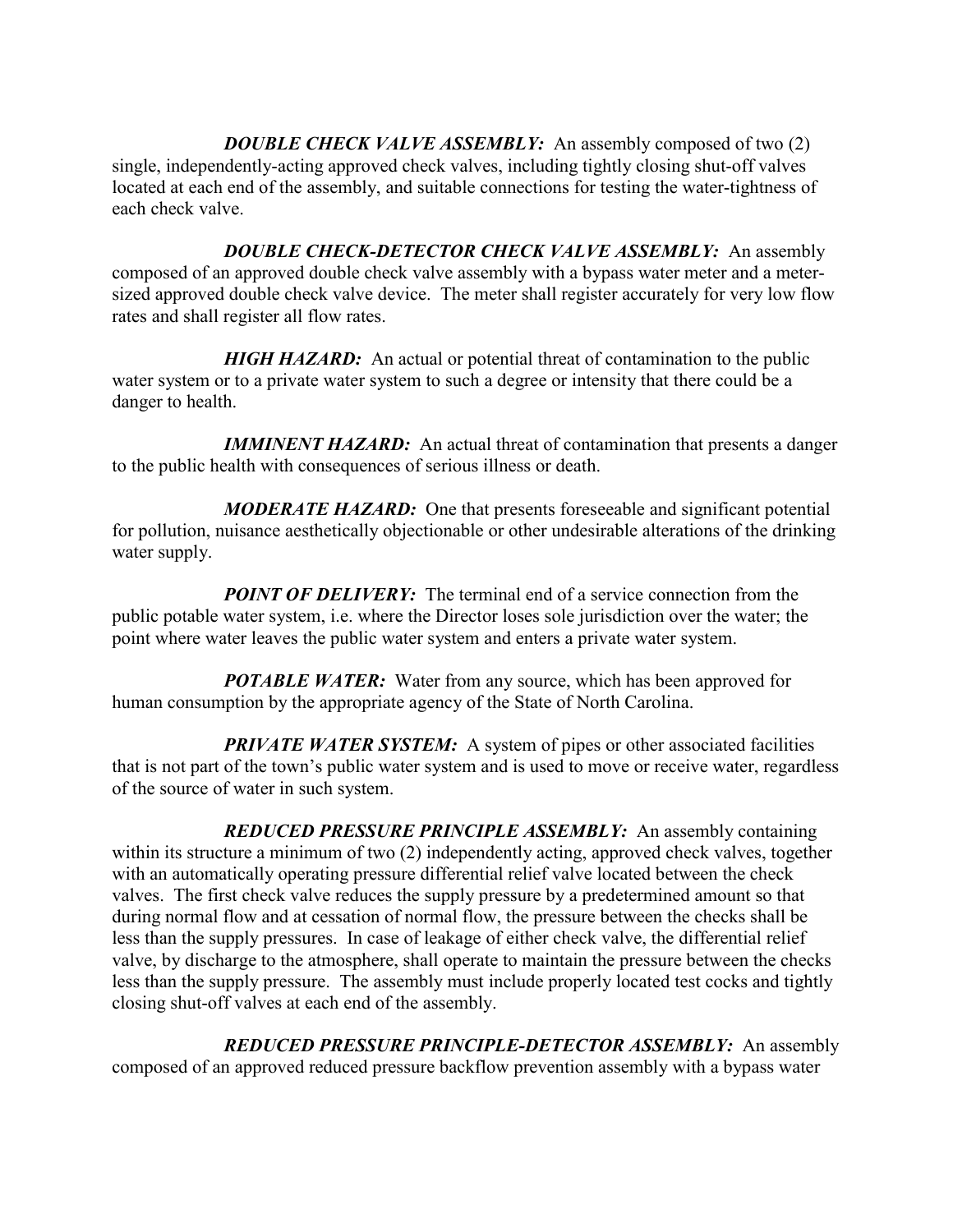meter and a meter-sized approved reduced pressure devices. The meter shall register accurately for very low flow rates and shall register all flow rates.

*WATER SUPPLY (APPROVED):* Any public potable water supply, which has been investigated and approved by the appropriate agency of the State of North Carolina. The system must be operating under a valid health permit.

(E) Elimination of Cross-Connections

1) No private water system may be connected in any manner to the public water system unless the requirements of this ordinance and other applicable laws have been satisfied.

2) Only an approved device can be installed to meet the requirements of this ordinance. The installation of any backflow prevention assembly, which is not approved, must be replaced with an approved backflow prevention assembly.

(F) Installation, Testing and Maintenance of Backflow Prevention Assemblies

1) All backflow prevention assemblies shall be installed in accordance with the manufacturer's instructions and those furnished by the Town of Aberdeen. Only backflow preventers approved by the Town of Aberdeen shall be installed.

2) All backflow prevention assemblies required by this ordinance must be installed and maintained on the customer's premises as part of the customer's water system.

3) Ownership, testing and maintenance of the backflow prevention assembly will be the responsibility of the customer. Each assembly required in this ordinance must be functioning properly at all times.

4) Testing of backflow prevention assemblies shall be conducted by a certified tester, at the customer's expense. Tests shall be conducted upon installation and annually thereafter with a record of all testing and repairs retained by the customer. A copy of the certified record for each test or repair must be sent to the Town of Aberdeen by such customer within thirty (30) days after the completion of each test or repair, such records must be maintained on forms provided by the Town of Aberdeen.

5) Each backflow prevention assembly required under this ordinance must be accessible to the Town of Aberdeen.

6) When it is not possible to interrupt water service, the customer shall provide for the parallel installation of an approved backflow prevention assembly. The Director will not accept an unprotected bypass around a backflow prevented when the assembly is in need of testing, repair or replacement.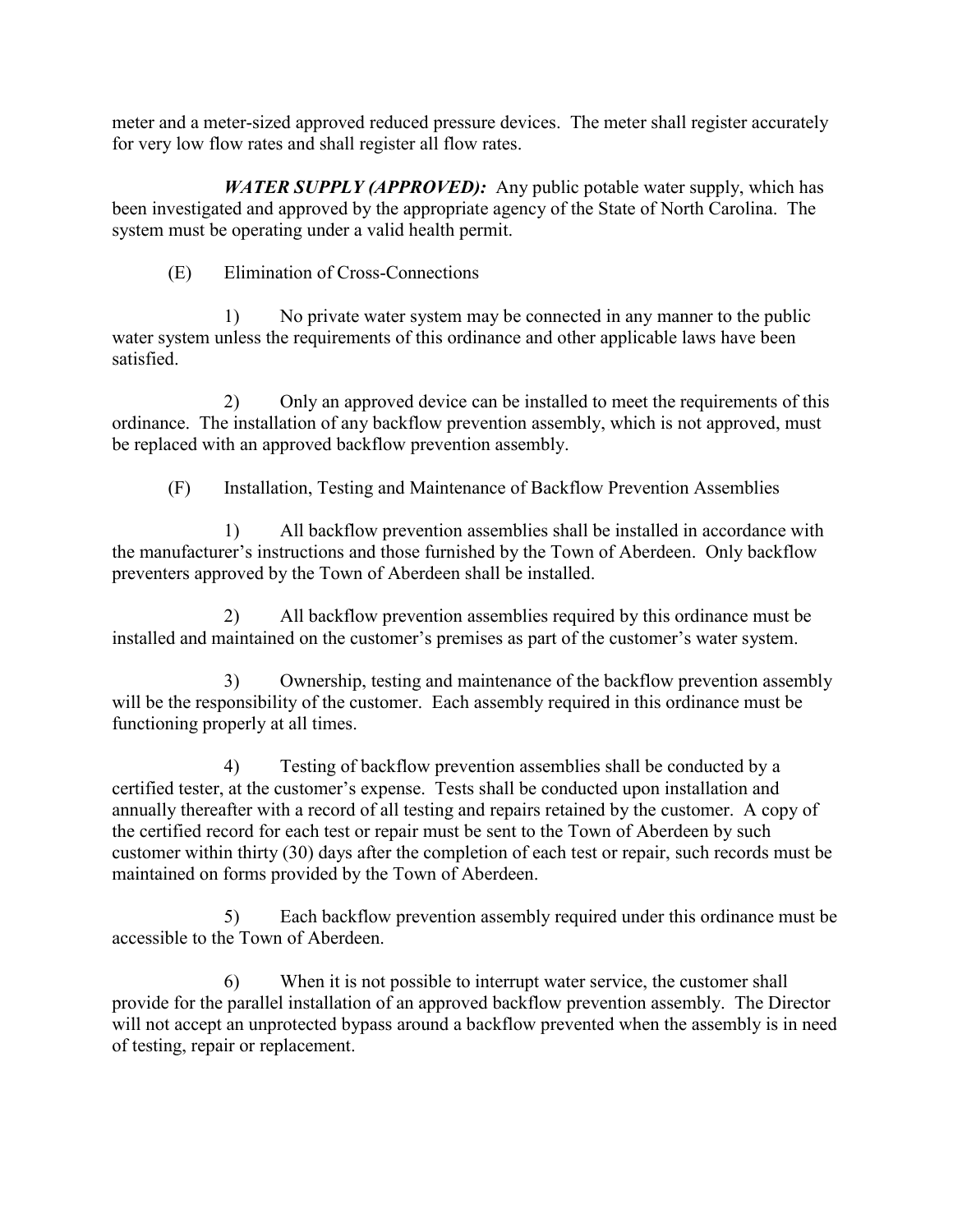7) Any time that repairs to backflow assemblies are deemed necessary, whether through annual testing or routine inspection by the owner or by the Town of Aberdeen. These repairs must be completed within a time specified in accordance with the degree of hazard. Repairs on a private water system considered to be an imminent hazard shall be completed within twenty-four (24) hours, a high hazard shall be completed within ten (10) days, and all other repairs within twenty (20) days for any other private water system. Failure to comply can result in termination of a customer's water service.

8) Upon determination that a backflow prevention assembly is required to be installed on a customer's private water system, the customer will be notified in writing of the approved backflow prevention assembly which is required, on existing systems, the customer will have the following time periods within which to install the specified backflow prevention assembly.

| Air-gap separation                                        | 30 days |
|-----------------------------------------------------------|---------|
| Reduced pressure principle assembly $(3/4 - 2)$           | 30 days |
| Double check valve assembly $(3/4 - 2)$                   | 60 days |
| Reduced pressure principle assembly $(2-1/2)$ and larger) | 60 days |
| Double check valve assembly $(2-1/2)$ and larger)         | 60 days |
| Other approved backflow prevention assembly               | 30 days |

9) The Director may require the installation of the required backflow prevention assembly immediately or within a shorter time period than specified above if he determines that any condition poses an unreasonable threat of contamination to the public water system. All devices required for new construction shall be installed prior to occupancy. All new construction plans and specifications shall be made available to the Director for approval and to determine the degree of hazard.

10) The customer shall notify the Director when the nature of the use of property changes so as to change the hazard classification of the property if necessary.

(G) High Hazard Facilities and Methods of Correction

1) All high hazard facilities and must have an approved reduced pressure principle assembly as a minimum containment device.

2) High hazard facilities include, but are not limited to any private water system used or designed pump or which may become pressurized for use with a booster for any reason to the extent that back pressure may occur, any private water system, which contains water which has been or is being re-circulated, a building with five or more stories above ground level, brewery, car wash with recycling system, bottling plant, chemical plant, dentist's office,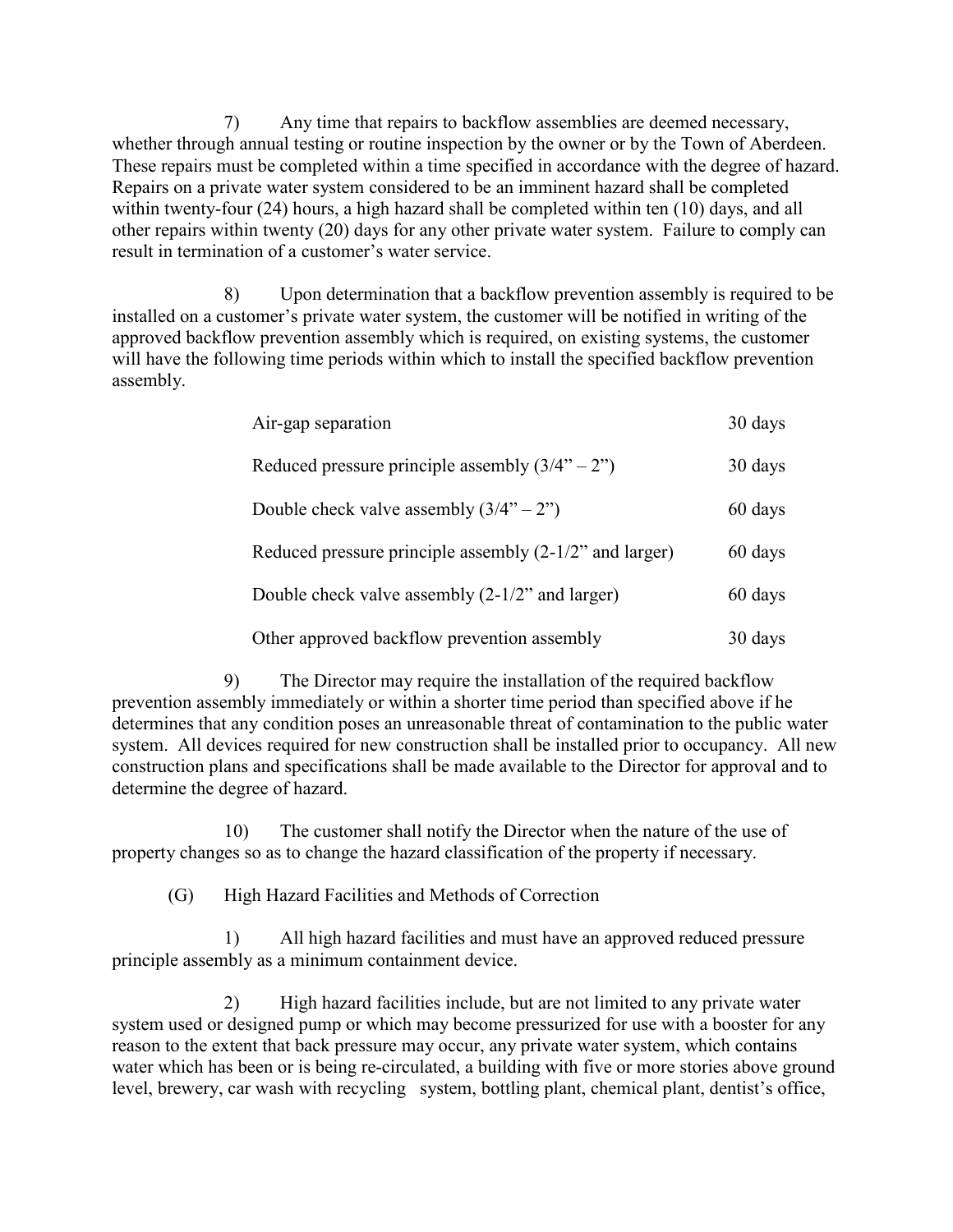dry cleaning plant, fertilizer plant, film laboratory, fire sprinkler or standpipe system with chemical additives, hospital, clinic, medical building, irrigation system with chemical additives, laboratory, commercial laundry (except self- service laundry), metal processing plant, morgue or mortuary, nursing home, pharmaceutical plant, power plant, swimming pool, sewage treatment plant, tire manufacturer, veterinary hospital or clinic, restaurants, battery manufactures, exterminators and lawn care companies, dairies, canneries, dye works, recycling facilities.

3) If a cross-connection inspector does not have sufficient access to every portion of a private water system to permit the complete evaluation of the degree of hazard associated with such private water system, an approved reduced pressure principle assembly must be installed.

4) All existing lawn irrigation systems are high hazard facilities and must have a reduced pressure principle assembly (RPZ) device.

(H) Moderate Hazard Facilities and Methods of Correction

1) Moderate hazard facilities include, but are not limited to: fire sprinkler systems without booster pump facilities or chemical additives; connections to tanks, lines and vessels that handle non-toxic substances; lawn sprinkler systems without chemical injection or booster pumps; all industrial and most commercial facilities not identified as high hazard facilities.

2) All moderate hazard facilities must have a double check valve assembly as a minimum containment device.

(I) Fire Sprinkler Systems

1) All unmetered fire sprinkler systems without booster facilities or chemical additives must have a double check-detector check valve assembly as a minimum containment device.

2) All unmetered fire sprinkler systems with a booster facility or chemical additives must have a reduced pressure principle-detector assembly as a minimum containment device.

(J) Imminent Hazards

If the Director determines that a customer's private water system constitutes an imminent hazard, such customer shall install a backflow prevention assembly as may be specified by the Director within twenty-four (24) hours after notice of the Director's determination. If the customer fails to take corrective measures in a timely manner, or refuses to install the specified assembly, water service to the customer's private water system may be terminated. If the Director is unable to give notice to such customer or his representative within twenty-four (24) hours after the determination that an imminent hazard exists, despite reasonable efforts to provide such notice, the Director may terminate water service to the private water system until the specified corrected measures are taken. Upon correction of the existing problem and with the Director's approval, water service will be continued.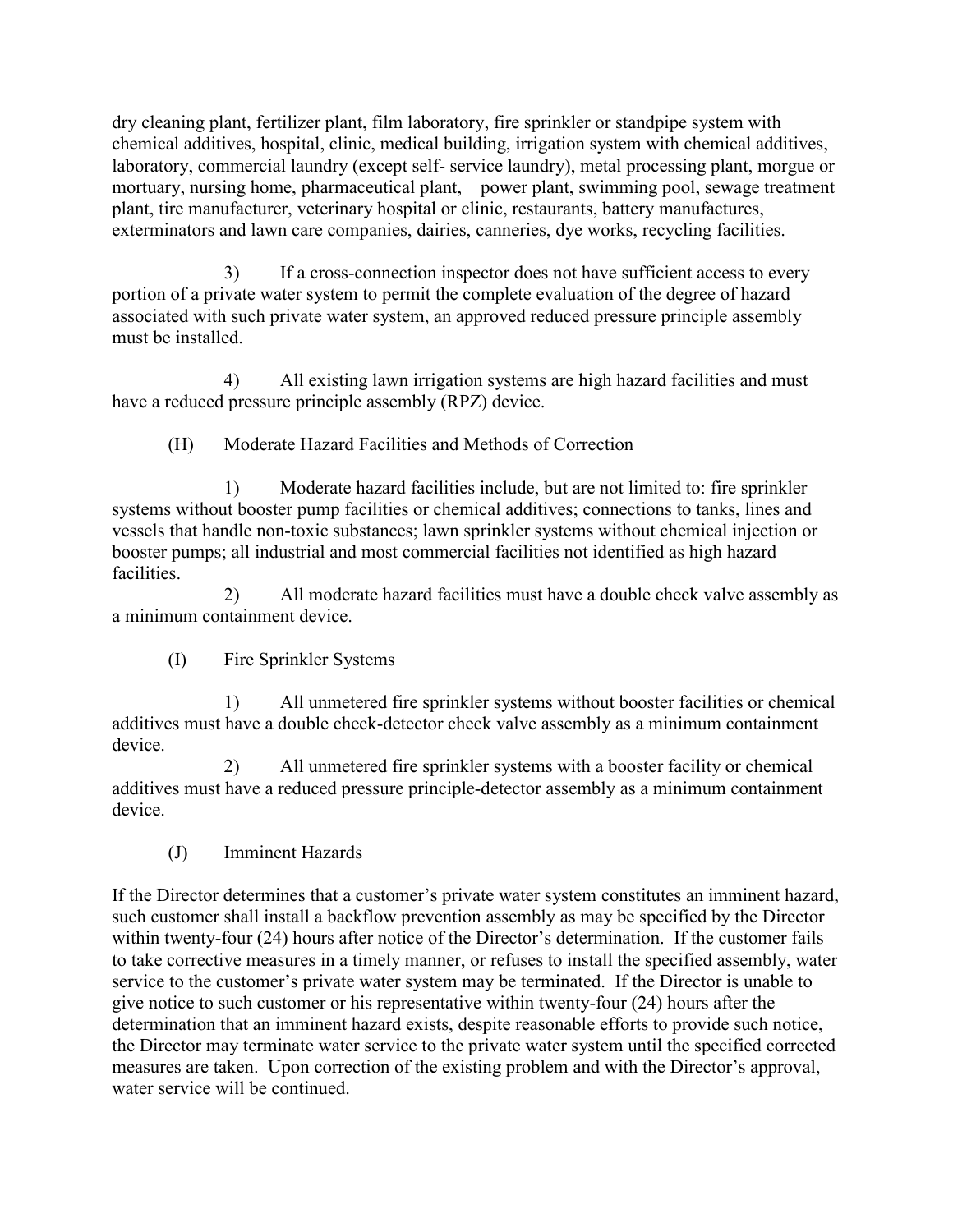### (K) Right of Entry

1) The Director of his authorized agent shall have the right to enter any building, structure or premises during normal working hours to perform any duty imposed upon him by this ordinance. Duties may include sampling and testing water, or inspections and observations of all piping systems connected to the public water supply. Prior notice will be given unless an imminent hazard has been reported.

Refusal to allow entry for these purposes may result in termination of the water service.

2) At the request of the Director, the customer shall furnish any pertinent information regarding the piping and chemical storage on such property where cross-connections are deemed possible.

(L) Responsibility of Customer

1) The customer shall be responsible for the elimination of or protection against all cross connections on his premises.

2) The customer shall maintain any backflow prevention assembly within his premise in good operating condition. The customer shall correct any malfunction of the backflow prevented, which is revealed by periodic testing.

3) The customer shall be responsible for the payment of all fees for annual testing, re-testing in the case that the assembly fails to operate correctly, and repairs.

4) A customer must immediately notify the Town of Aberdeen if the customer has reason to believe that backflow has occurred from the customer's private water system to the public water system.

(M) Unapproved Source of Supply

1) No person shall connect or cause to be connected any supply of water not approved by the State of North Carolina to the public water supply system.

2) Where a connection to a city water line is made, and the property owner continues to have a well or other source of water, it shall be unlawful for the plumbing servicing any building upon such property to be so connected that any water outlet within the building may be served with water from any source other than the city connection, and it shall also be installed that unlawful to have plumbing cross-connected or so installed that water from the city water system or the private water system may in any way become intermingled.

(N) Violations

1) A written notice of violation shall be given to any person which is determined to be in violation of any provision of this ordinance.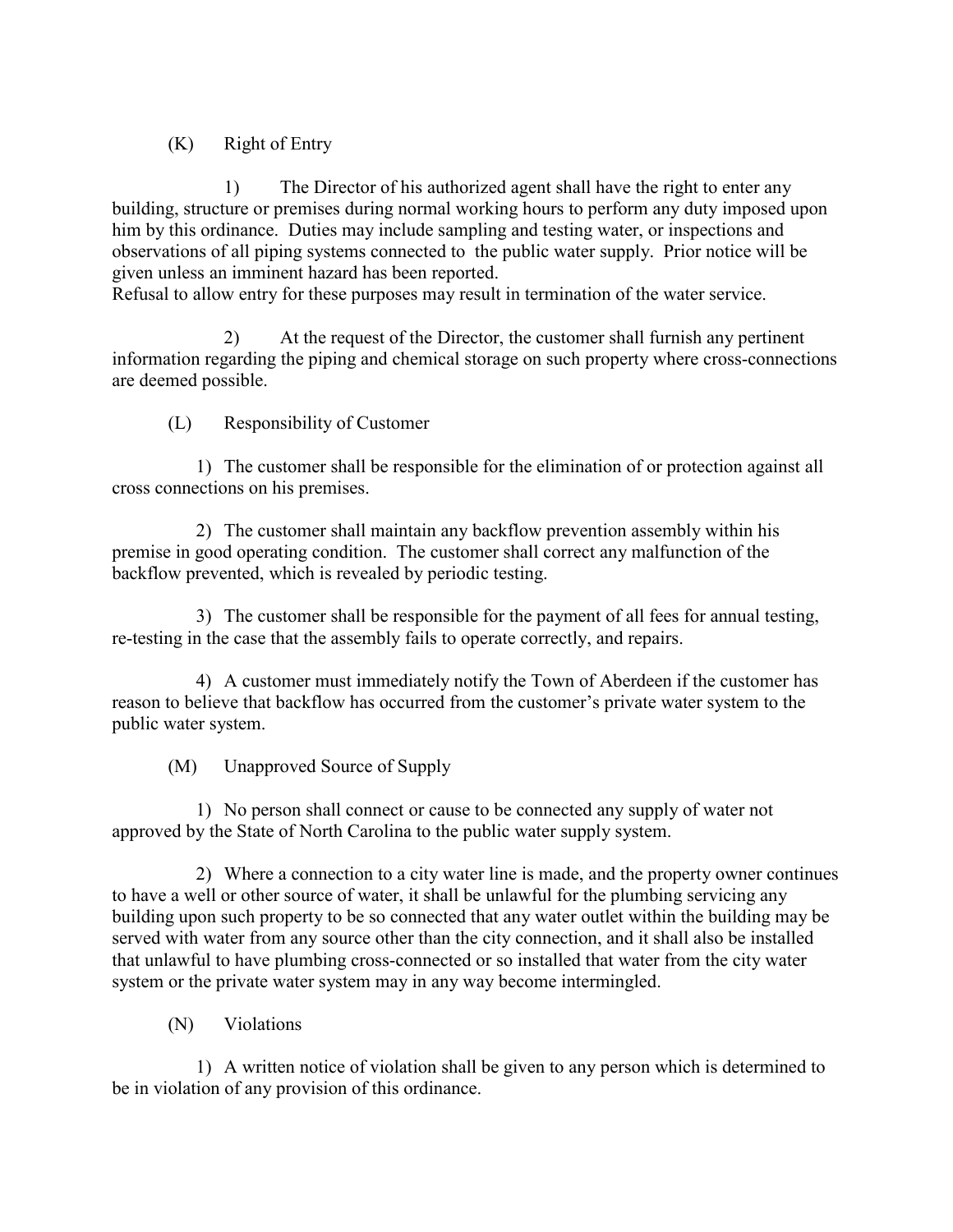2) Such notice shall set forth the violation and the time period within which the violation must be corrected. The violation must be corrected within a reasonable time, as specified in the notice, not to exceed thirty (30) days from receipt of the violation notice. If the Director determines that the violation is occurring on a customer's private water system and that such violation has created or contributed to the existence of an imminent hazard, the customer may be required to correct the violation immediately.

3) Water service may be terminated to a customer if the customer fails to correct a violation or to pay any civil penalty or expense assessed under this section. Termination of water service will be without prejudice to the Town's ability to assert any other remedy available to the Town against the customer or any other person responsible for the violation.

4) The violation of any provision of this ordinance shall subject the violator to a civil penalty. Each subsequent day that a violation listed in  $(i) - (iv)$  continues shall constitute a separate and distinct offense according to the following schedule:

- i. Unprotected cross-connection involving a private water system which is an imminent hazard - \$1,000/day
- ii. Unprotected cross-connection involving a private water system which is a high hazard - \$750/day
- iii. Unprotected cross-connection involving a private water system which is a moderate hazard - \$500/day
- iv. Unprotected cross-connection for which no other civil penalty is prescribed - \$250/day.

Each violation listed in  $(v) - (ix)$  shall be considered a onetime violation subject to the following schedule:

- v. Falsifying records which are required to be submitted by this ordinancetester may be removed from the approved certified tester list and/or \$500
- vi. Submitting incomplete records or failing to submit records which are required by this ordinance – tester may be removed from the approved certified tester list and/or \$250
- vii. Failing to test backflow prevention assemblies as required \$100
- viii. Failing to maintain backflow prevention assemblies as required \$100
- ix. Any other violation of the provisions of this ordinance \$100

5) The Director may increase any civil penalty assessed under this section by \$100 or fifty percent (50%) of the maximum civil penalty associated with the violation, whichever is greater, for a second violation of the same provision within a two-year period. Water service may be terminated after a third violation of the same provision within a two-year period. Any person violating any provision of this ordinance shall pay to the Town all expenses incurred by the Town in repairing any damage to the public water system caused in whole or in part by such violation and any expense incurred by the Town in investigating such violation. All such expenses are deemed to be a part of the civil penalty assessed with the violation.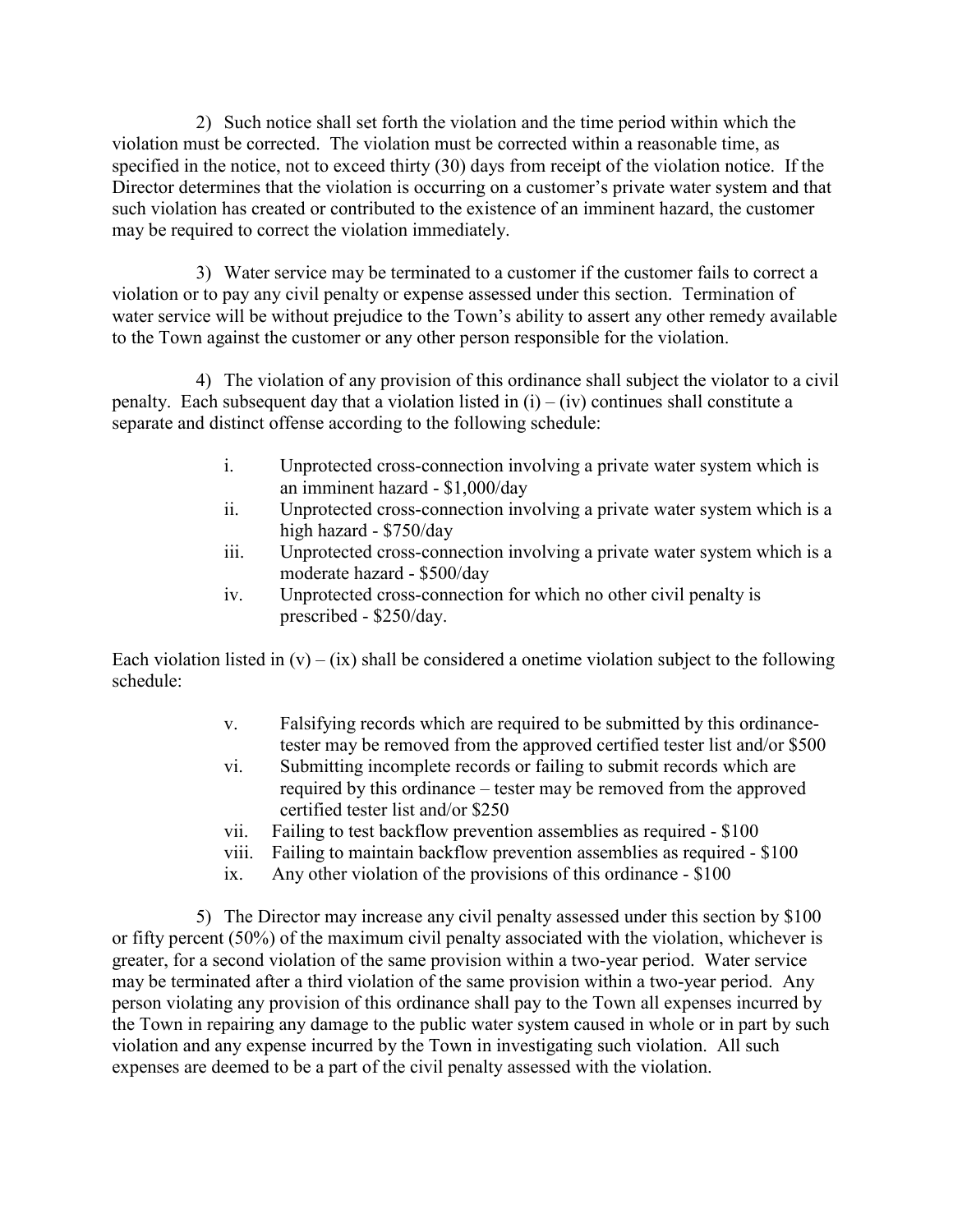#### (O) Right of Appeal

Upon notice of the backflow prevention method required, the owner may request a hearing to review the selection process with Town Water and Sewer Department personnel. If the owner is dissatisfied with the results of this review, a written request for a hearing must be sent to the Director within ten (10) days of the Departmental review. Within ten (10) days, a formal hearing with the Director will be scheduled. A written response will be issued within ten (10) days after the hearing. The owner shall thereafter have the right of further appeal to the Town Council.

(P) All water meters shall be installed under the supervision of the town Public Works Director and pursuant to the specifications of the town. ('75 Code, § 24-10) Penalty, see § 50.99

(Amended 9-14-09)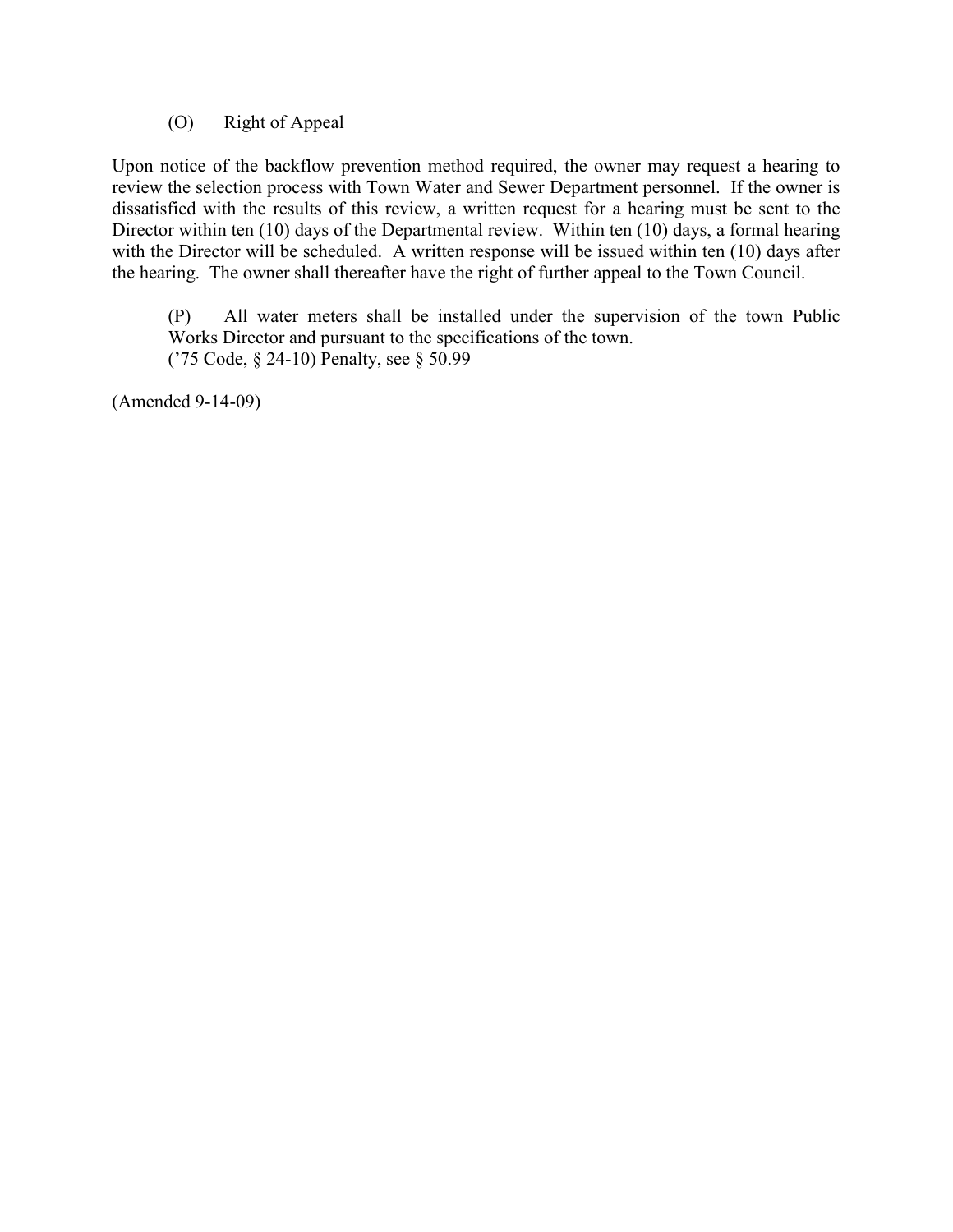#### **§ 50.16 INSTALLATION FOR USERS RECEIVING SEWER SERVICE ONLY; FAILURE OF METER.**

(A) Every person who receives his water supply from the town shall have a water meter installed upon the line furnishing such water.

(B) All water meters shall be installed under the supervision of the town and pursuant to the specifications of the town. ('75 Code, § 24-10)

(C) All users of the town sewer system not served by town water will be responsible for the installation and maintenance of an approved water meter that functions properly.

(D) In the event that a water meter fails to operate for any purpose, an estimated bill will be prepared, based upon an average of the three highest bills within the last year. In the event the previous years' billing has been irregular and does not form a sound base for estimating cost, a bill will be determined by the Town Manager. If the user disagrees with the Town Manager's cost determination, the cost will then be set by the Mayor and Board of Commissioners.

('75 Code, § 24-11) Penalty, see § 50.99 (Am. Ord., passed 8-14-00)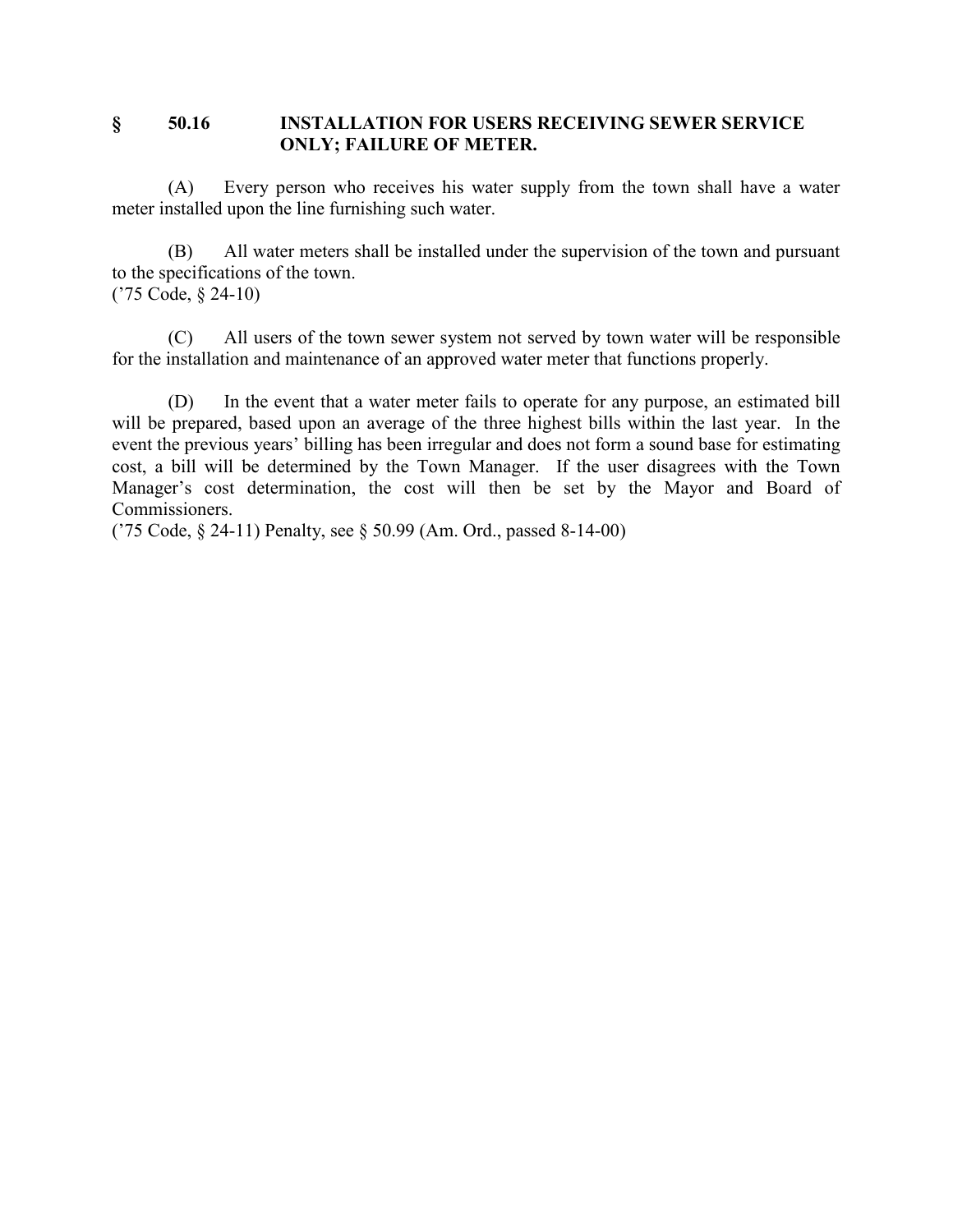## **§ 50.17 TAMPERING PROHIBITED.**

No unauthorized person shall in any manner tamper with any water meter which is the property of the town.

('75 Code, § 24-12) Penalty, see § 50.99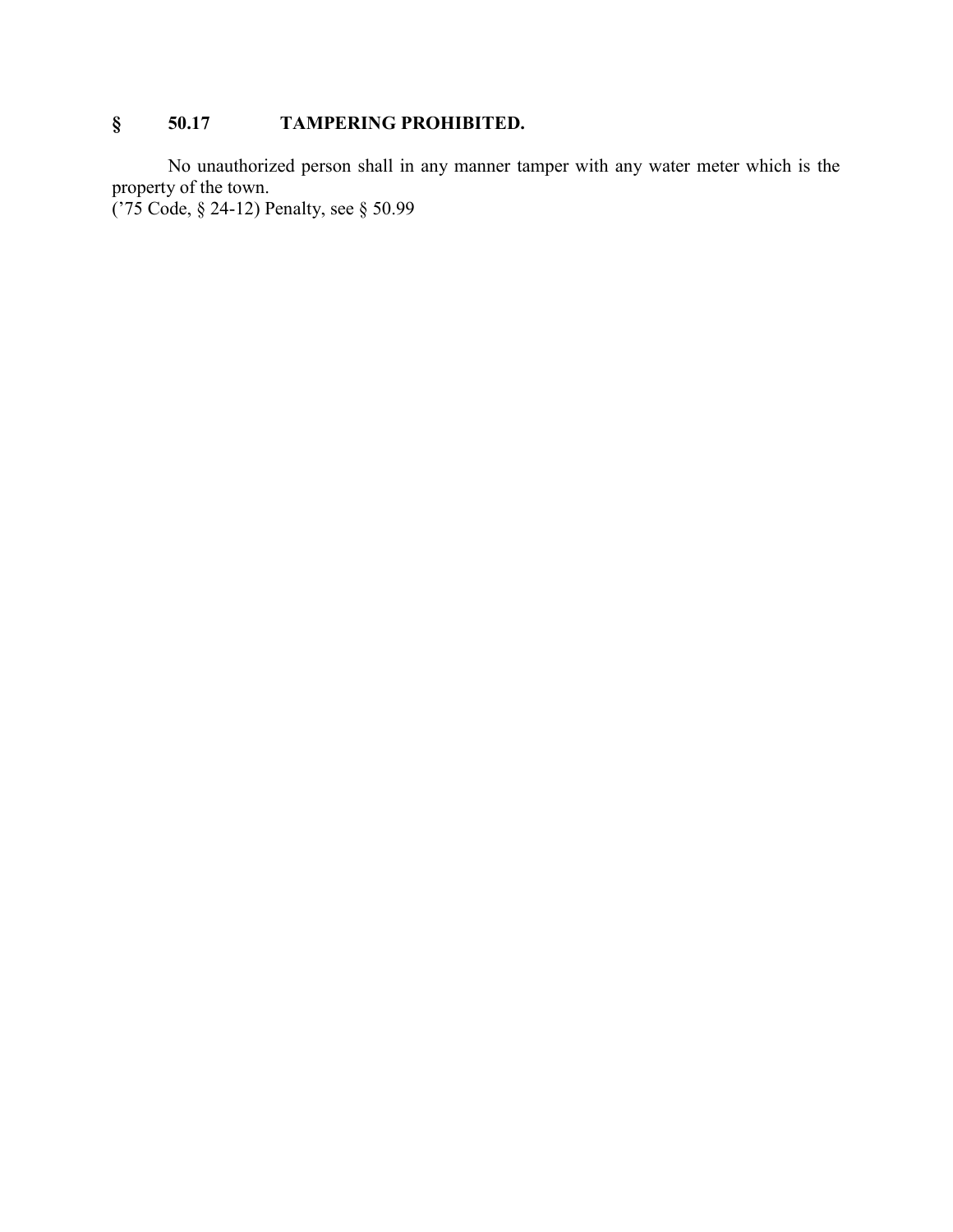### **§ 50.24 SUPERVISION OF CONNECTIONS.**

(A) All water and sewer connections shall be made under the supervision of the Public Works Director and according to the specifications of the town.

(B) If a plumber or other contractor taps a town sewer line without the supervision of the town, the Public Works Director may, in his or her discretion, require that the line be uncovered, the connection removed and the line reconnected under the supervision of the town. (Adopted 8/11/08)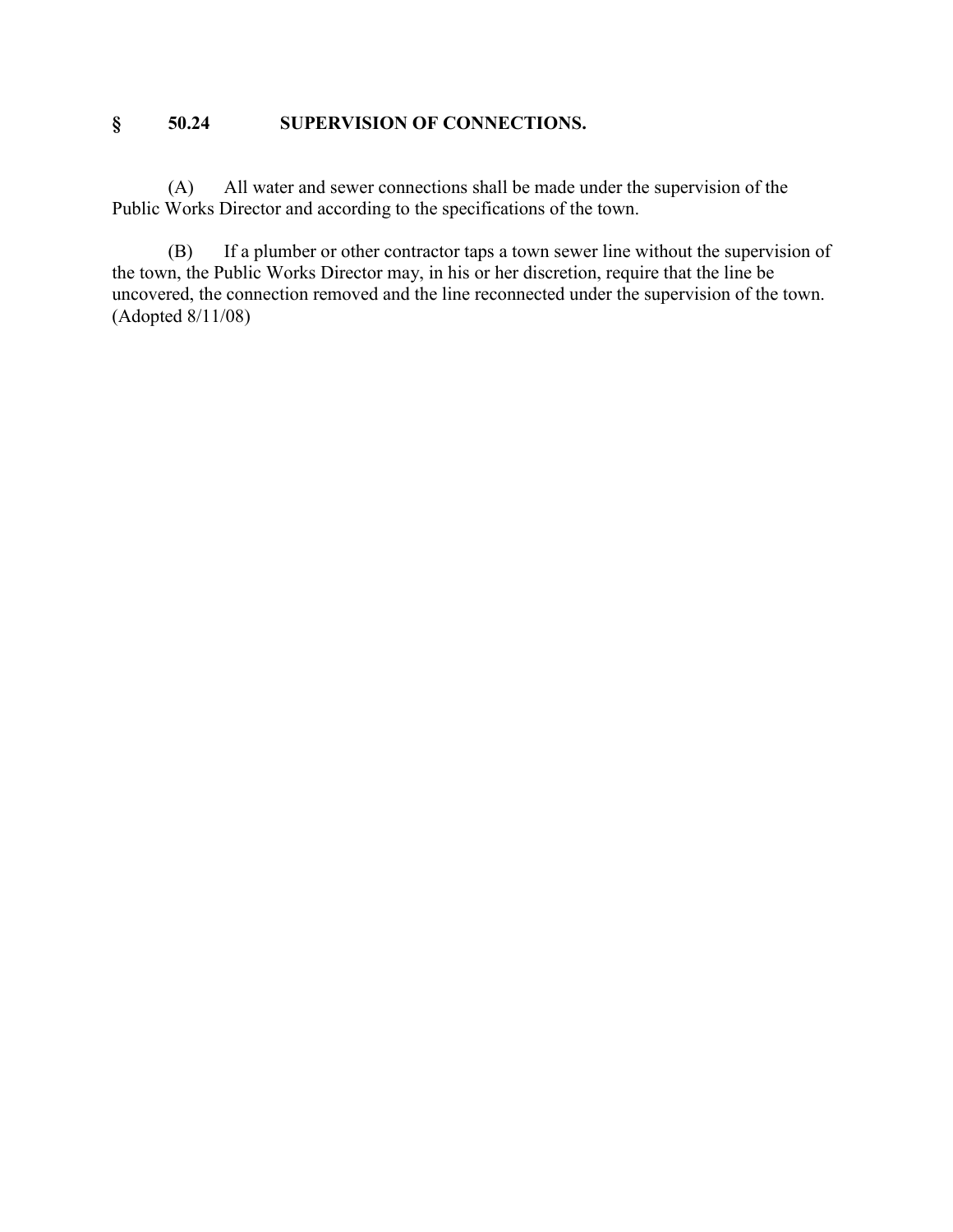#### *SEWER USE REGULATIONS*

#### **§ 50.25 MAINTENANCE OF SYSTEM; DUTY TO KEEP PIPES FREE FROM OBSTRUCTION.**

The owner, tenant or occupant of the property shall be continuously responsible for maintaining and keeping the sewer pipes leading to and between the plumbing system of his premises to the town's main sewer clean and free from obstruction and shall not cause, suffer or permit any article or thing to be introduced into the pipe which causes a stoppage thereof. Failure to deep the sewer pipes leading from the plumbing system to the sewer main clean and maintained in proper condition shall give the town the right to cut off the water connection, which shall not be reconnected until sewer pipes are cleaned and maintained properly. ('75 Code, § 24-14) Penalty, see § 50.99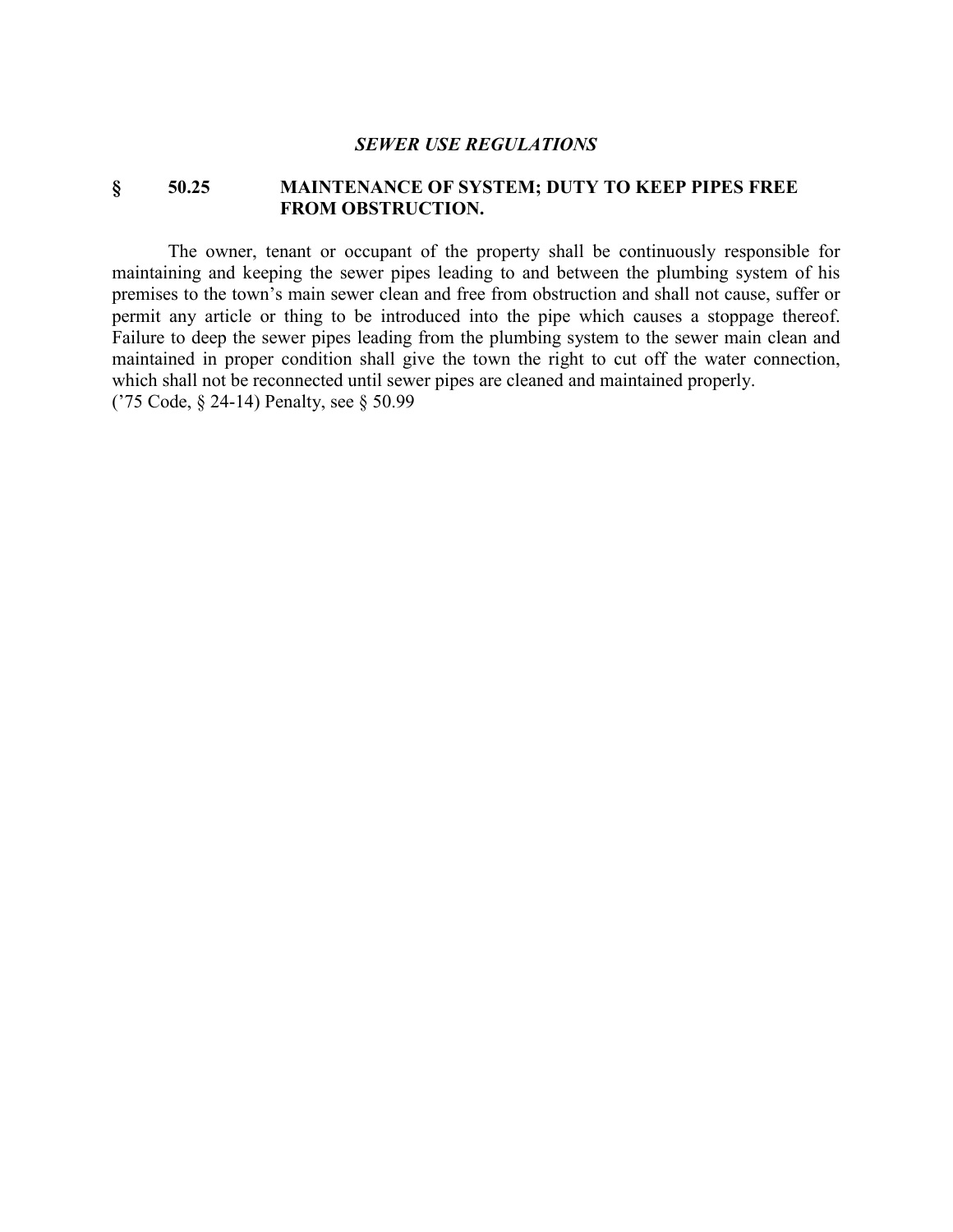#### **§ 50.26 DISCHARGE INTO SEWER SYSTEM.**

(A) For the purpose of this section the following definitions shall apply unless the context clearly indicates or requires a different meaning.

*SANITARY SEWER.* Any pipe, tile, tube or conduit owned by the town and for the purpose of carrying any combination of water-carried wastes from residences, business buildings, institutions and industrial establishments.

*STORM SEWER.* Any pipe, tile, tube or conduit owned by the town and for the purpose of carrying storm and surface waters and drainage waters.

(B) No storm, drainage or surface waters shall be discharged into the sanitary sewers of the town. ('75 Code, § 24-16)

(C) No substances, other than storm and surface waters and drainage waters shall be discharged into the storm sewers of the town. ('75 Code, § 24-17)

(D) (1) No person shall make or maintain any connection with any sewer or appurtenance thereof whereby there may be conveyed into such sewer any suffocating, corrosive or inflammable or explosive liquid, gas, vapor, substance or material.

(2) No person shall willfully pour oils or greases in to the sewer system of the town or place oils or greases in such a position that they may enter the sewer system by gravity or in any other manner.

('75 Code, § 24-18)

(E) (1) Any person who operates a wash pit shall be permitted to connect such wash pit with the town's sanitary sewer system; provided, that the connection is equipped with an oil, grease or grit interceptor approved by the town and so constructed and used that no oil, grease, dirt, silt, grit or other foreign matter shall be allowed to enter the town's sanitary sewer system.

(2) The operator of any service station or garage who shall permit such foreign matter to enter the town's sanitary sewer system shall immediately disconnect such wash pit.

('75 Code, § 24-19) Penalty, see § 50.99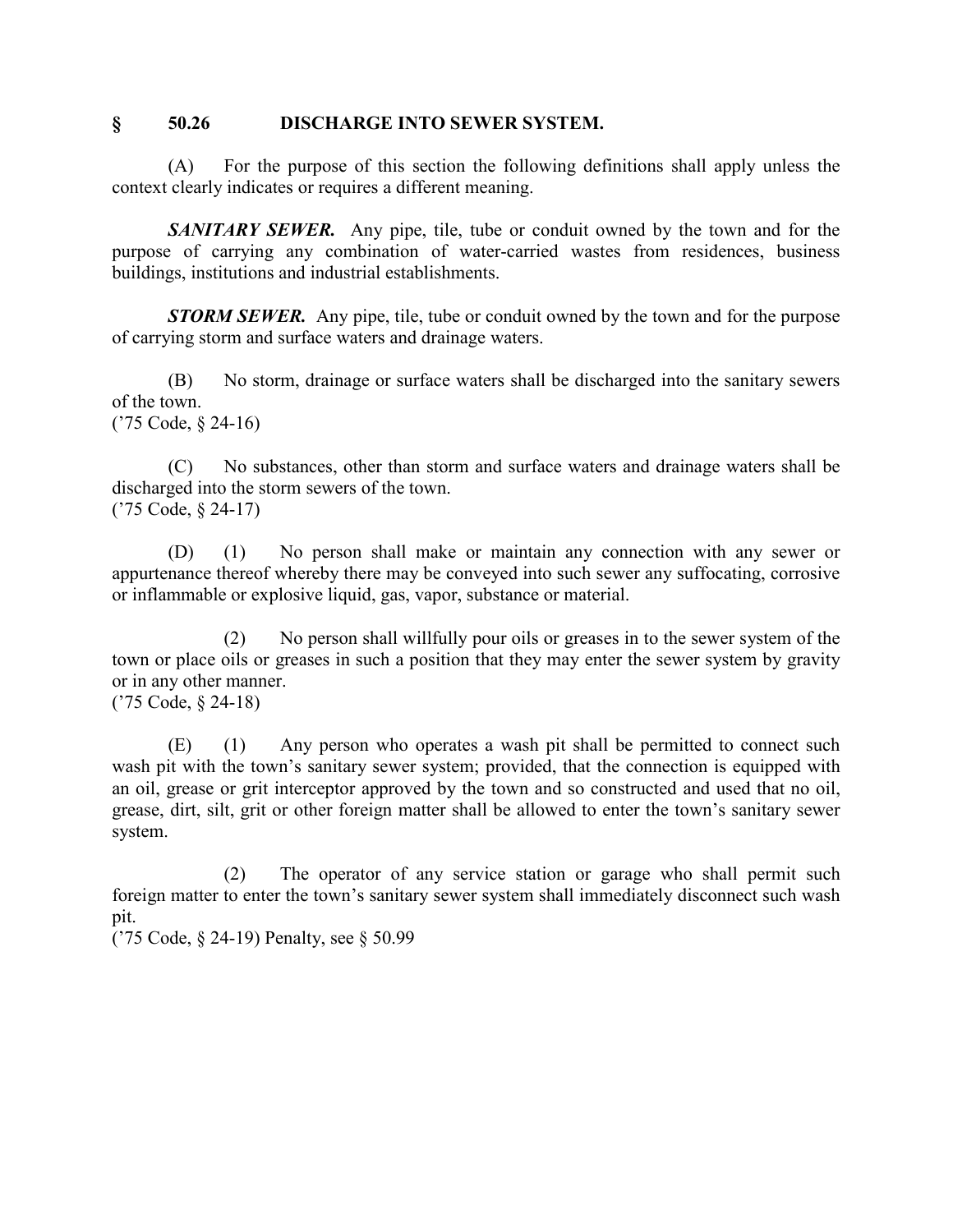#### **§ 50.27 DEVICE REQUIRED; APPROVAL OF PLANS.**

(A) Storage tanks. In order to equalize flows over a 24 hour period, each person discharging a waste into the town's sanitary sewers having a volume in excess of 75,000 gallons (10,000 cubic feet) in any one day, shall construct and maintain at his own expense a suitable storage tank. Such tank shall have a capacity of at least 80% of the normal volume of one 24 hour production period of waste and whose outlet to the sewer is controlled by a water works type rate controller, or other approved devices, setting of which shall be directed by the town.

(B) Control manhole. Any person discharging industrial waste into the town's sanitary sewer shall construct and maintain a suitable control manhole, down stream from any pretreatment, storage or other approved works to facilitate observation, measurements and sampling of all wastes, including domestic sewage, from the industry. The control manhole shall be constructed at a suitable and satisfactory location and built in a manner approved by the town.

(C) Measuring devices. Where a storage tank is not required, the control manhole shall be equipped with a permanent type volume measuring device such as a nozzle or other suitable devices as may be approved by the town. The manhole shall be installed at the expense of the person discharging the wastes and shall be maintained by him so as to be safe, accessible and in proper operating condition at all times.

(D) Plans for the construction of such storage tank, control manhole and controlling devices shall be approved by the town's consultant prior to the beginning of construction.

(E) All establishments with the capacity for preparing or processing food with the sole exception of private, self-contained residential units will be required to install at their own expense on their own property a suitable grease trap. Installed grease traps shall comply with the standards and specifications of the town. The property owner is solely responsible for maintaining the grease trap. Existing food service establishments will be given 180 days from official notification by the town in which to comply with this requirement. Failure to comply will result in the town having a grease trap installed on public property with all costs plus \$100 per billing being added to the customer's monthly utility bill until the premises is brought into compliance.

('75 Code, § 24-24) (Ord., passed 5-14-73; Am. Ord., passed) Penalty, see § 50.99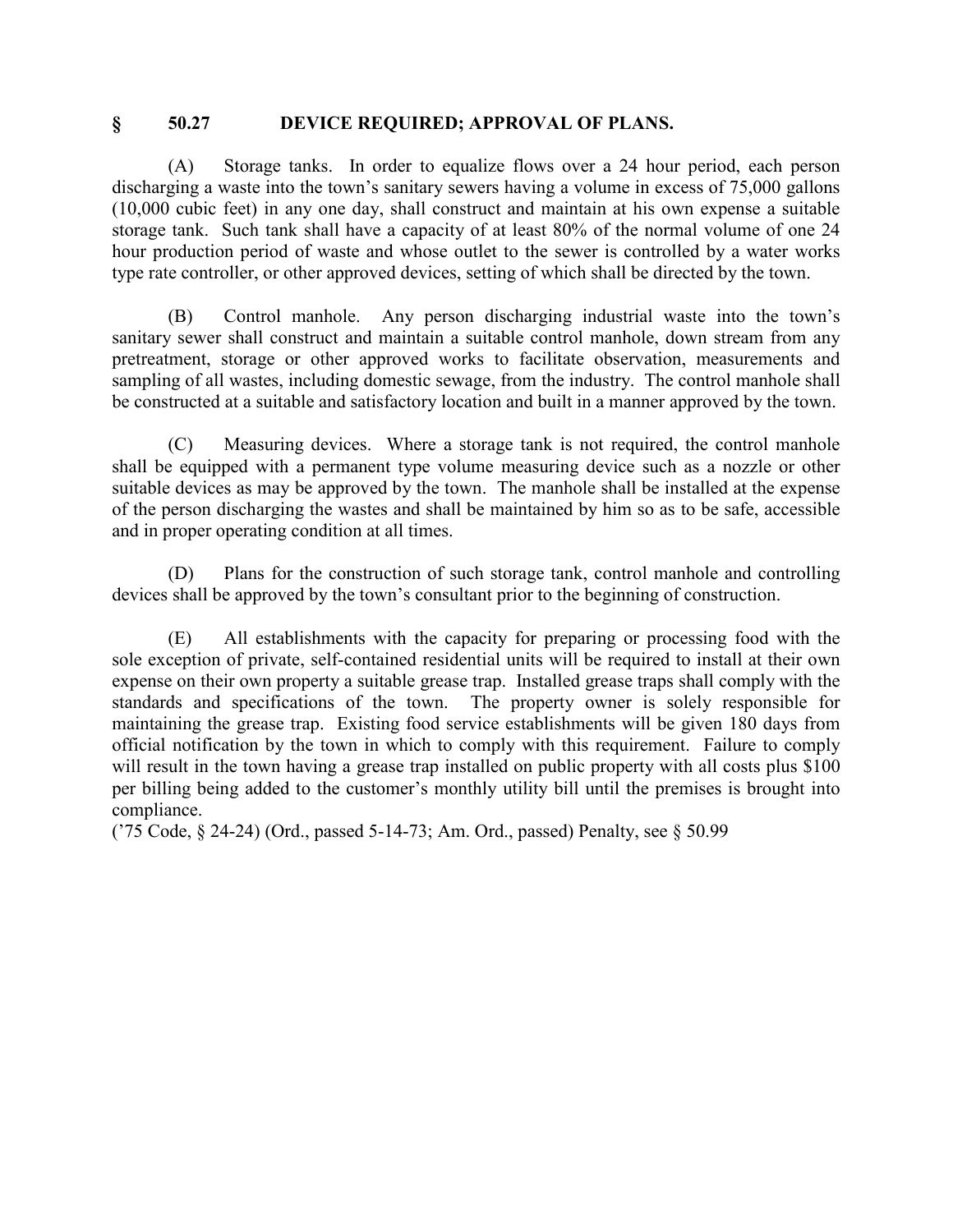#### **§ 50.28 RESTRICTIONS ON WASTE WHICH MAY BE INTRODUCED INTO SYSTEM.**

(A) No person shall discharge or deposit any of the following waste materials into any town's sewer:

(1) Any liquid or vapor having a temperature higher than 150 degrees Fahrenheit.

(2) Any water or waste which may contain more than 100 parts per million, by weight, of fat, oil or grease, exclusive of soap.

(3) Any flammable or explosive liquid, solid or gas, including, but not limited to gasoline, benzene, naphtha or fuel oil.

(4) Any garbage that has not been properly shredded.

(5) Any ashes, cinders, sand, mud, straw, shavings, metal, glass, rags, feathers, tar, plastics, wood, paunch manure or other solid or viscous substance capable of causing obstruction to the flow in sewers or other interference with the proper operation of the sewage works.

(6) Any waters or wastes having a stabilized pH lower than 5.5 or higher that 9.0, or having any other corrosive property capable of causing damage or hazard to structures, equipment and personnel of the sewer works.

(7) Any waters or wastes having a biochemical demand in excess of 1,000 parts per million (mg.1).

(8) Any waters or wastes containing more than 600 parts per million by weight of suspended solids.

(9) Any concentration of chloride higher than 250 parts per million.

(10) Any waters or wastes having an objectionable color which is not removable in the existing sewage treatment plan processes.

(11) Any waters or wastes containing a toxic or poisonous substance or any other materials in sufficient quantity to injure or interfere with any sewage treatment process, or constitute a hazard to humans or animals or create any hazard in the receiving stream at the sewage treatment plant.

(12) Any waters or wastes containing suspended solids of such character and quantity that unusual attention or expense is required to handle such materials at the average sewage treatment plant.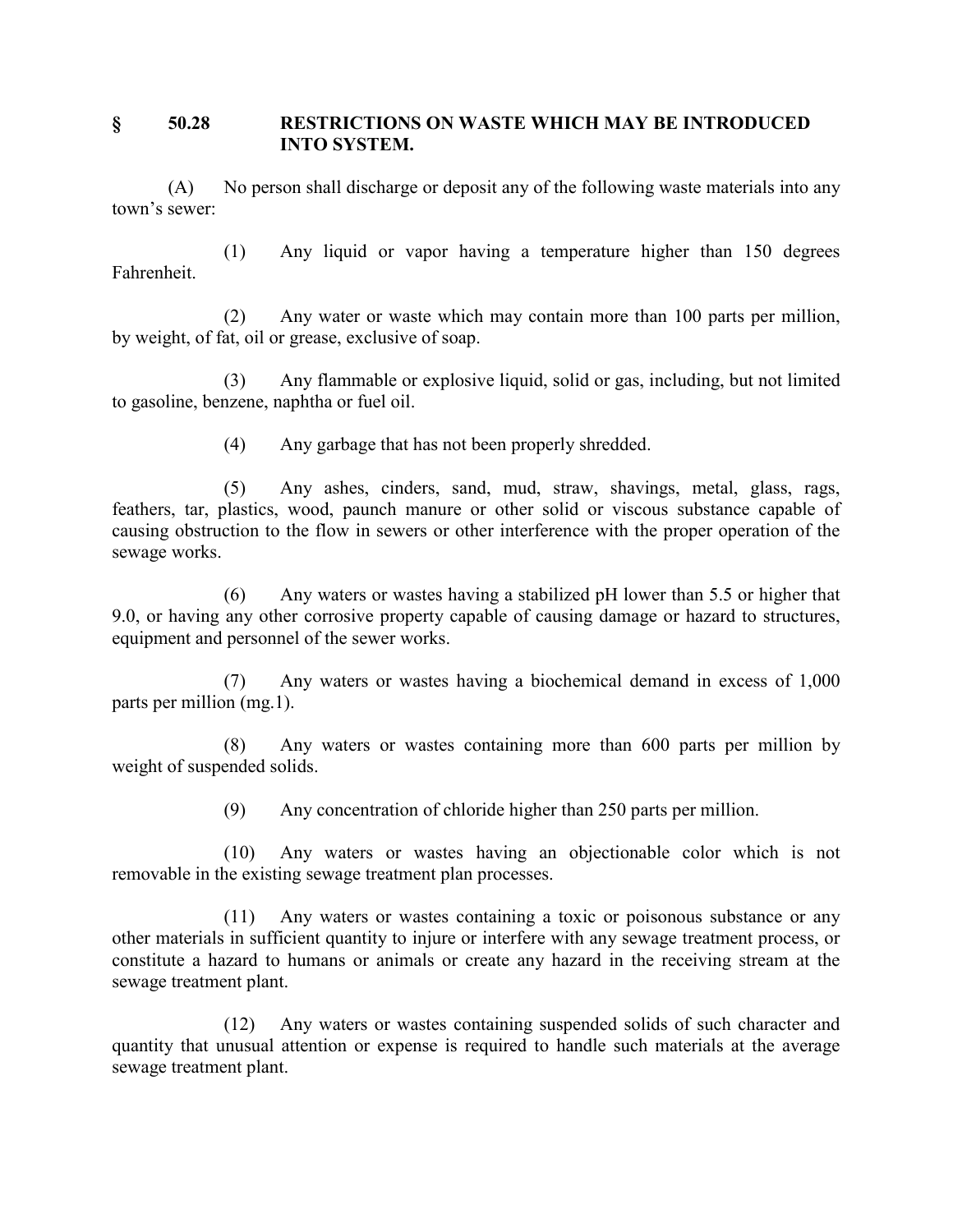(13) Any noxious or malodorous gas or substance capable of creating a public nuisance.

(B) The town, without limitation by other sections of this subchapter, may authorize any person to discharge industrial waste of unusual strength or character in to the sewers of the town under approved conditions or pretreatment. The town may prohibit entry of particular industrial wastes in to the sanitary sewer whenever such action is necessary to prevent damage to the system or to determine the effects of such wastes on the sewage system. ('75 Code, § 24-25) (Ord., passed 5-14-73) Penalty, see § 50.99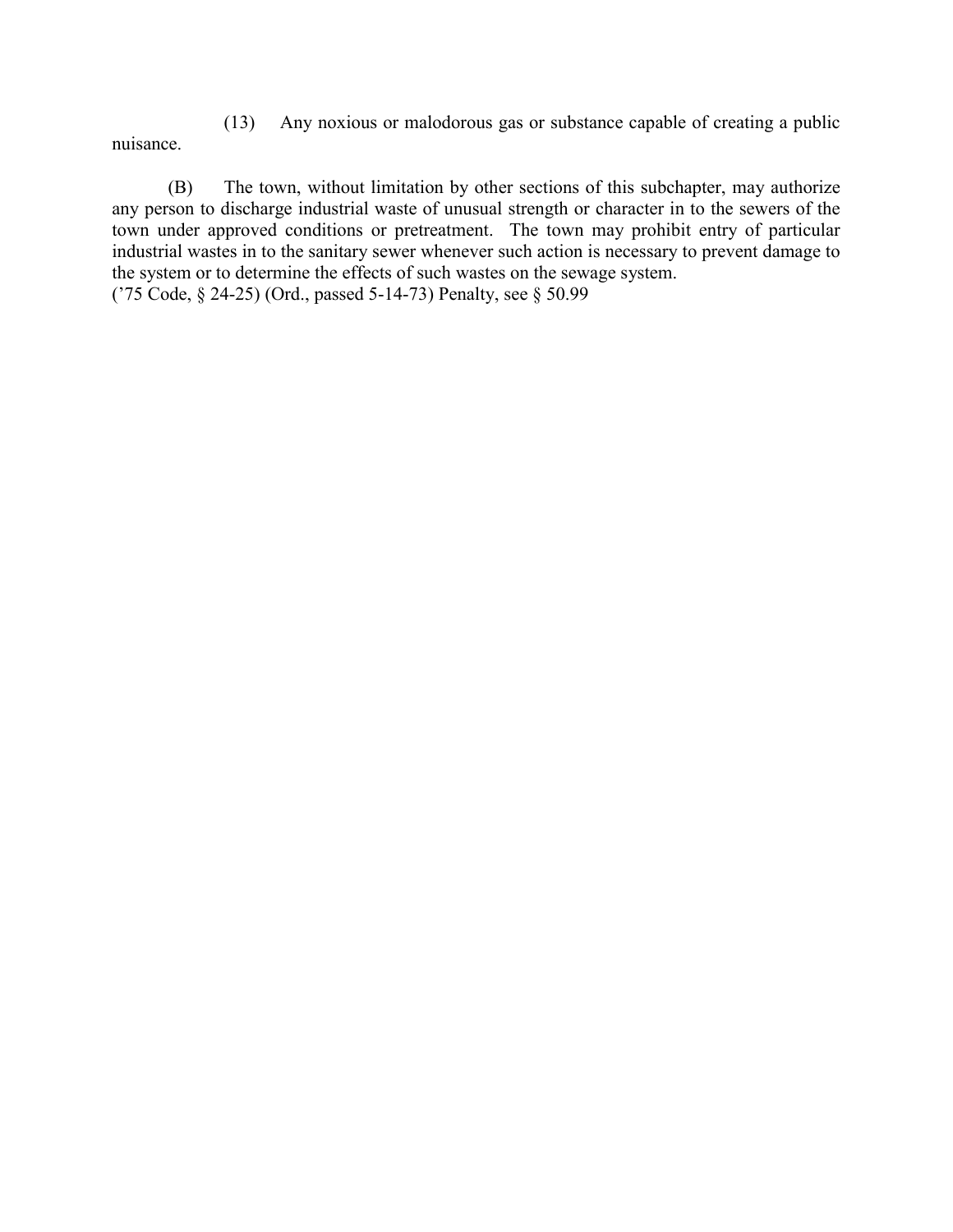# **§ 50.29 VIOLATIONS; PENALTY PROVISIONS.**

For provisions concerning the penalty for violations of this chapter, see § 50.99.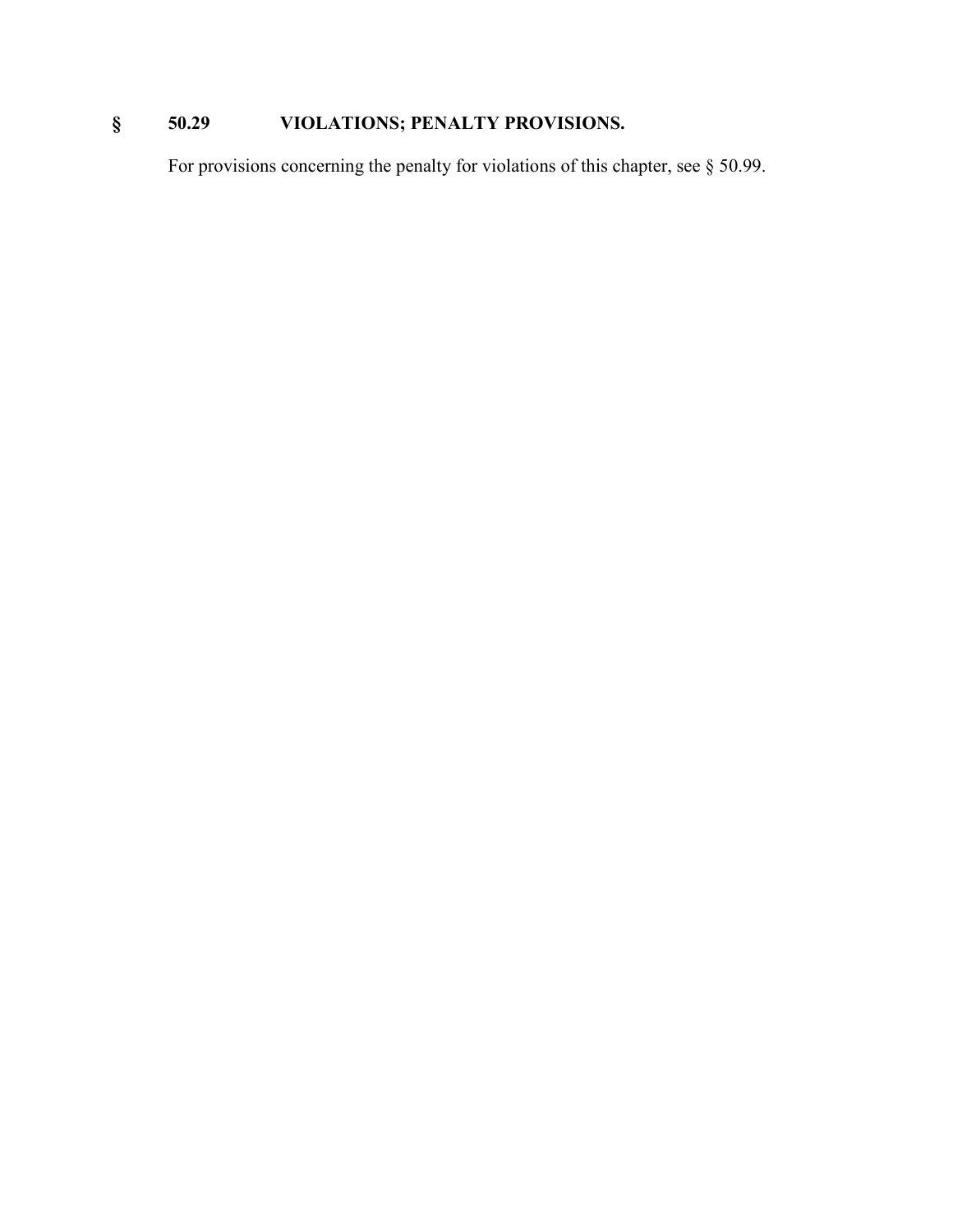## **§ 50.30 INSPECTION BY TOWN.**

The duly authorized employees of the town bearing proper credentials and identification, shall be permitted to enter upon all properties for the purpose of inspection, observation, measurement, sampling and testing, in accordance with the provisions of this subchapter. ('75 Code, § 24-26) (Ord., passed 5-14-73)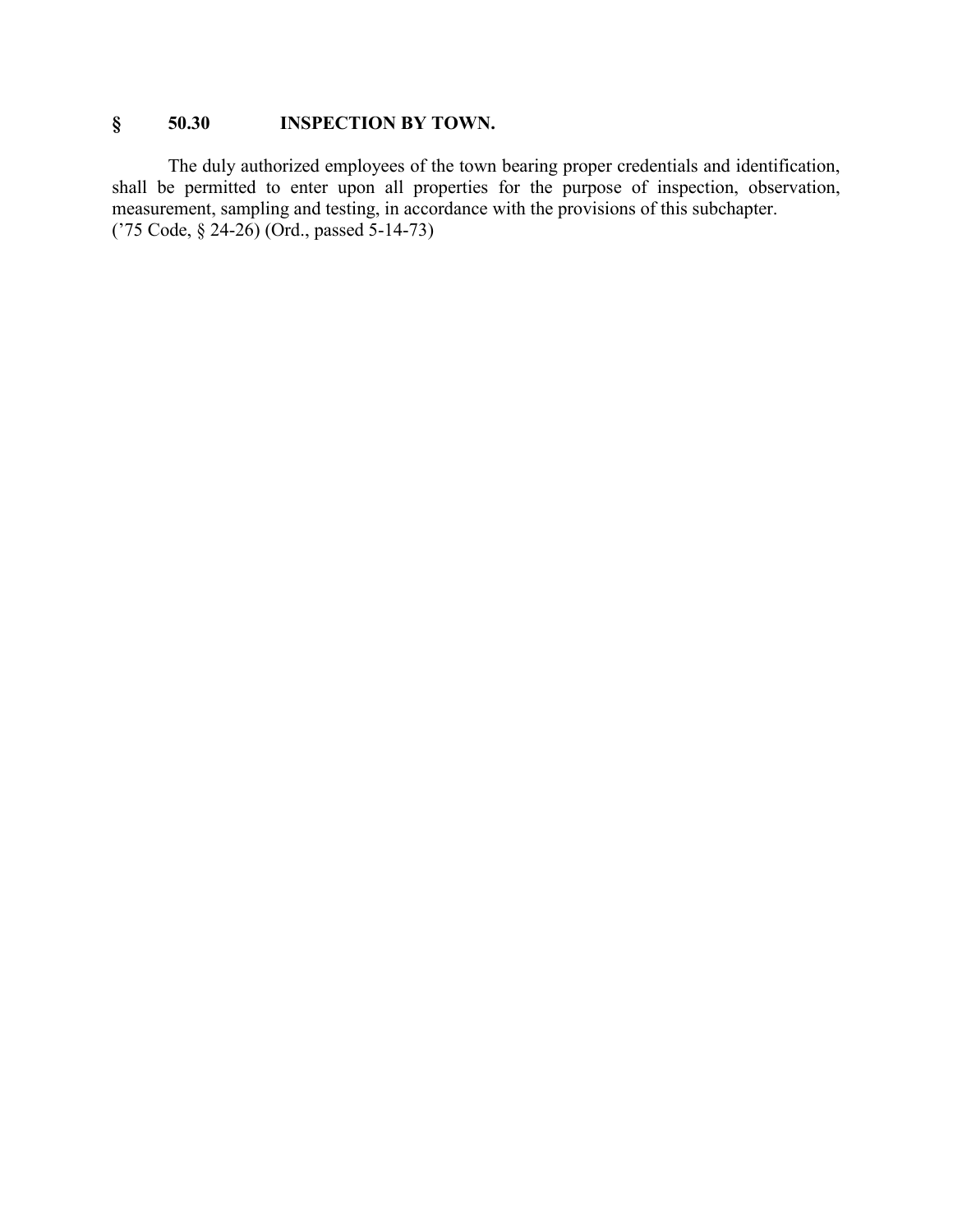#### **§ 50.31 ABANDONMENT OF SEPTIC TANKS**

Whenever a septic tank is abandoned, it shall be solely be the property owner's responsibility to dispose of the septage and fill in or remove the tank such that it shall not create a health or safety hazard. The property owner should consult with the Moore County The property owner should consult with the Moore County Environmental Health Department as to the proper procedure for abandoning a septic tank, and in the absence of such advise, it shall be mandatory that all tanks be pumped empty and filled with sand or torn out. Tanks deemed by the Town to present a health or safety hazard shall be required to be pumped, filled in, or removed. (Adopted 8/11/08)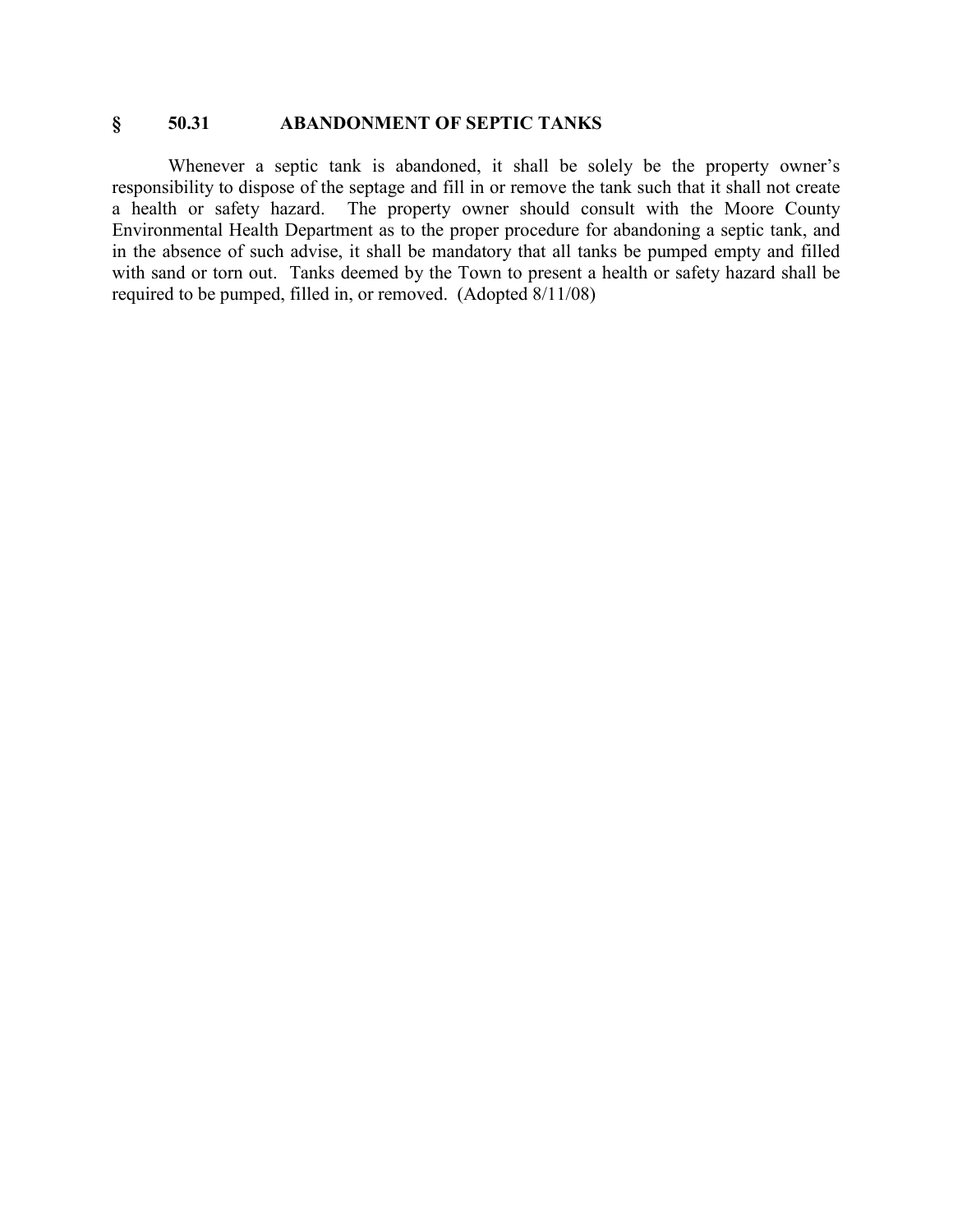# **§ 50.32 REPEALED ON 8/11/08.**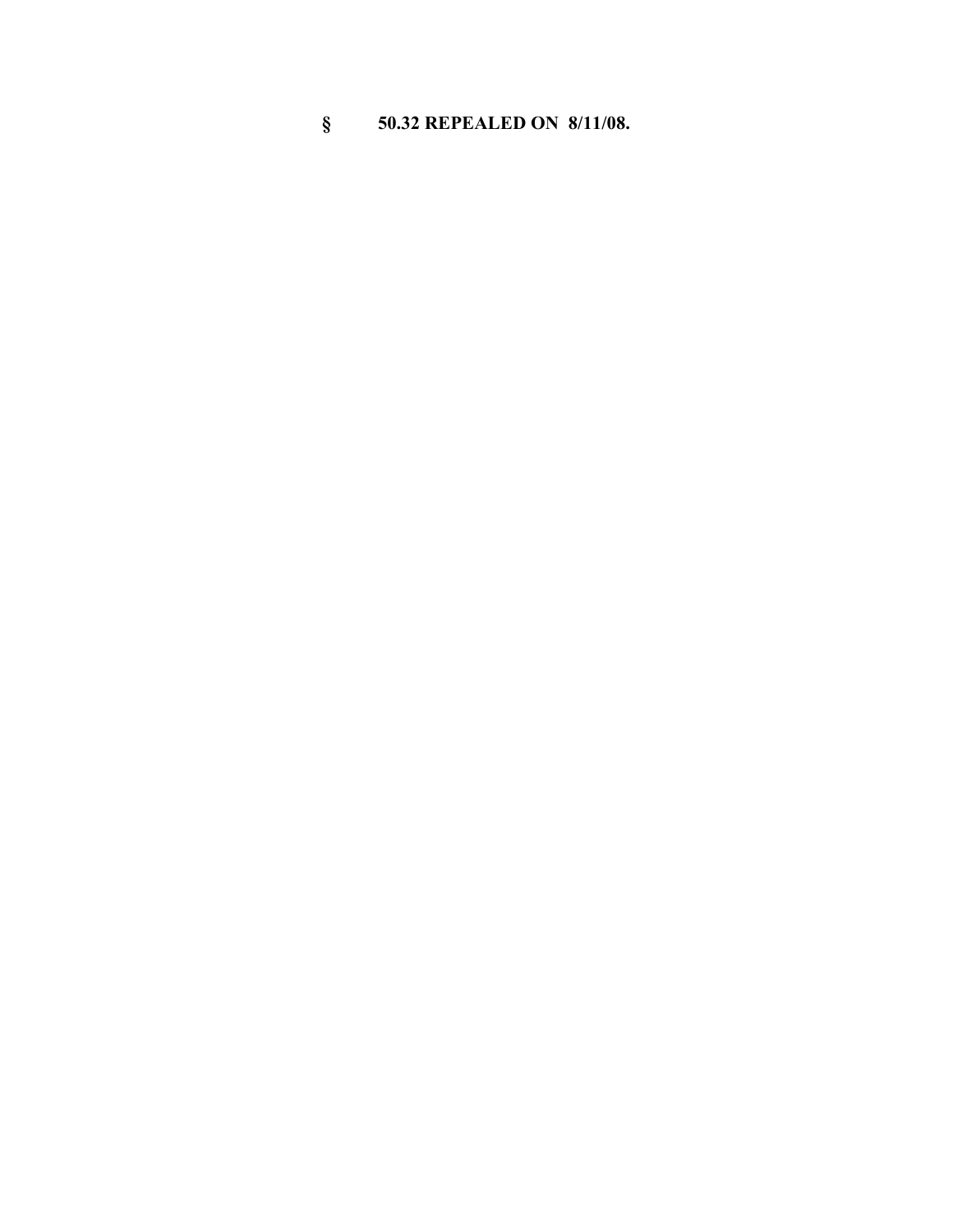#### *RATES AND CHARGES*

## **§ 50.40 DEPOSITS.**

Any person making application for water or sewer services to his property shall deposit the amounts required by the schedule on file with the Town Clerk. ('75 Code, § 24.20)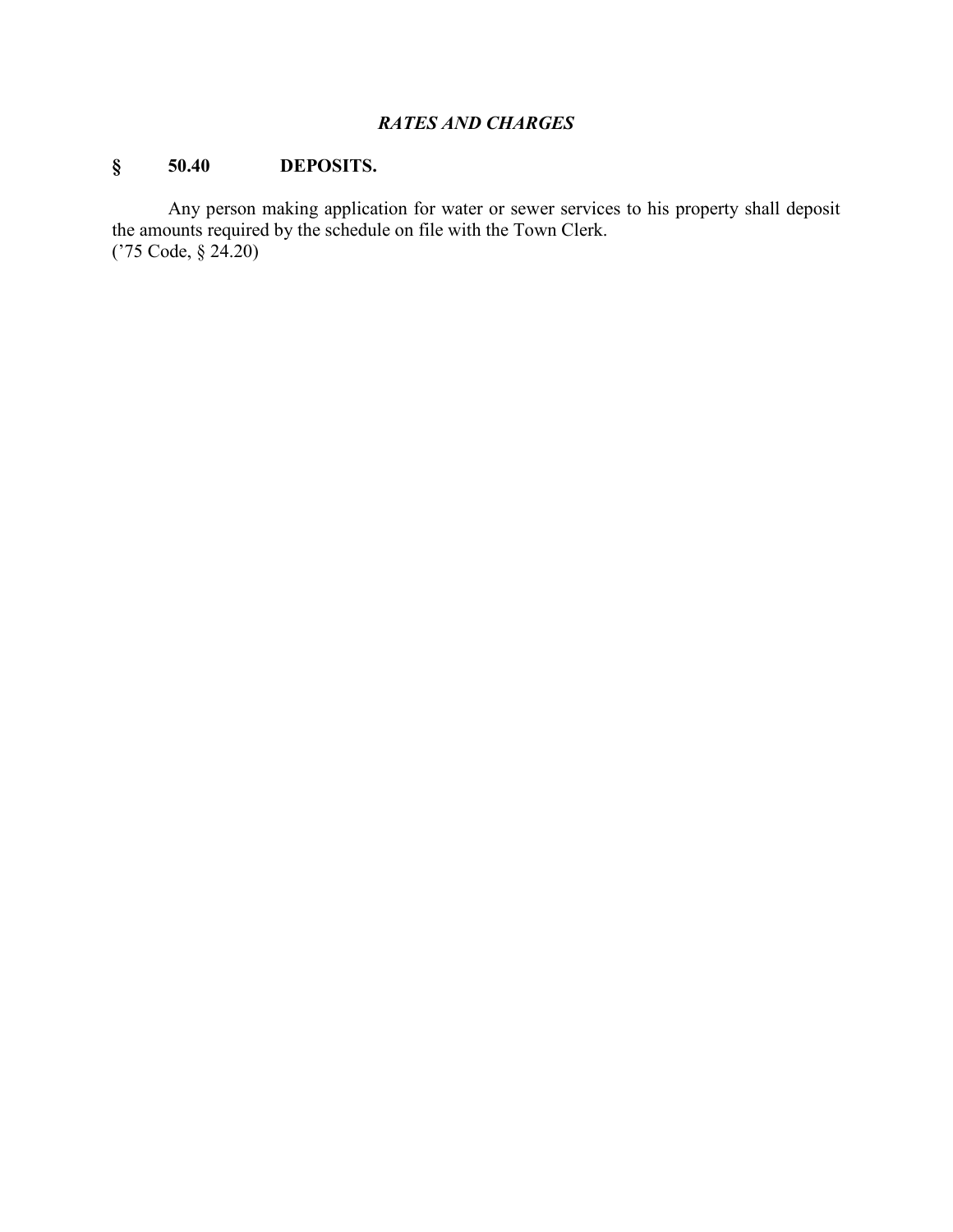#### **§ 50.41 MONTHLY OR BI-MONTHLY WATER RATES.**

(A) The monthly or bi-monthly rates for water sold and delivered to each family or business unit served within the corporate limits shall be as set out in the schedule on file of the Town Clerk.

(B) The rates for water sold and delivered to each family or business unit served beyond the corporate limits shall be 200% of the rates in each category set forth in division (A) of this section.

(C) The minimum rates for water sold and delivered to each family or business unit served shall be as per the schedule on file in the office of the Town Clerk.

(D) The collection of delinquent accounts shall be made by the town pursuant to the authority granted the town by G.S. 160A-314. ('75 Code, § 24-21) (Amended12-10-18)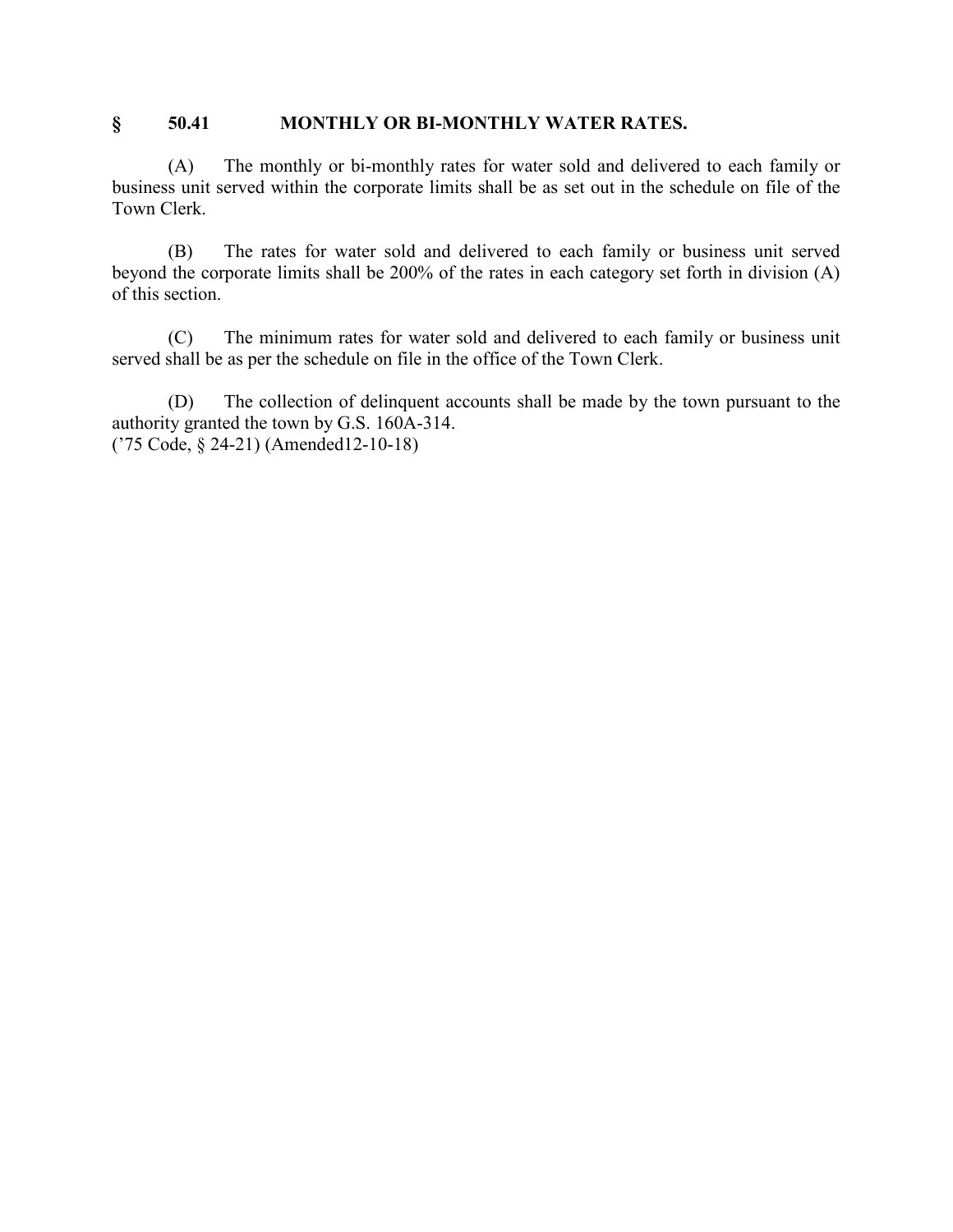#### **§ 50.42 MONTHLY OR BI-MONTHLY SEWER RATES.**

(A) The monthly or bi-monthly rate for sewer service furnished shall be as per the schedule on file in the office of the Town Clerk.

(B) The rates for sewer service furnished and served beyond the corporate limits of this town shall be 200% of the rates set forth in division (A) of this section.

(C) The minimum rate for sewer service furnished shall be as per the schedule on file in the office of the Town Clerk.

(D) The collection of delinquent accounts shall be made by the town pursuant to the authority granted the town by G.S. § 160A-314. ('75 Code, § 24-22) (Amended 12-10-18)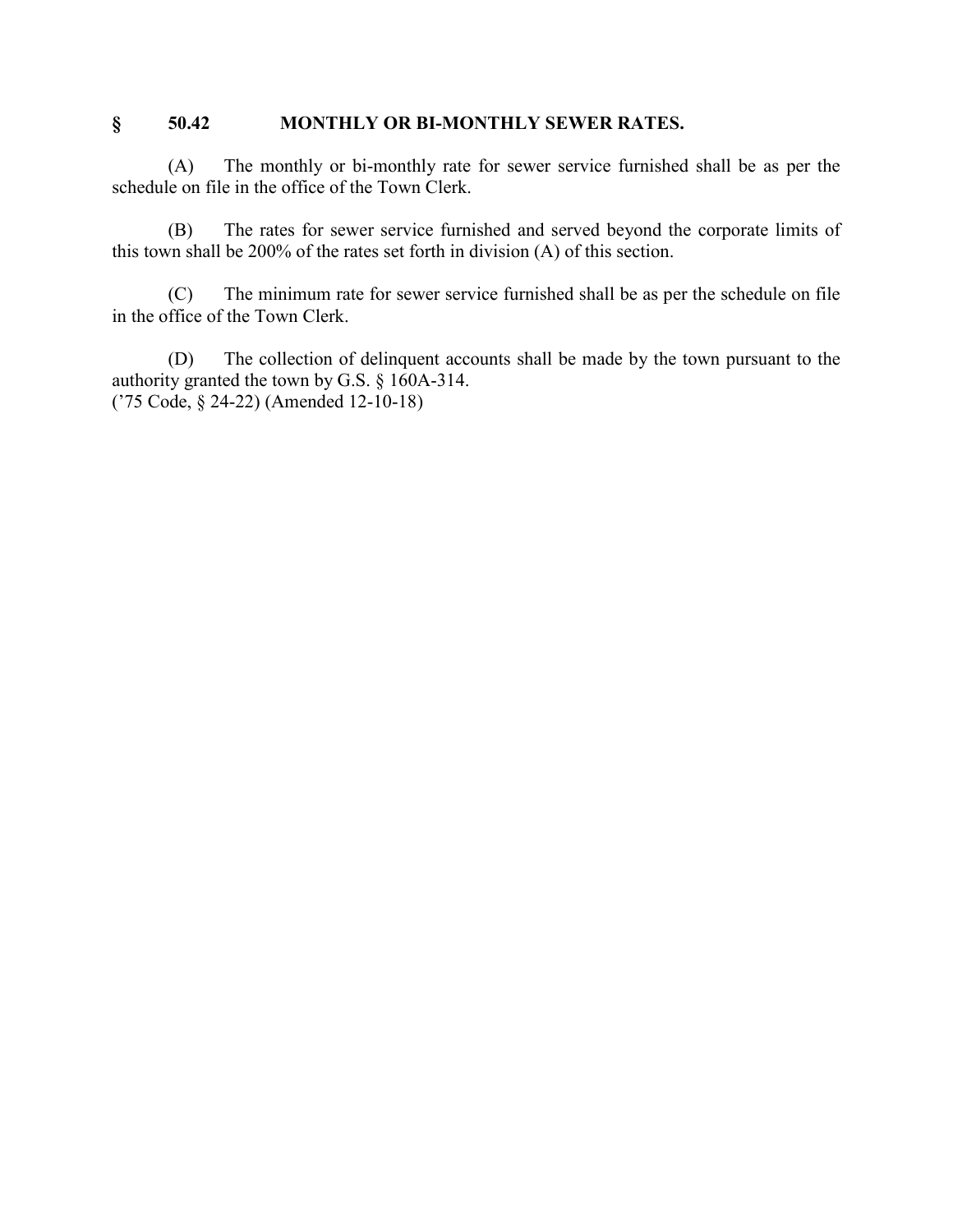#### **§ 50.43 COMPUTATION OF SEWER CHARGES; PRIVATE METERS REQUIRED FOR WASTES FROM NONPUBLIC WATER SOURCES.**

(A) The volume of flow used in computing regular waste charges or surcharges shall be based upon metered water consumption as shown in the records of meter readings maintained by the town's billing department. In the event that a person discharging wastes into the sanitary sewer system produces evidence to the town that a substantial part of his water used does not reach the town's sanitary sewer, the user may apply to the town for a reduced percentage of total water consumption to be used in computing sewer charges.

(B) Where the person discharging industrial wastes into the sanitary sewers of the town procures any part, or all, of his water supply from sources other than the town's water department, all or part of which is discharged in to the sanitary sewer, the person discharging such waste shall install and maintain, at his expense, water meters of a type approved by the town for the purpose of determining the proper volume of flow to be charged. The town has a right to read such private meters.

('75 Code, § 24-28) (Ord., passed 5-14-73)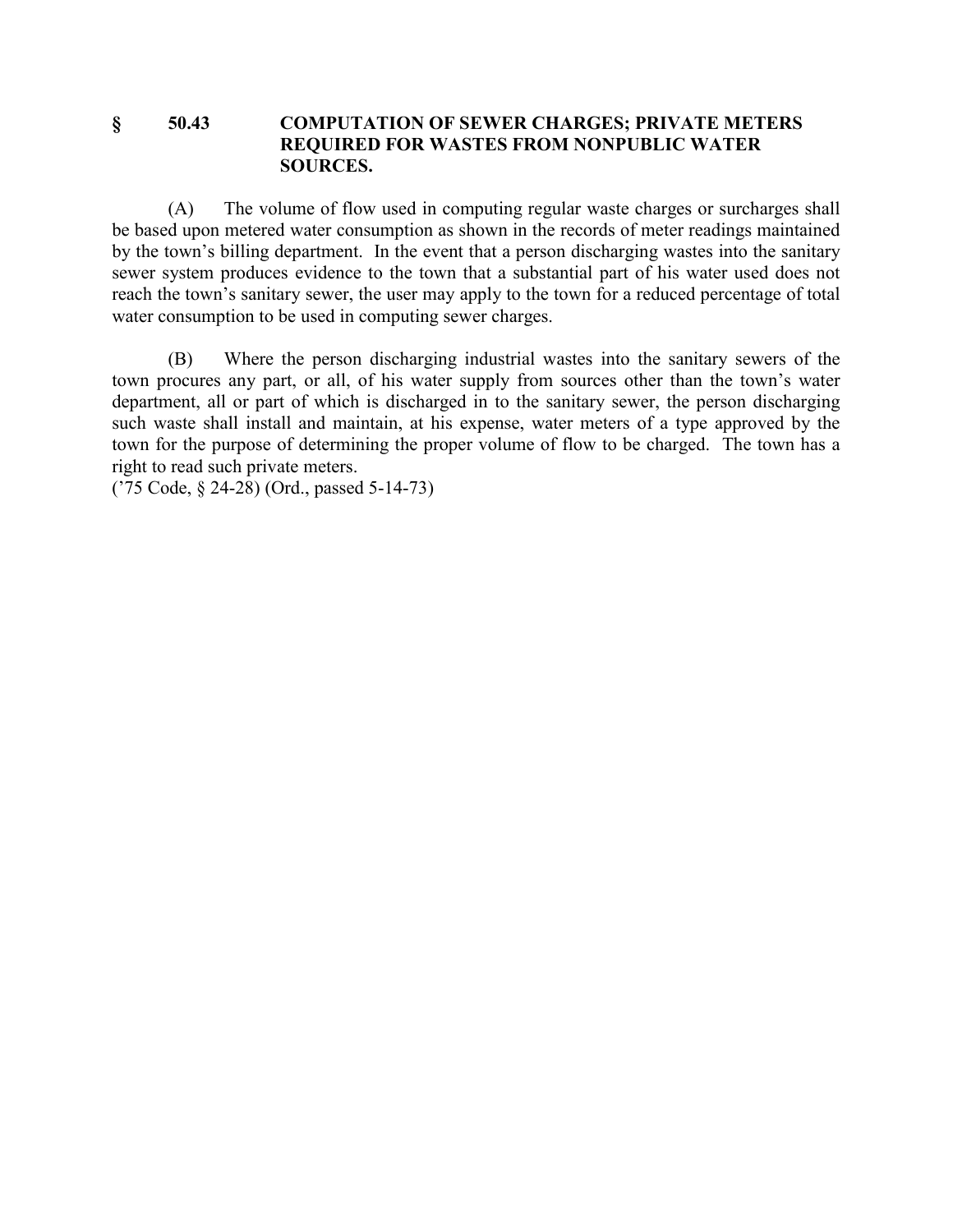#### **§ 50.44 SURCHARGE FOR TREATMENT OF INDUSTRIAL WASTES.**

(A) All persons discharging industrial wastes into the town's sanitary sewer system shall be rendered a monthly bill as a surcharge covering the entire costs to the town incurred by treating all wastes having a biochemical oxygen demand in excess of 250 parts per million or suspended solids in excess of 250 parts per million. Such surcharge shall be imposed as herein provided in addition to any existing sewer service charge and to any sewer charge imposed after the adoption of this subchapter. The aforesaid surcharge shall include:

(1) All fixed charges and amortizations costs of additional plant capacity required for treating such industrial wastes.

(2) A charge covering the cost incurred by the town in treating such wastes in the municipal sewage treatment plants.

(B) The surcharge, as set forth in division (A) of this section, shall be billed and payable monthly on a separate bill rendered to the proper persons by the town's billing department.

('75 Code, § 24-30) (Ord., passed 5-14-73)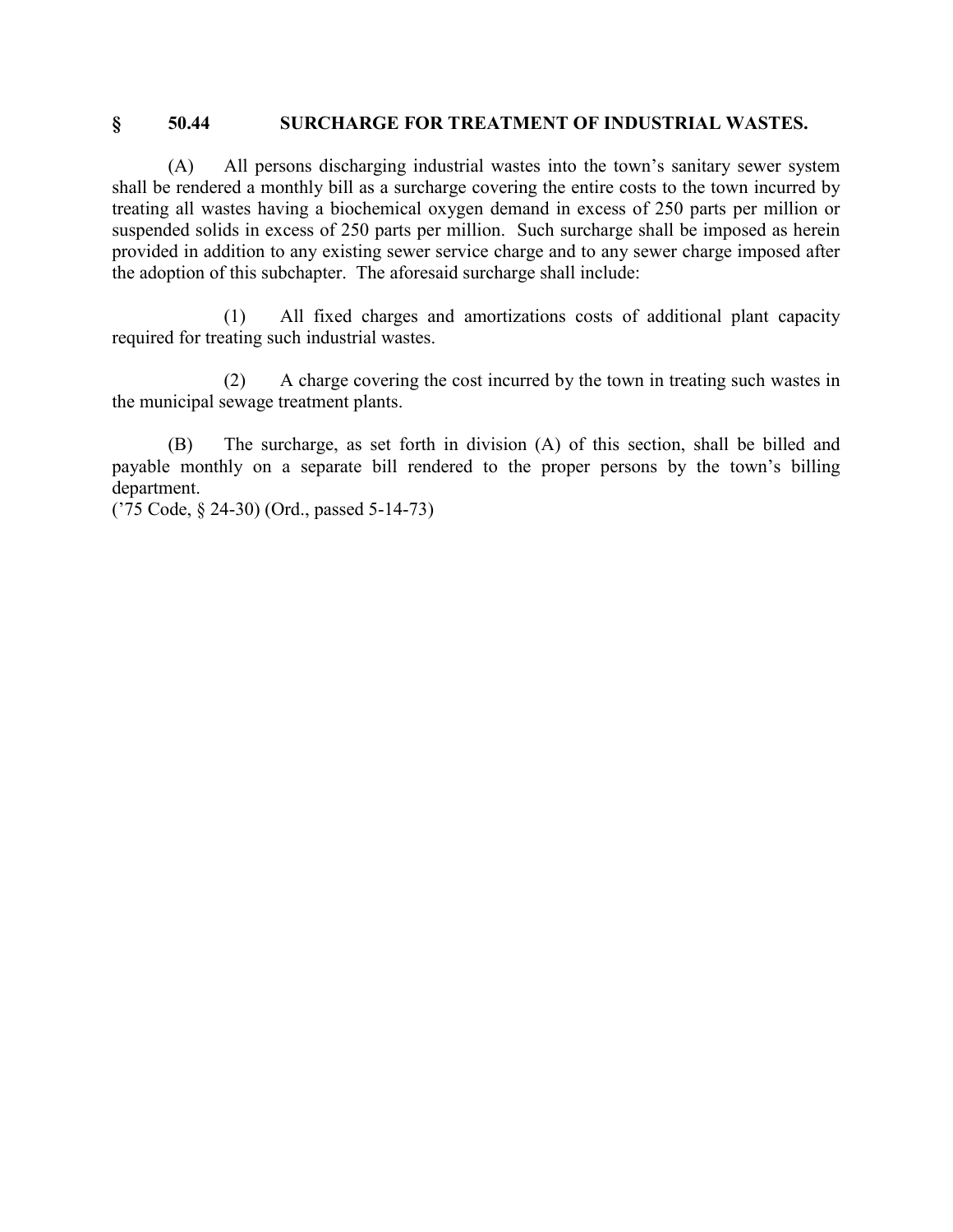#### **§ 50.45 BILLING; DELINQUENCY.**

(A) Billing will be sent through the United States mail notifying all persons of the amount and date due. Failure to receive notice is not an excuse for nonpayment of bills.

(B) Persons not having paid their bills within 20 days of date of billing will be delinquent. If a bill remains unpaid by the  $5<sup>th</sup>$  of the following month from the date of billing, the water connection serving the premises will be turned off and will not be turned on again until such bill is paid, plus any penalty to restore service.

(C) In case a person discharging wastes into the town's sanitary sewer system does not procure his water supply from the town and becomes delinquent in his payment of the aforesaid surcharge, his connection with the town's sewer system will be severed and will only be reconnected at his expense.

('75 Code, § 24-29) (Ord., passed 5-14-73)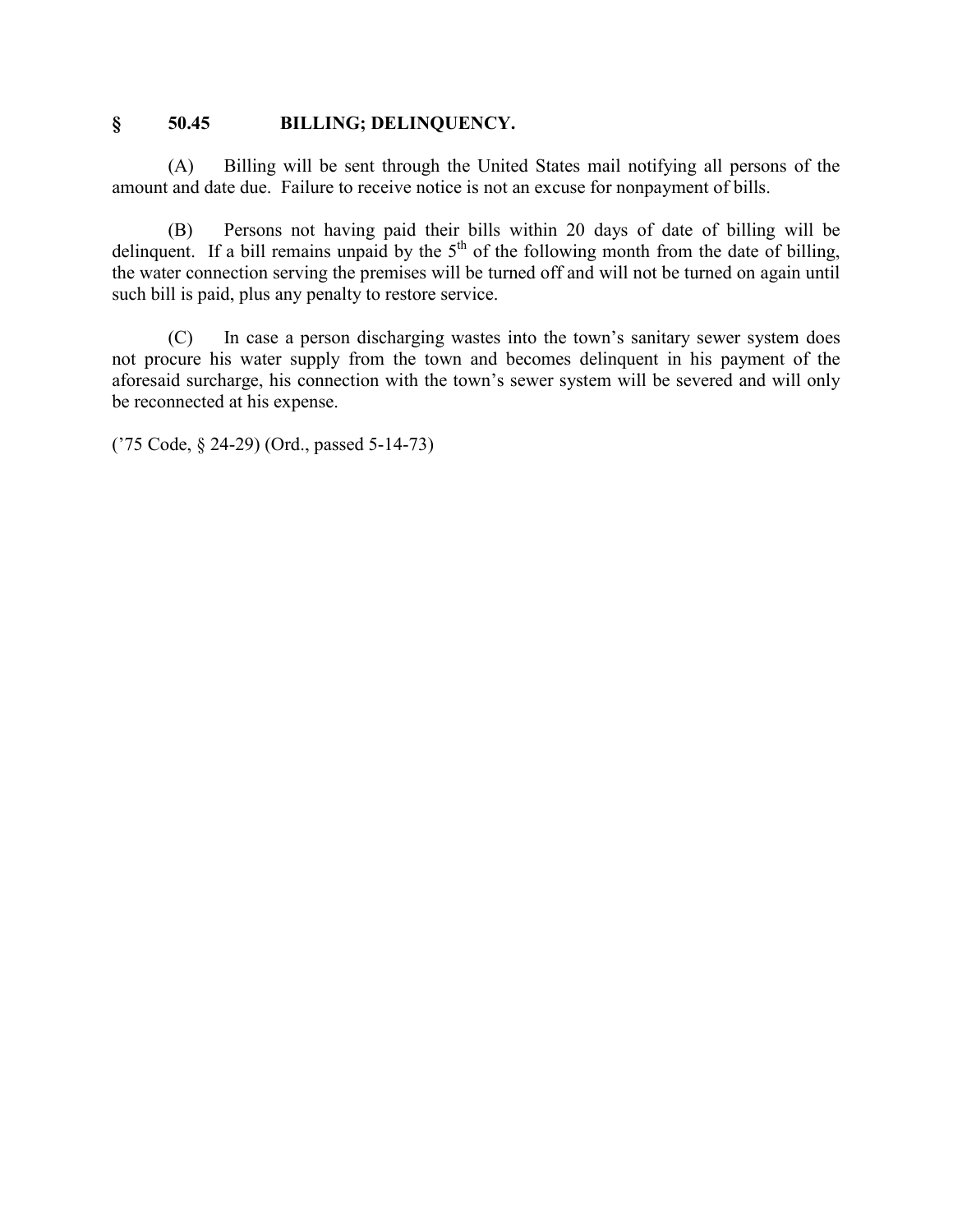#### **§ 50.46 FEE FOR RECONNECTION AFTER TERMINATION FOR DELINQUENCY.**

In addition to the payment of any delinquent charge and interest and penalties thereon, there shall be paid to the town a fee as per the schedule on file in the office of the Town Clerk before water service shall be restored to a use when such service has been terminated because of a delinquency in the account of such user. ('75 Code, § 24-33)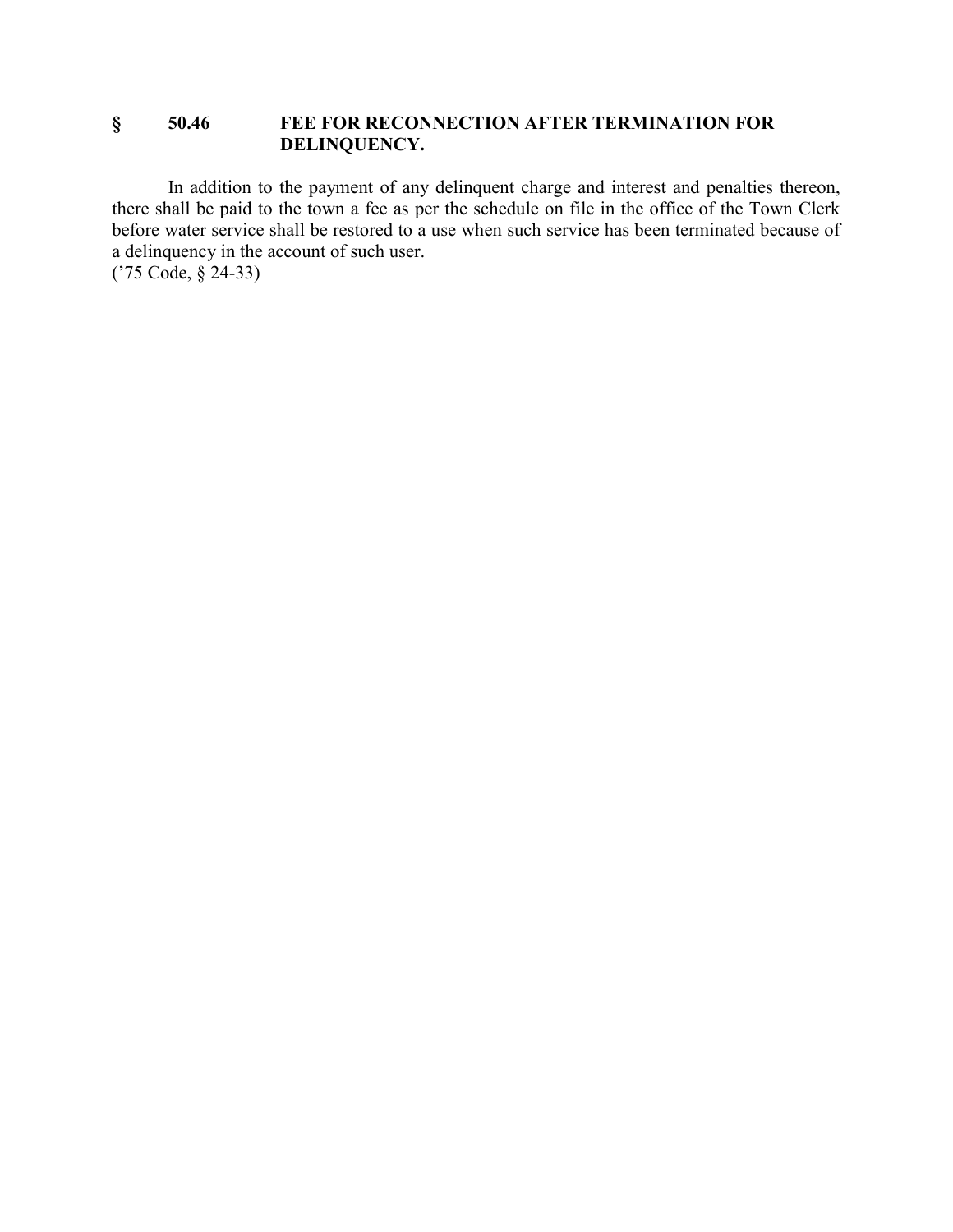### **§ 50.99 PENALTY.**

Any person discharging unapproved domestic or industrial waste into the sanitary sewers of the town or otherwise violating any provision of this chapter may be subject to the penalties set forth in § 10.98 of this code, and the town may seek any of the equitable remedies set forth in § 10.98. Further, such persons may be held liable for the cost of the abatement by the town if the violation is found to constitute a public nuisance as provided in § 53.01 through 53.11. (Amended 8-9-10)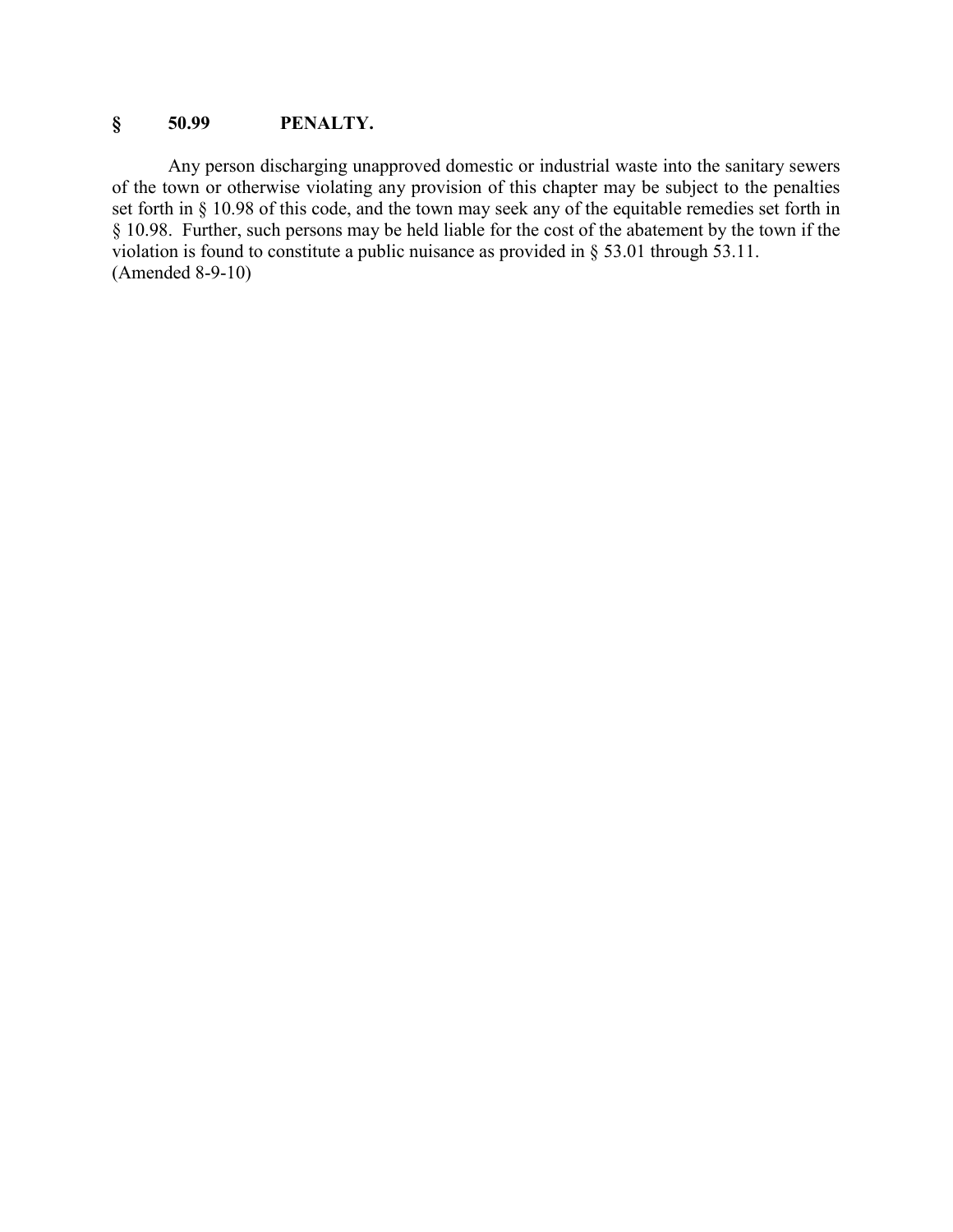*PUBLIC WORKS*

*SOLID WASTE MANAGEMENT*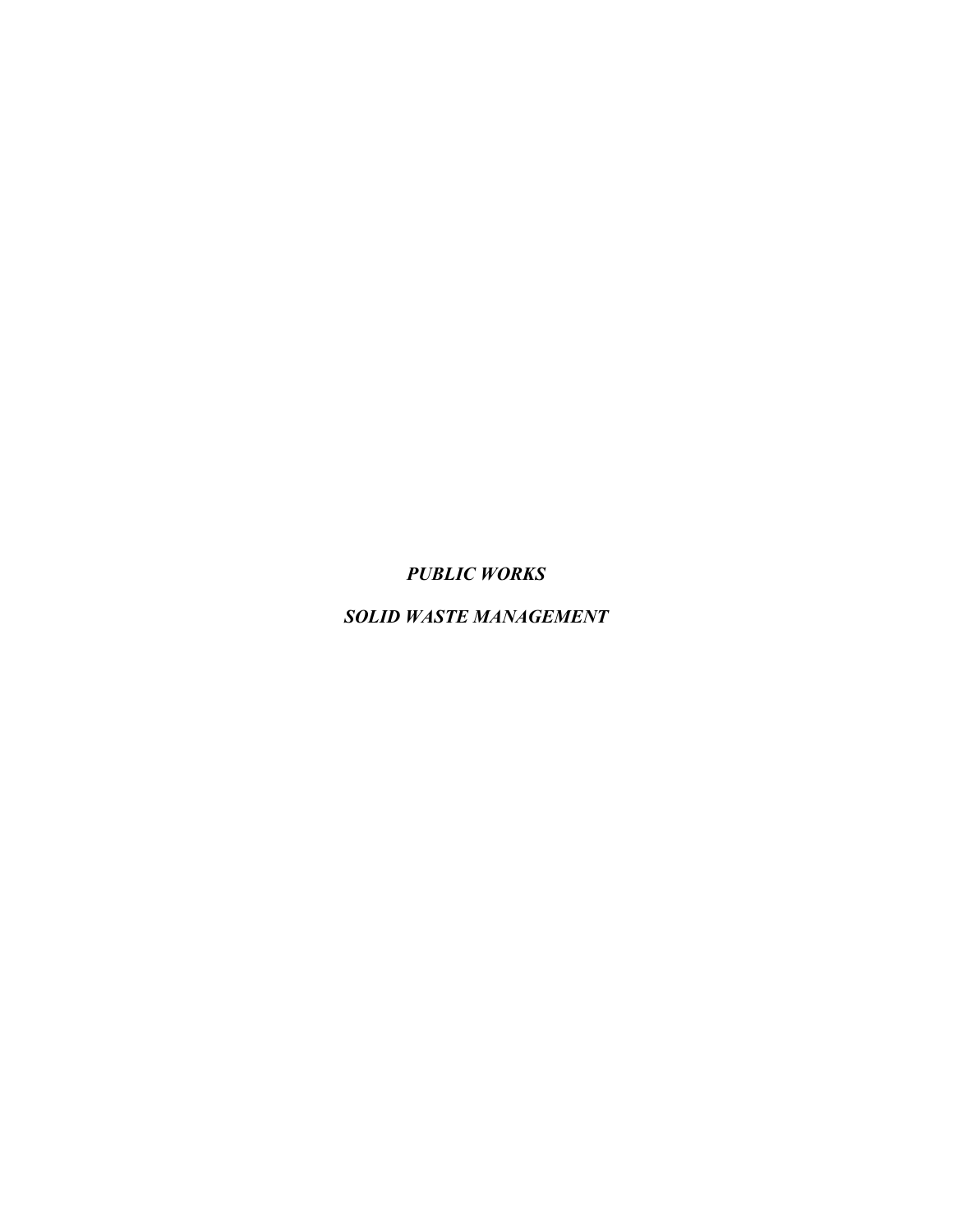### **§ 51.01 COLLECTION SCHEDULES.**

#### (A) Residences.

Except as otherwise provided in this chapter and except in the case of emergency arising from an act of God or under circumstances over which the Department of Public Works has no control, the department shall collect, remove, and dispose of certain refuse in residential sections of the town, once per week curbside pick up only.

#### (B) Businesses.

The department shall collect, remove and dispose of such refuse from business buildings once per week curbside pick up only.

#### (C) Collection Days.

Residential and business refuse will be picked up only according to the annually posted schedule on the Town website and in the water billing department.

('75 Code, § 9-5) (Am. Ord., passed 8-8-09) (Amended 12-10-18)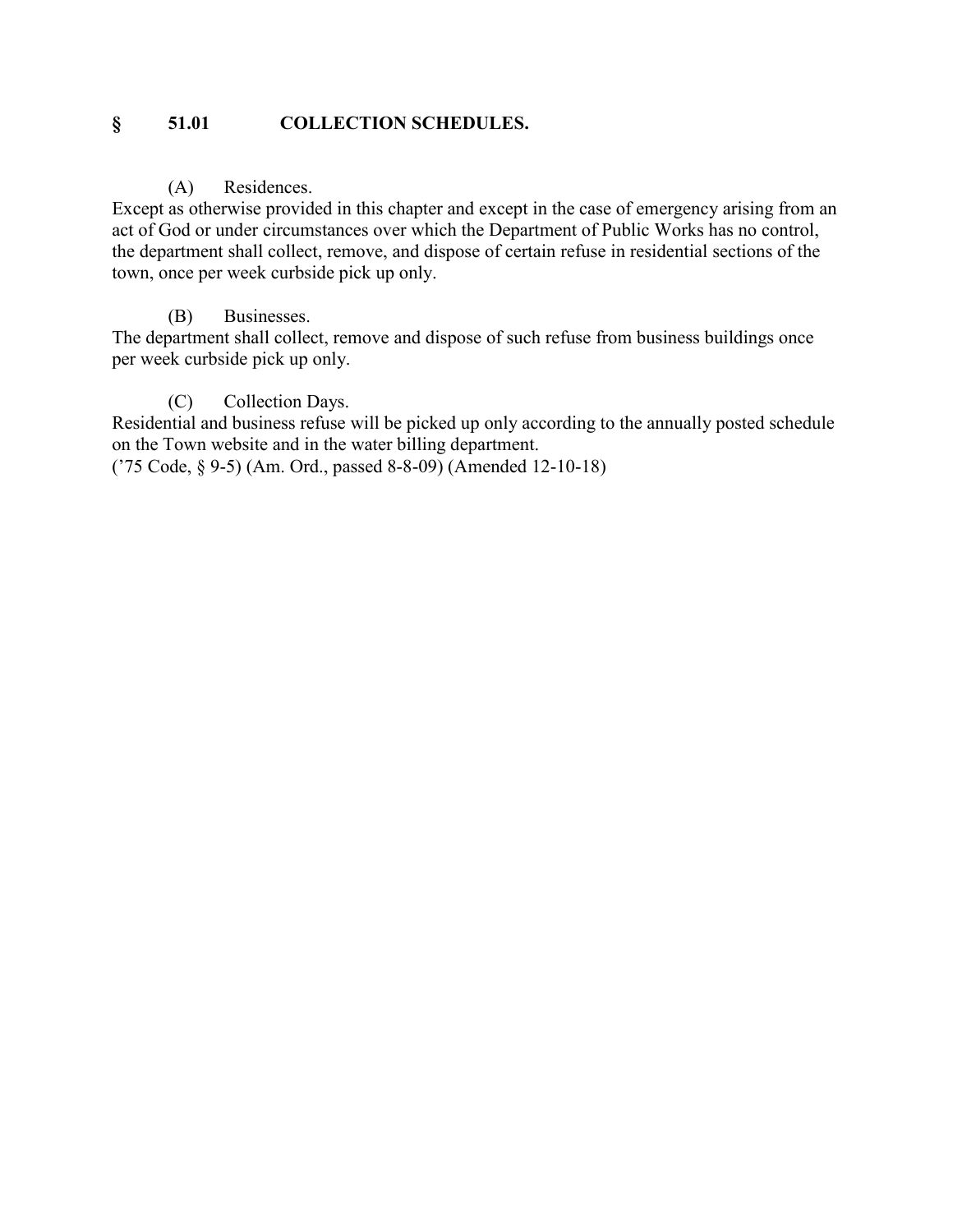## **§ 51.02 INDUSTRIAL SOLID WASTES.**

Industrial solid wastes shall be collected, removed and disposed of by the operator of the factory, plant or enterprise creating or causing the same in accordance with applicable provisions of this Code.

('75 Code, § 9-5)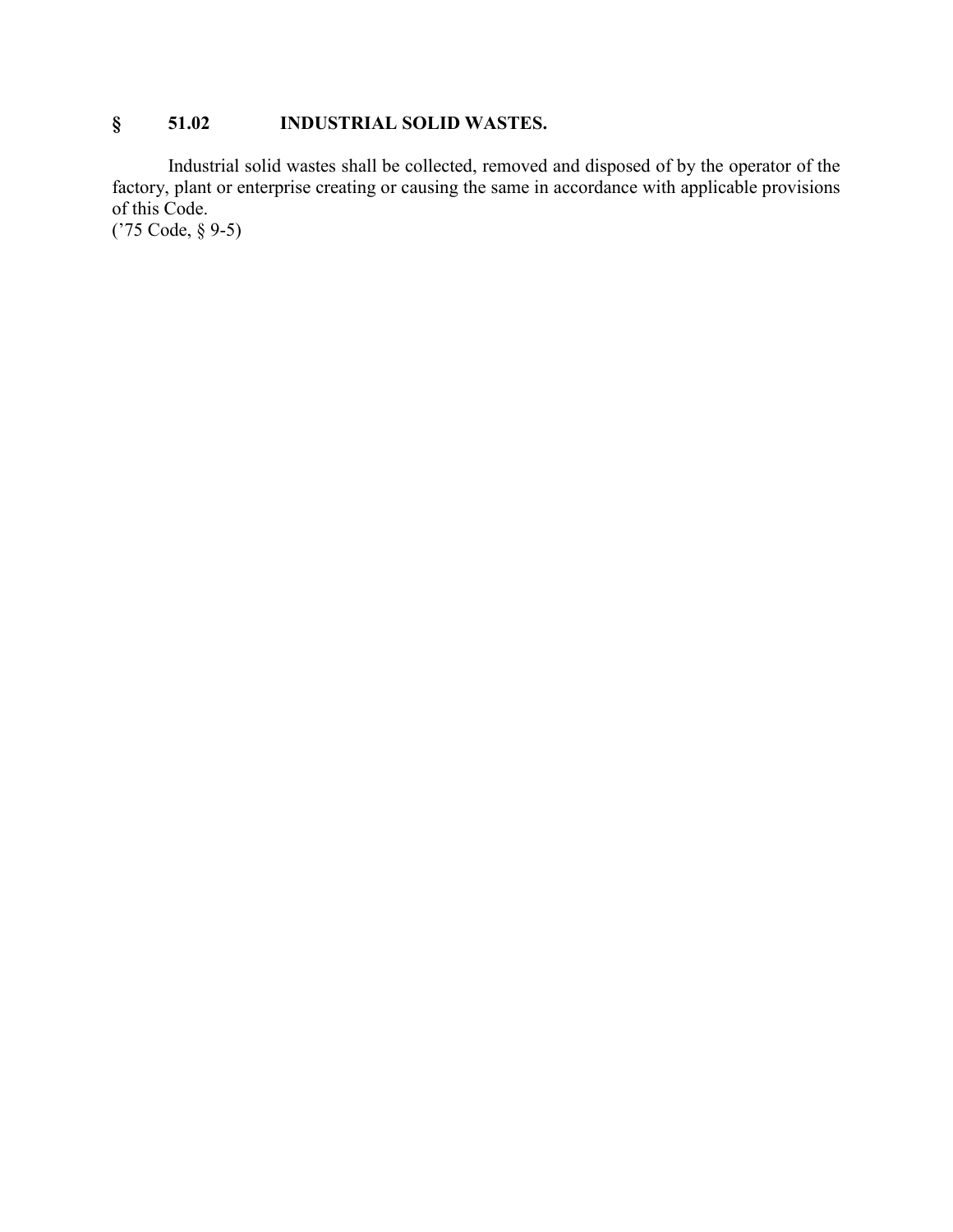# **§ 51.03 BUILDING RUBBISH.**

Building rubbish shall be collected, removed and disposed of by the contractor or builder, or in case of their failure to do so, by the owner of the property. ('75 Code, § 9-5)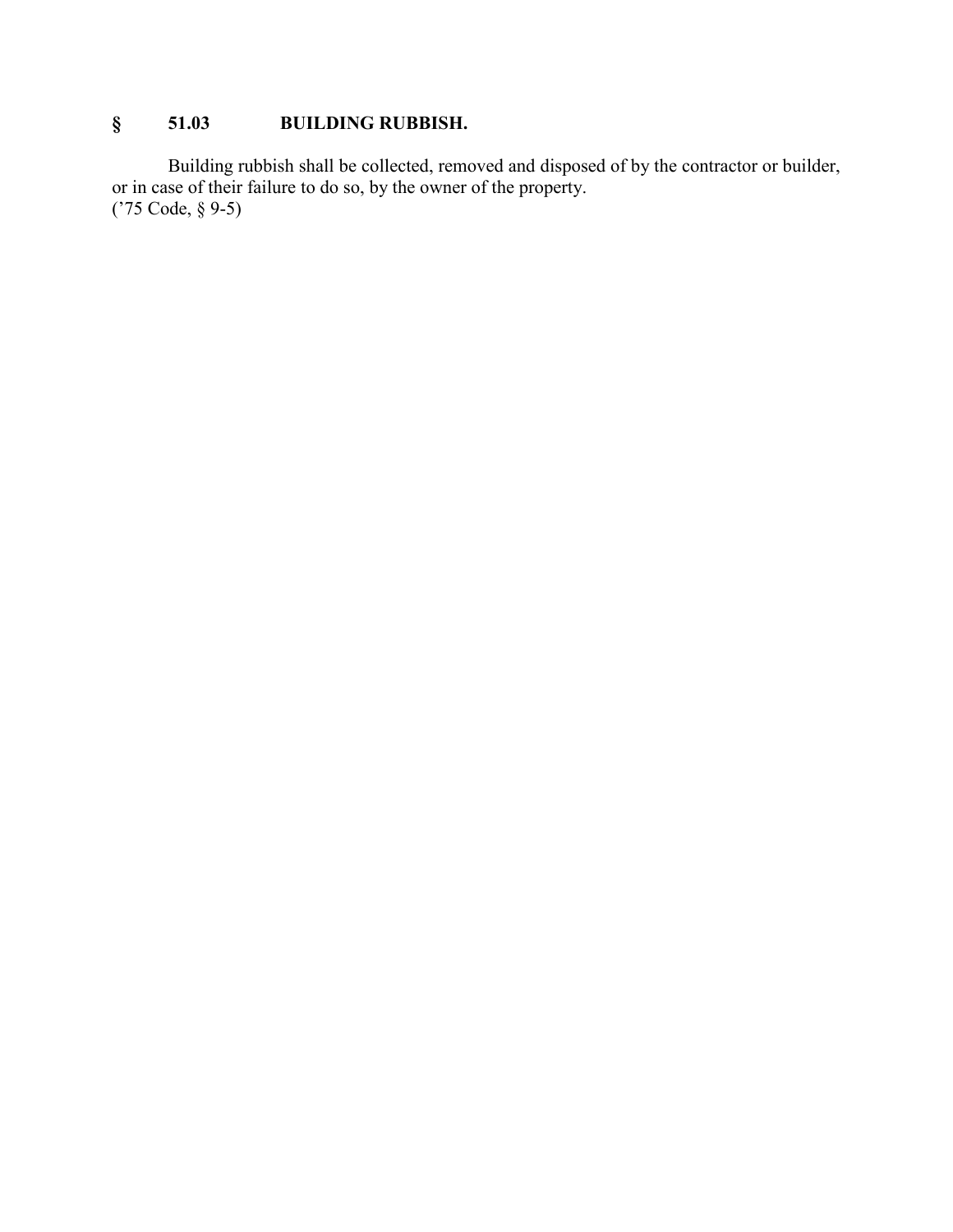### **§ 51.04 COLLECTION FROM VACANT LOTS; TREE TRUNKS, ROCKS AND THE LIKE.**

(A) Yard waste generated by normal lawn care that is separated and placed at the curb shall be picked up by the Town. Separation shall be as follows:

- (1) Pine straw, pine cones and leaves can be together.
- (2) Vines separate.
- (3) Sticks and twigs can be together.
- (4) Limbs and branches together with cut ends facing street.

(B) Limbs and branches no larger than 4 inches in diameter and 6 feet in length will be picked up by the Town. They must be placed at the curb for pick up. An amount of limbs 4 feet high, 8 feet long and 6 feet wide is the most that can be put at the curb for pick up at any one time. If this amount is exceeded, it will not be picked up.

(C) No debris or yard waste generated by a contractor will be picked up by the Town.

(D) No land clearing debris will be picked up by the Town.

(E) No building materials, demolition materials, shingles or cross-ties will be picked up by the Town.

(F) No tree trunks, tree stumps, rocks or masonry products will be picked up by the Town.

(G) The Town shall collect scrap metal and appliances and other metal products for recycling. Refrigerators, freezers and any other appliances which utilize Freon, must have Freon removed and a certification of the Freon removal must be provided before pick up. The Town shall not collect appliances generated by a commercial enterprise.

(H) No collection shall be made from vacant lots. ('75 Code, § 9-5) (Am. Ord., passed 10-12-98)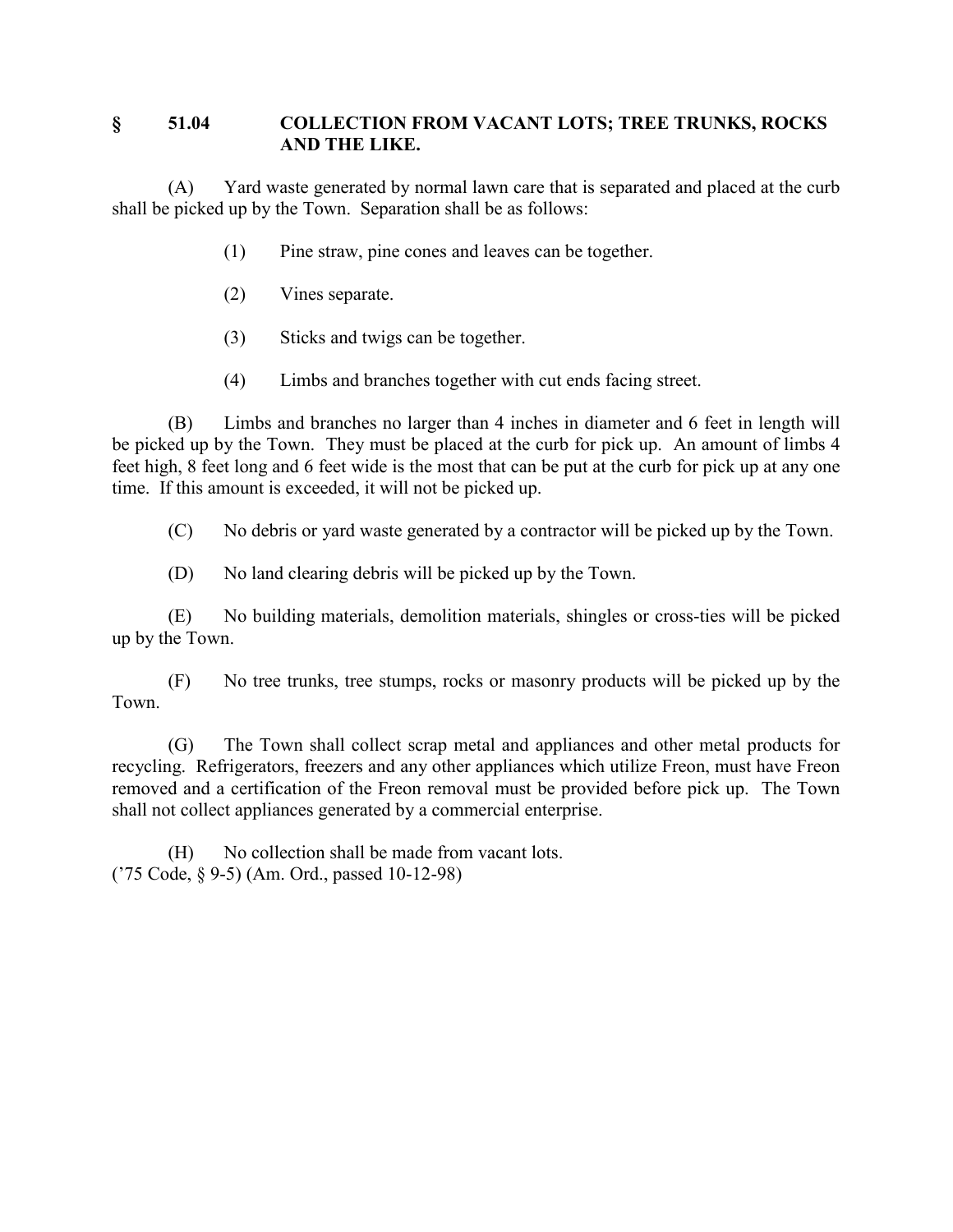# **§ 51.04(a) MEDICAL WASTE; DISPOSAL OF SHARPS.**

**SHARPS.** Needles, capillary tubes, slides and cover slips and scalpel blades.

All sharps must be packaged in a container that is rigid, leak proof when in an upright position and puncture resistant. This package then may be disposed of with your regular solid waste pick up.

(Ord., passed 10-12-98)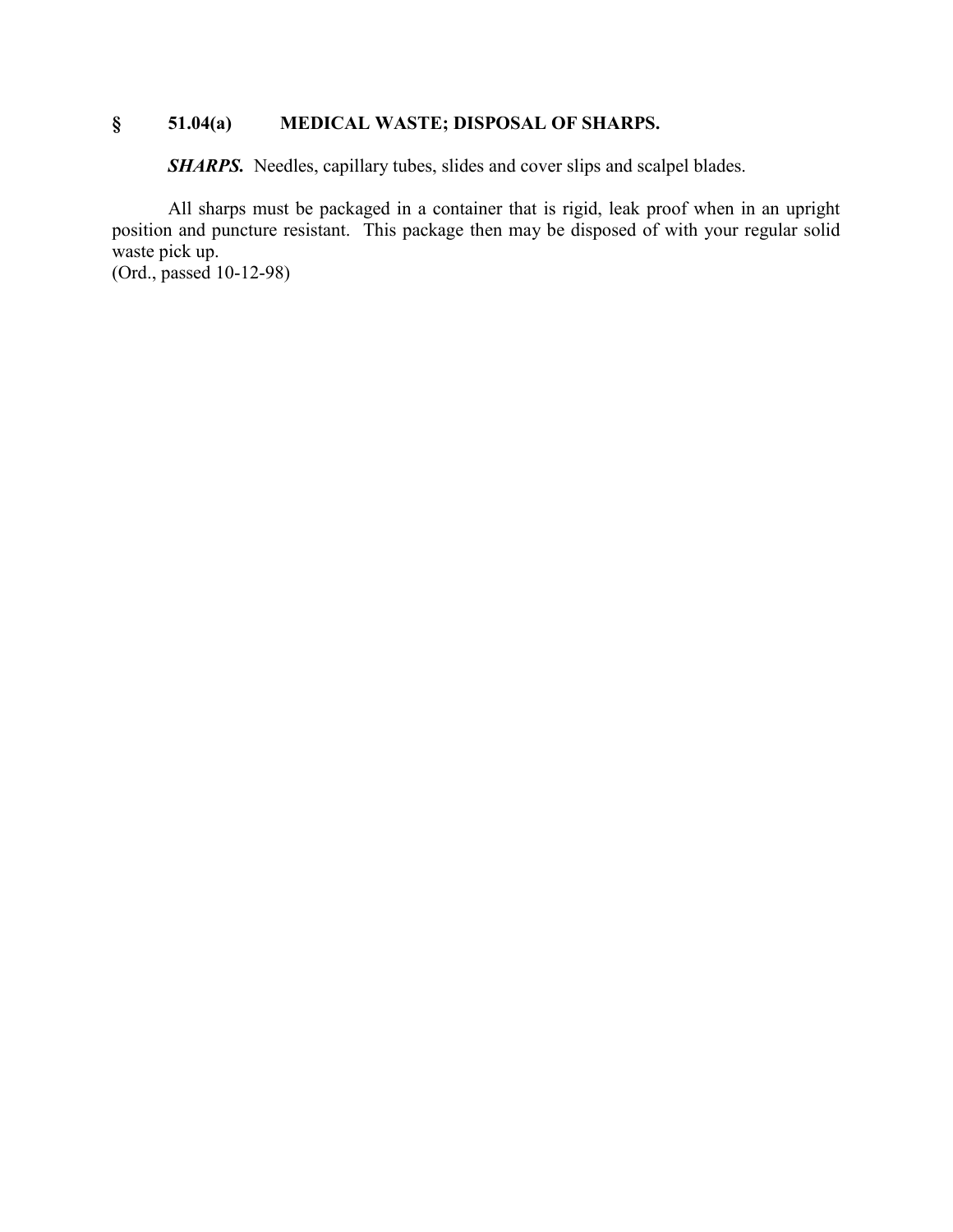# **§ 51.05 COLLECTION OF LEAVES.**

The Town shall collect leaves, straw, grass clippings, bush trimmings and other trash generated as a result of normal lawn care. ('75 Code, § 9-11) (Am. Ord., passed 10-12-98)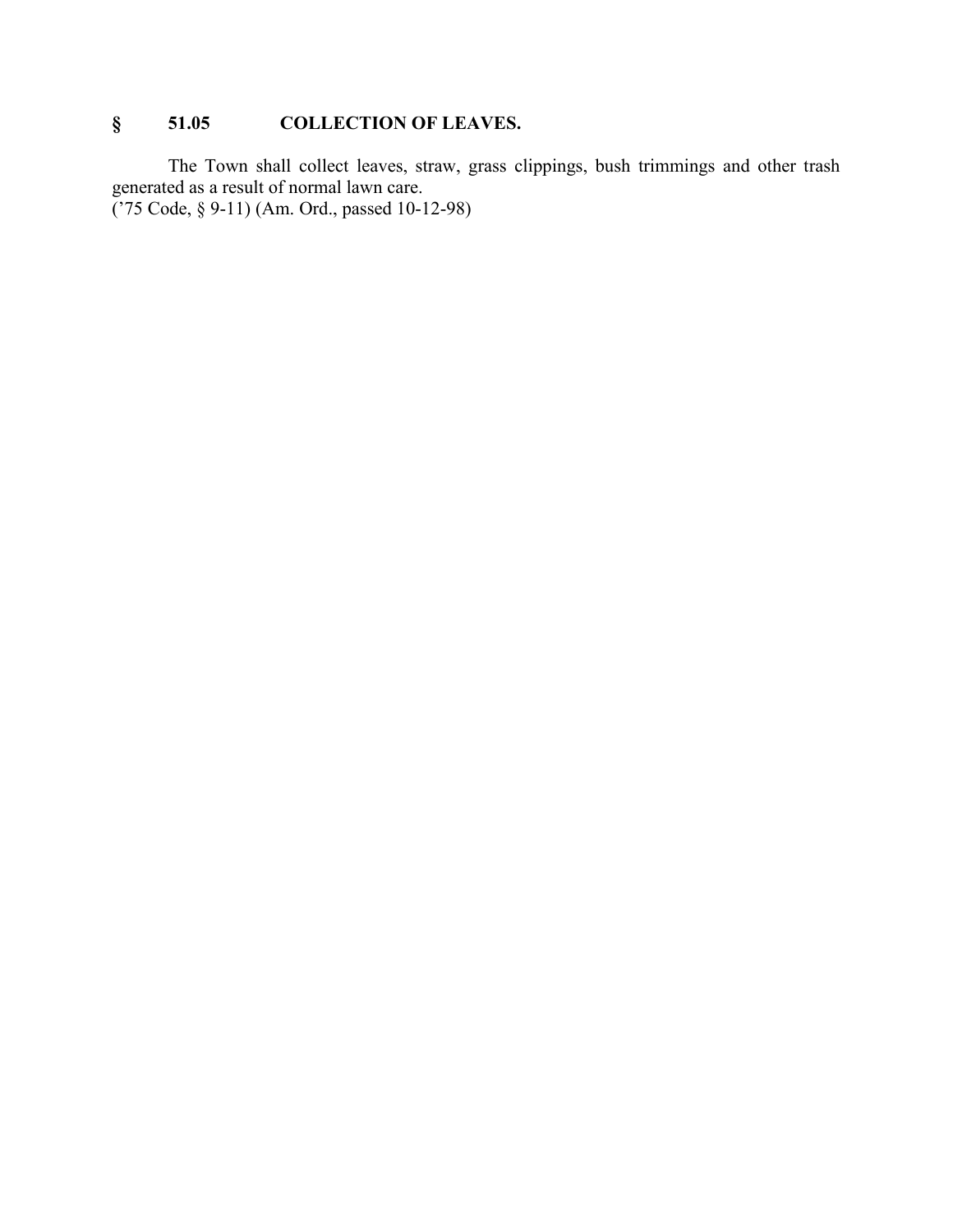# **§ 51.06 CHANGES IN COLLECTION ROUTES.**

Once a collection route is established, any changes must be advertised on the Town website 15 days before the change takes effect. ('75 Code, § 9-7) (Amended 12-10-18)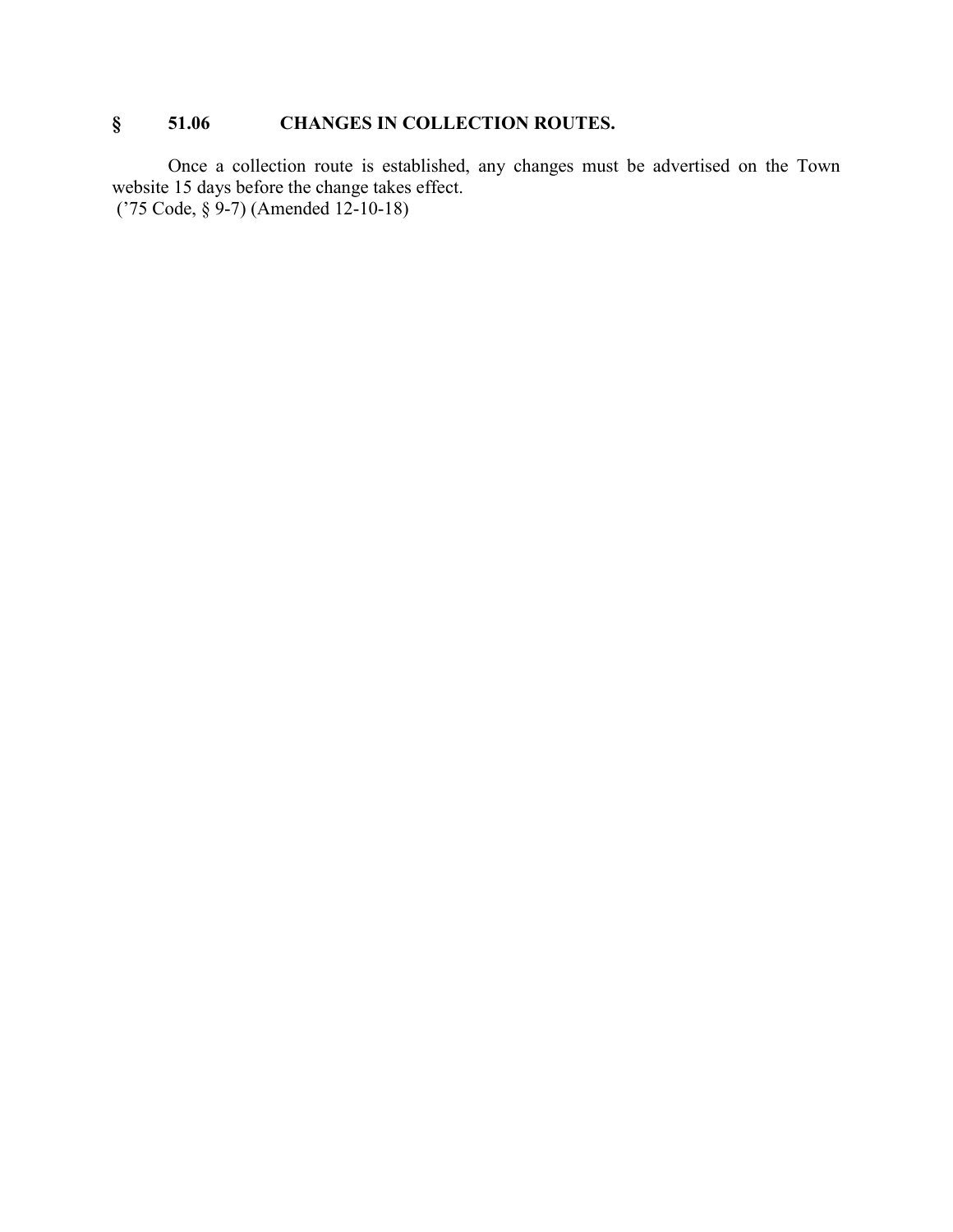## **§ 51.07 PLACEMENT FOR SPECIAL COLLECTION.**

All materials to be collected shall be placed on the curb line at the street or in an area close by, without blocking street, sidewalks, etc. These materials shall be in neat compact piles.

(A) Carpet, padding, etc. The Town of Aberdeen shall pick up the above items provided that they are cut into 36 inch strips, rolled, tied and placed at the curb for pickup.

(B) Chairs, couches, mattresses, etc. The Town of Aberdeen shall pick up the above items during normal garbage collection days or each Wednesday.

(C) In the event of a major storm, some or all of the yard waste regulations may be waived for a short period of time.

('75 Code, § 9-9) (Am. Ord., passed 10-12-98)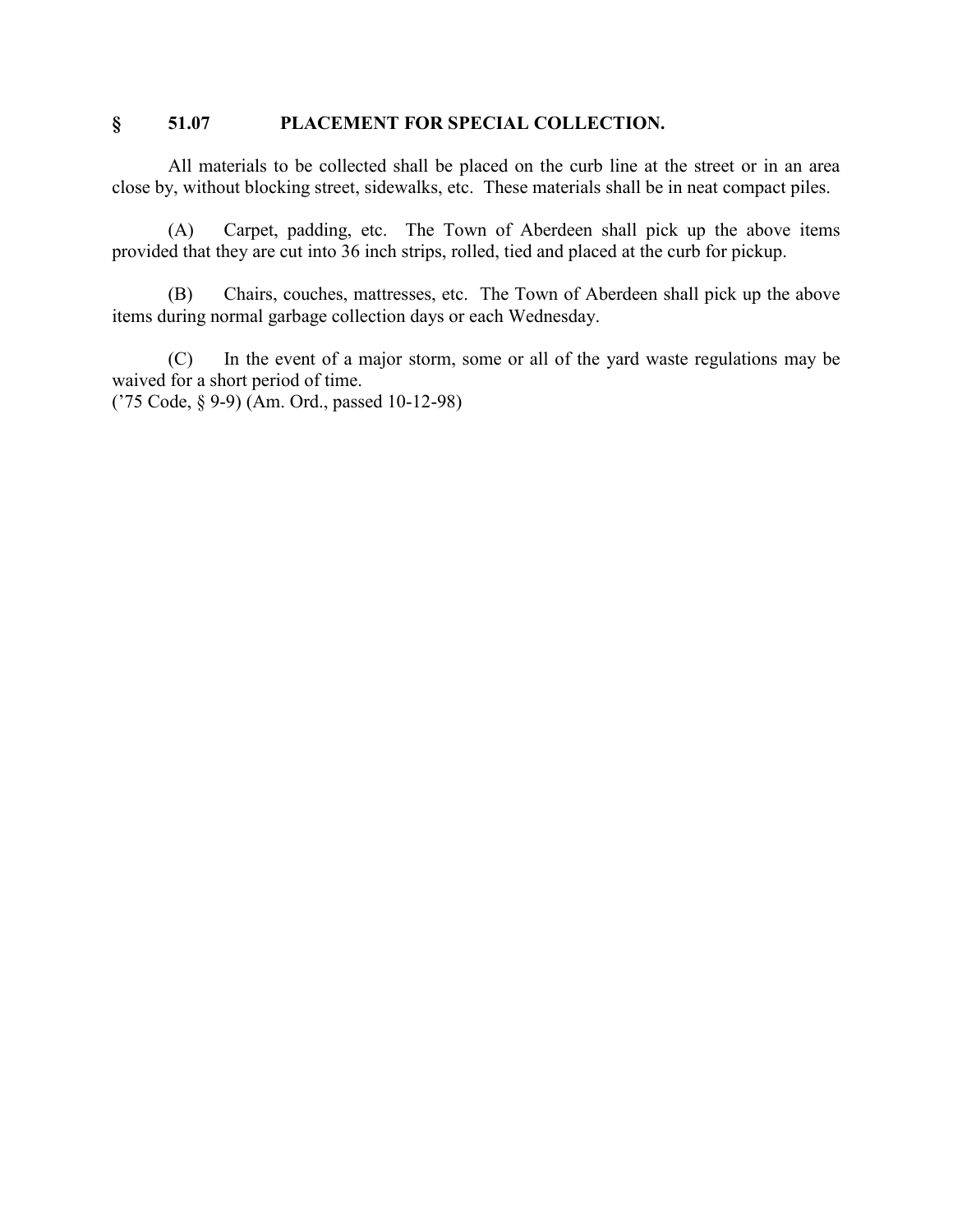# **§ 51.08 PERMITS REQUIRED FOR COLLECTING BUSINESSES.**

No person shall engage in the business of collecting, hauling or transporting any waste in the town without first obtaining a permit from the Board of Commissioners. ('75 Code, § 9-5)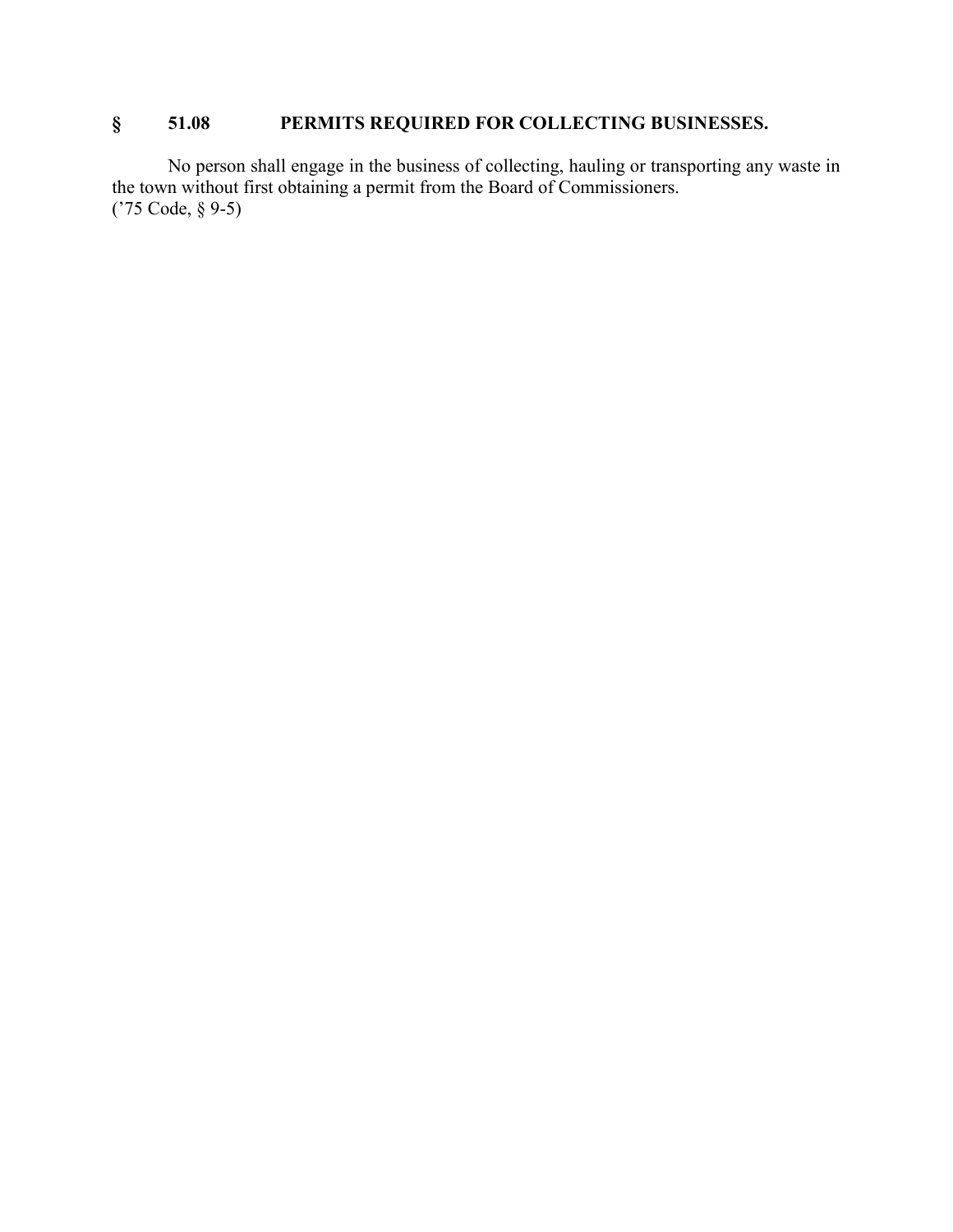#### **§ 51.09 PREPARATION OF MATERIALS FOR COLLECTION.**

(A) Liquids; covering of containers. All garbage and refuse shall have the liquid drained therefrom before it is placed in the container for collection. All lids to containers shall fit tight after the containers are filled. The covers shall be kept on the containers at all times, except when being filled or emptied.

(B) Tree trimmings, grass, etc. Any person desiring to place tree trimmings, hedge cuttings, grass or similar materials for free collection shall cause the material to be placed on the curb line at the street on the area between the sidewalk and the curb on the day designated for such pick up.

(C) Crushing of cardboard boxes. All cardboard boxes shall be crushed flat before collection.

(D) Separation of trash. All trash placed at the curb for pick-up must be separated according to type of trash, as follows:

(1) Limbs and building scraps must be separated from grass clippings, pine straw, cones or vines.

(2) Vines must be separated from all other materials.

(3) Metal products must be separated from all other materials. ('75 Code, § 9-6) (Am. Ord., passed 8-8-94)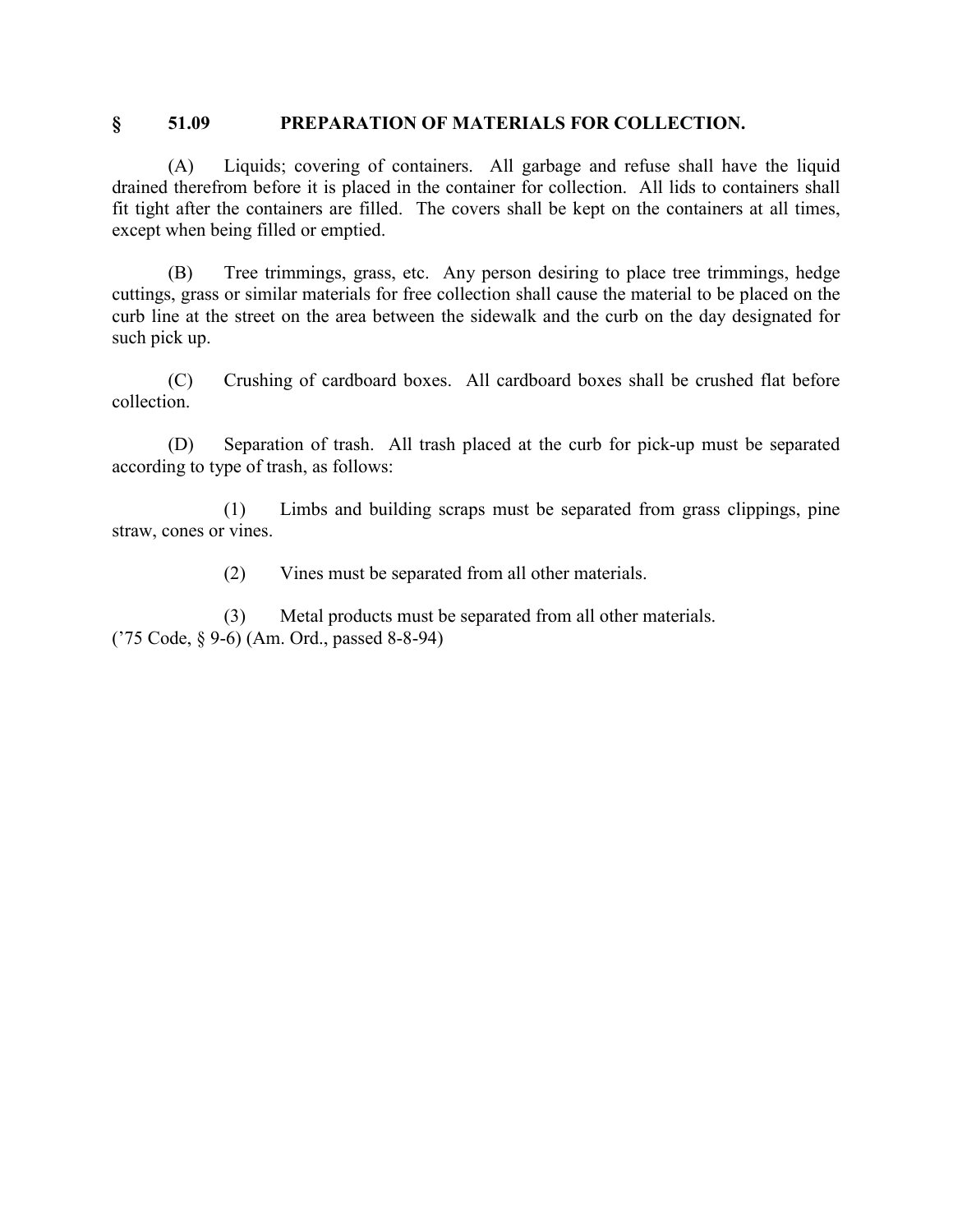## **§ 51.10 CONTAINERS.**

(A) Shall use containers provided by the Town of Aberdeen.

(1) Each residence will be provided one 95 gallon roll-out container for once a week pick-up.

(2) Garbage and/or refuse must be bagged in biodegradable 30 gallon capacity plastic bags and tied securely for storage in containers until collection.

(3) No garbage shall be collected unless it is in containers approved in this chapter. Each residence and small business shall have a town provided container. Containers in violation of this chapter will not be emptied after 12/1/09.

## (B) Required for businesses.

Businesses are allowed one 95 gallon roll-out container. Businesses that have larger garbage amounts may request from the Public Works Director up to a total of three 95 gal containers. All containers requested must be utilized every week or some containers will be picked up and redistributed. Any business that exceeds three 95 gal containers must have a dumpster provided by an outside waste hauler.

(C) Under certain circumstances where there is no adequate space for dumpster location they may request with the Public Works Director additional containers at additional monthly fees.

(D) Storage of cardboard boxes; automatic containers required for central business district. Persons occupying business buildings shall store cardboard boxes inside the building, unless such boxes are stored in automatic containers.

(E) Prohibited containers. No wooden boxes, pail or other wooden or cardboard containers shall be used for garbage and refuse. If used, such containers shall be confiscated by the town. This provision also includes 55 gallon drums or parts thereof.

(F) Transportation. No swill, slops, garbage, bones, offal, kitchen waste or refuse shall be carried through the streets of the town, except in watertight metal containers with tight fitting covers.

('75Code, § 9-8) (Am. Ord., passed 8-8-09)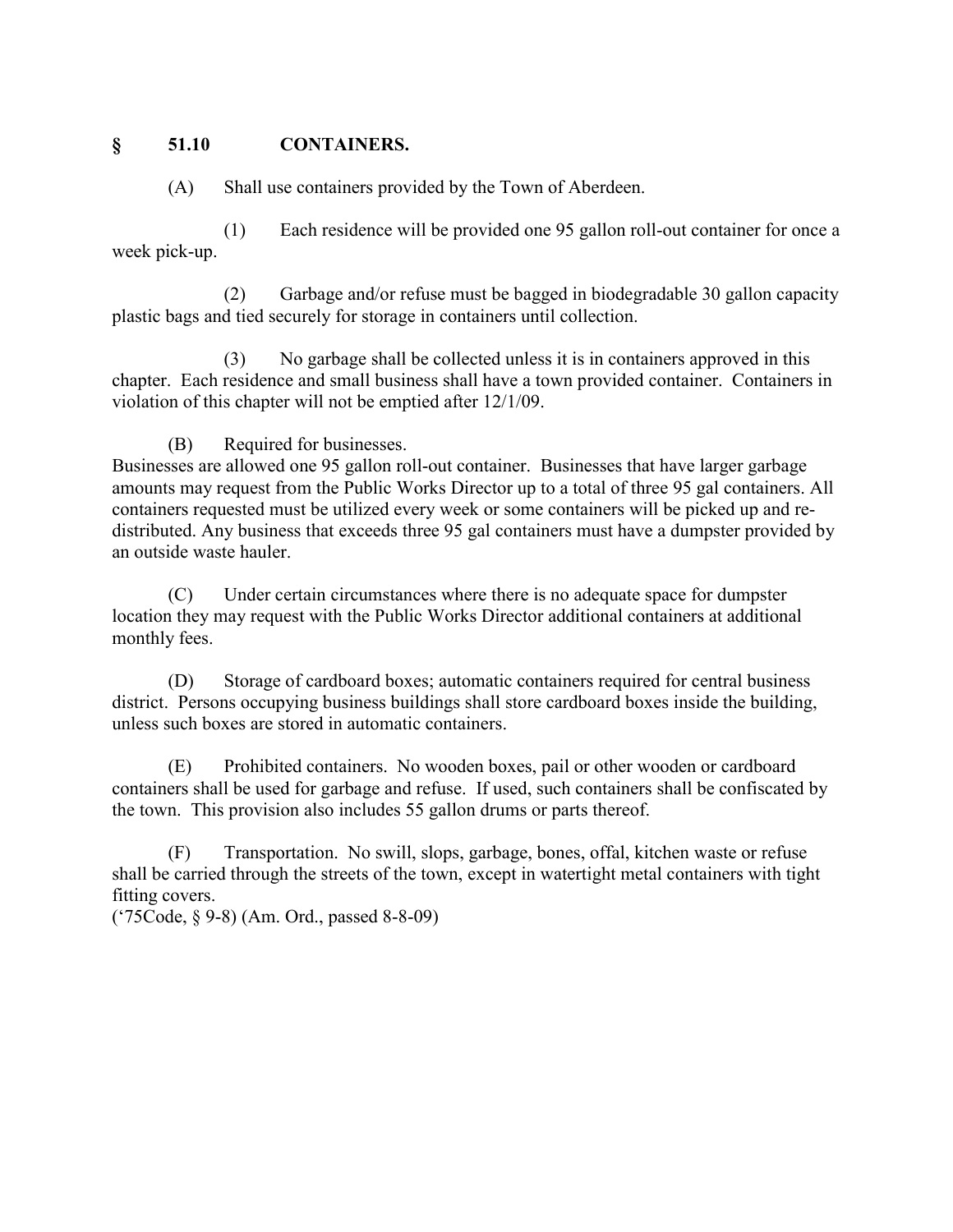*PUBLIC WORKS*

*STREET AND SIDEWALK IMPROVEMENTS*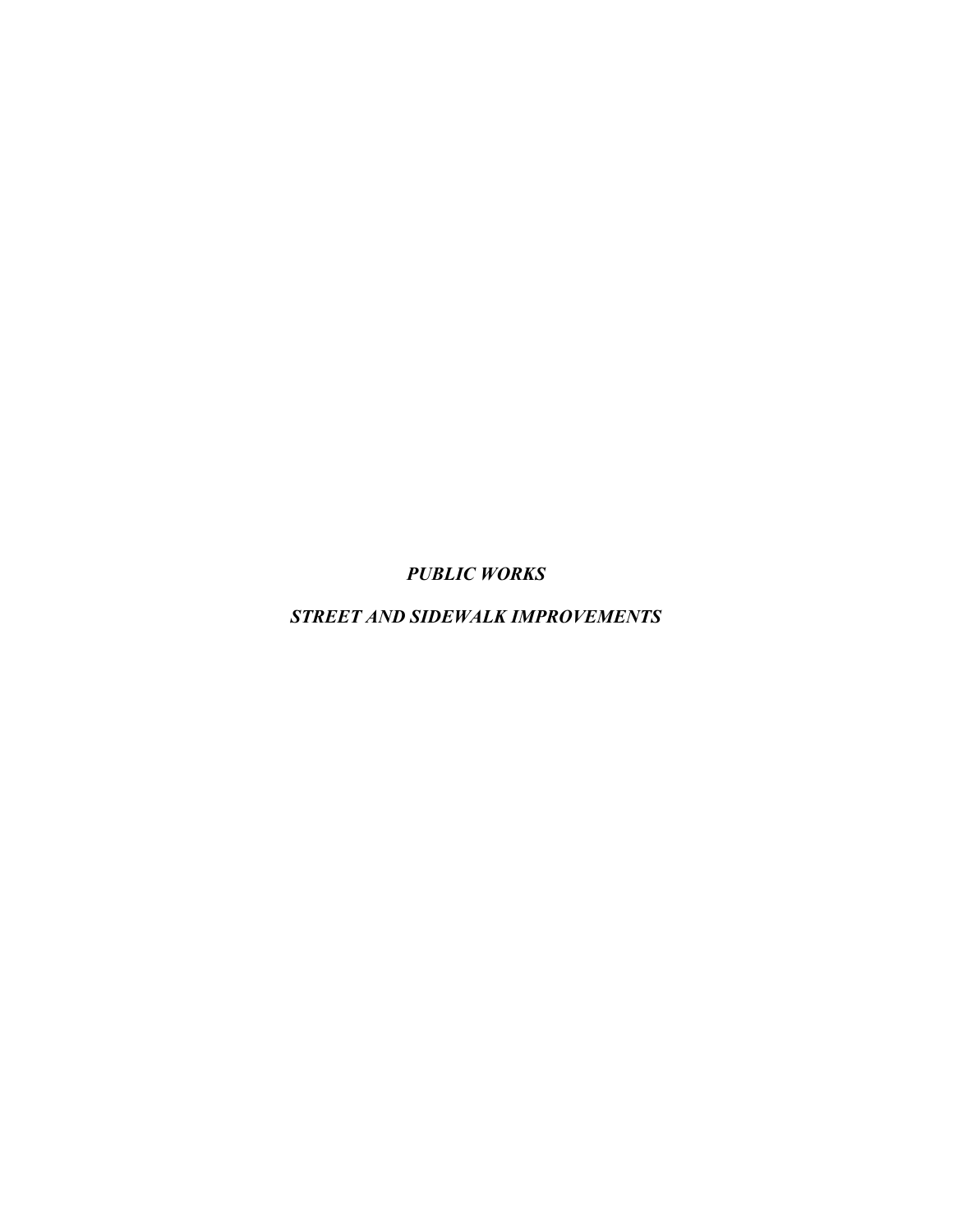### *GENERAL PROVISIONS*

## **§ 52.01 OBSTRUCTION OF STREETS AND SIDEWALKS PROHIBITED.**

(A) Except as set forth in division (D), no person shall place or deposit upon the public streets or sidewalks of the town any object that shall obstruct or tend to obstruct such street or sidewalk.

(B) Division (A) of this section shall not apply to materials necessarily placed on sidewalks in the course of alteration or construction of any building, when such materials are placed thereon by a person duly bonded for such purpose and when the objects or materials are illuminated at night by red lanterns, red lights or torches.

(C) Division (A) of this section shall not apply to benches or decorative flowerpots placed on the sidewalks with the permission of the Board of Commissioners.

(D) Display of merchandise within the B-1 Central Business District

(1) Time of Display. Merchandise being displayed or for sale on the exterior front of any building shall only be displayed during business hours. Every merchant shall be responsible for removing all items being displayed at the close of business each day. Each merchant shall also be responsible for removing all litter and other trash associated with the display of merchandise at the close of each business day.

(2) Location of Merchandise. All merchandise being displayed or for sale on the exterior front of any building shall be set back a minimum of six (6) feet from the edge of the curbing.

(3) The maximum square footage permitted for a display shall be thirty-six (36) square feet.

(4) Occupation of public rights-of-way. It shall be unlawful for any merchandise to encroach into the public rights-of-way in any manner that will cause the open pedestrian passageway to be less than three (3) feet in width, or to locate within twenty (20) feet of any intersection, crosswalk, or driveway.

(5) Loud noises. It shall be unlawful for any person displaying merchandise on the exterior front of their business to cause any loud or offensive noise, either from his or her person or from any device, instrument, or equipment for the purpose of attracting attention to any goods or services for sale.

(6) Use of public benches, utility poles, or other structures prohibited. It shall be unlawful for any person displaying merchandise on the exterior front of their business to block the use of any public bench or to use any public utility pole, tree, or shrub, or any other public structure for displaying or promoting the sale of any goods or service.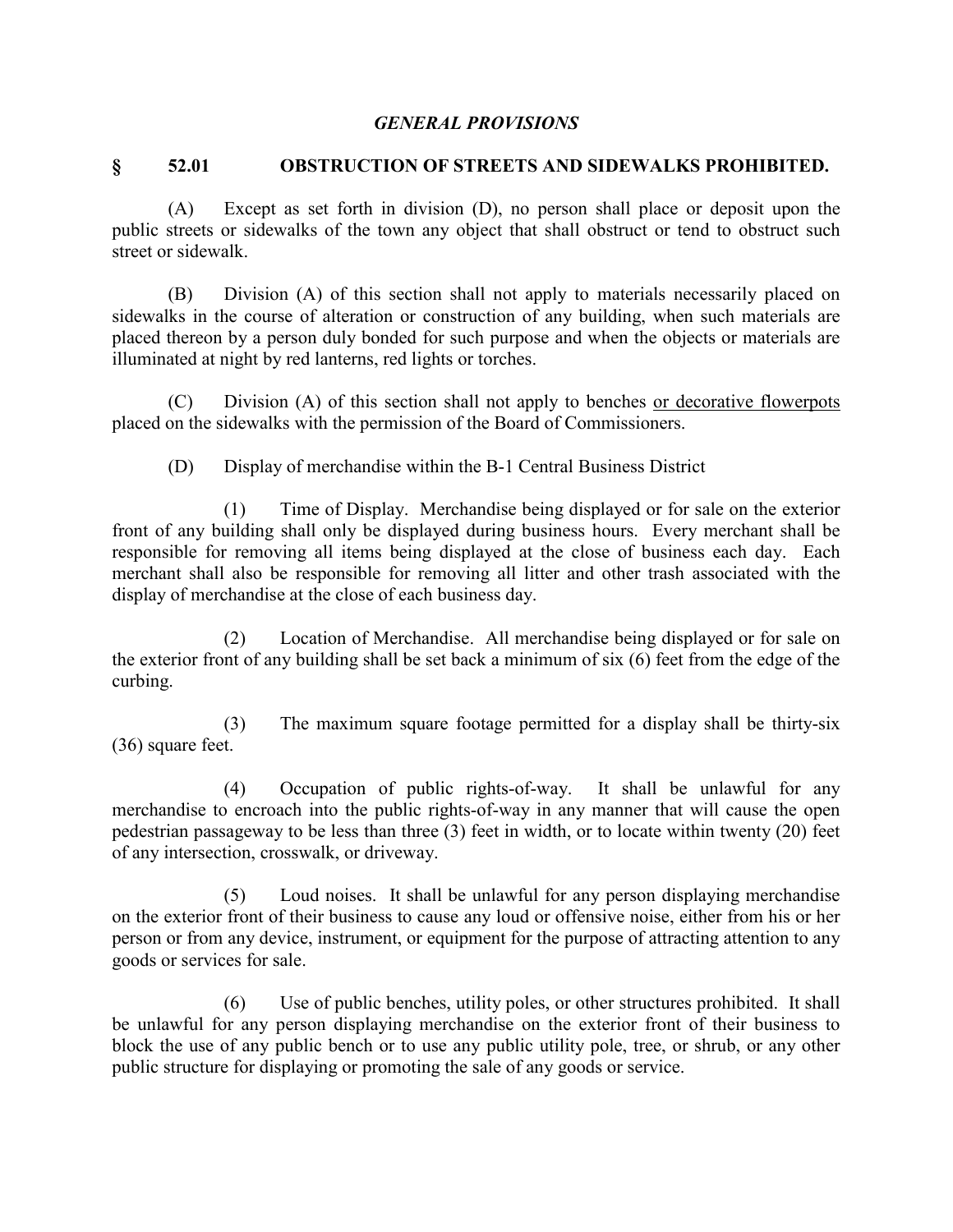(7) Display of merchandise on ground prohibited. It shall be unlawful for any person displaying merchandise on the exterior front of their business to display goods or merchandise on the ground, or on any cloth, plastic, or similar ground covering.

(8) Endangerment of health, safety, and/or welfare prohibited. It shall be unlawful for any person displaying merchandise on the exterior front of their business to display any goods or merchandise in any manner which would endanger the health, safety, and/or welfare of the public.

(9) Relocation. It shall be unlawful for any person displaying merchandise on the exterior front of their business to comply with a request from the manager, planning director, or a police officer to move or relocate a display when such request is made to safeguard the health, safety, and welfare of the public.

('75 Code, § 22-1; Ord., passed 3-12-90, Am. Ord., passed 8-14-06, Am. Ord., passed 6-11-07)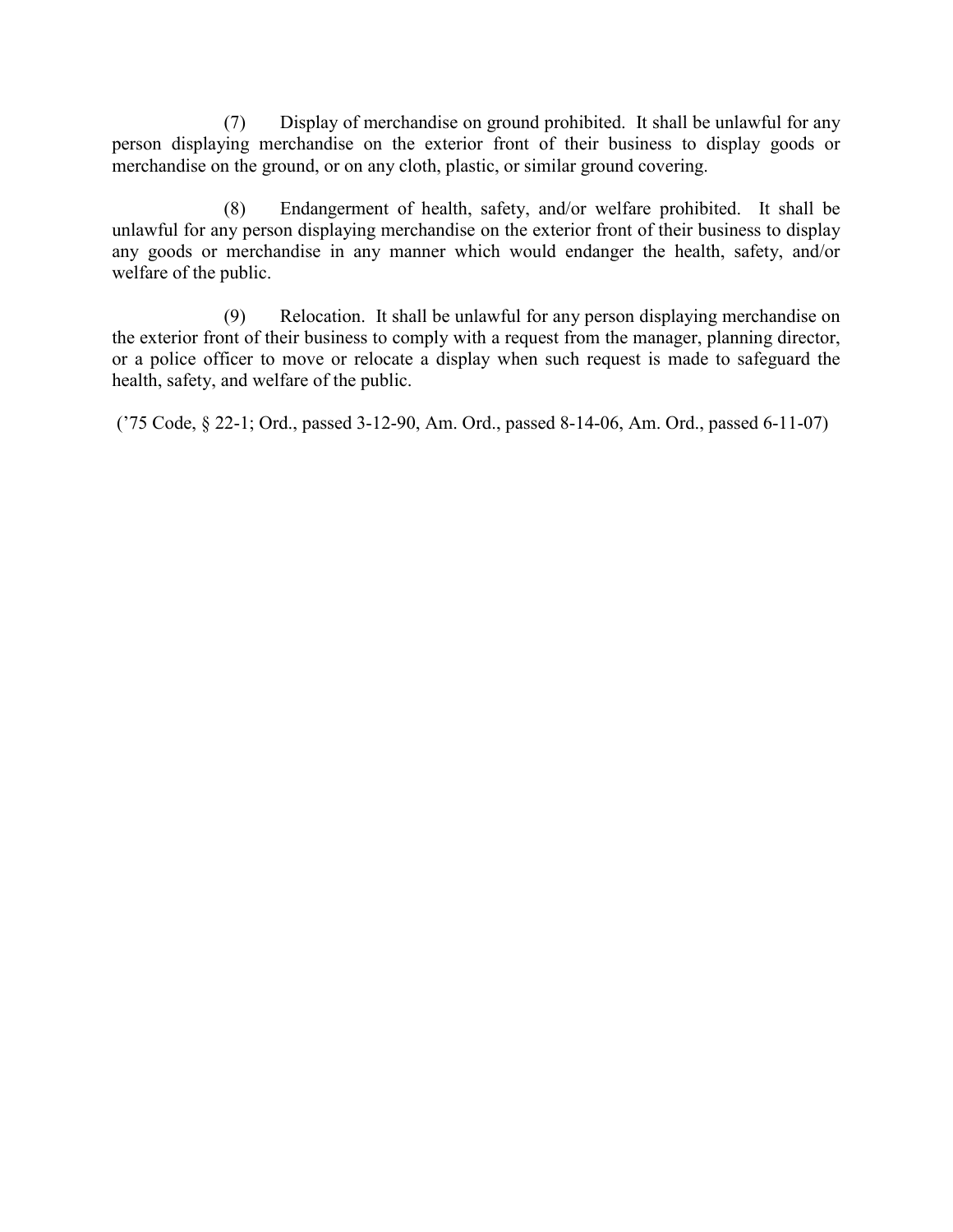# **§ 52.02 OBSTRUCTION OF DRAINS OR DITCHES PROHIBITED.**

No person shall obstruct the flow of storm water by obstructing any ditch or drain on the several alleys and streets of the town in any manner whatsoever or any natural drain located within the town.

('75 Code, § 22-2)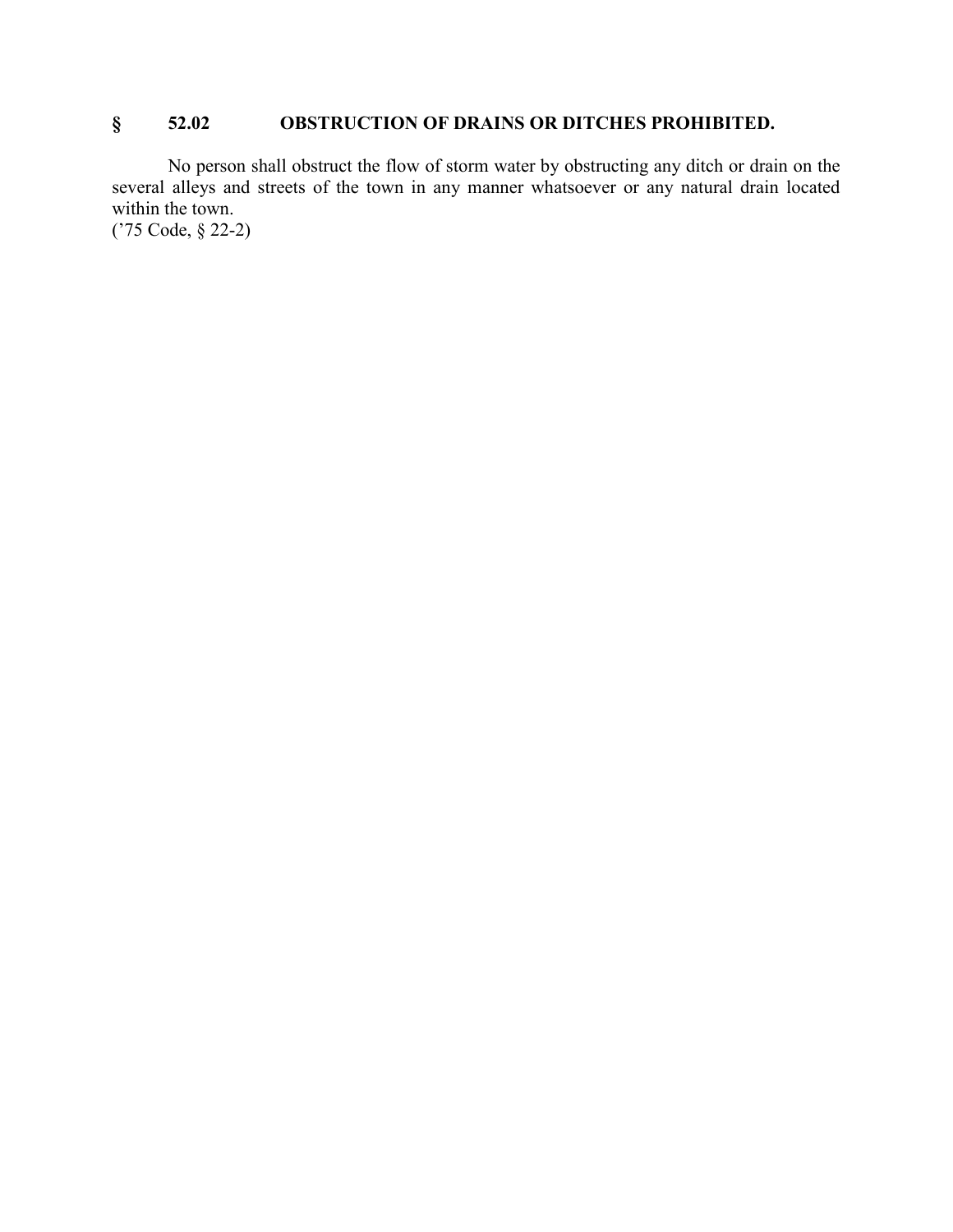## **§ 52.03 MACHINERY LIABLE TO INJURE PAVEMENT PROHIBITED.**

No person shall drive or permit to be driven over any hard surfaced asphalt or paved street of the town any agricultural machinery, such as harrows and the like with sharp blades, discs or spikes that will drag on the pavement or any traction engine with caterpillar wheels or any heavy piece of machinery that will in any way damage or injure the pavement. ('75 Code, § 22-3)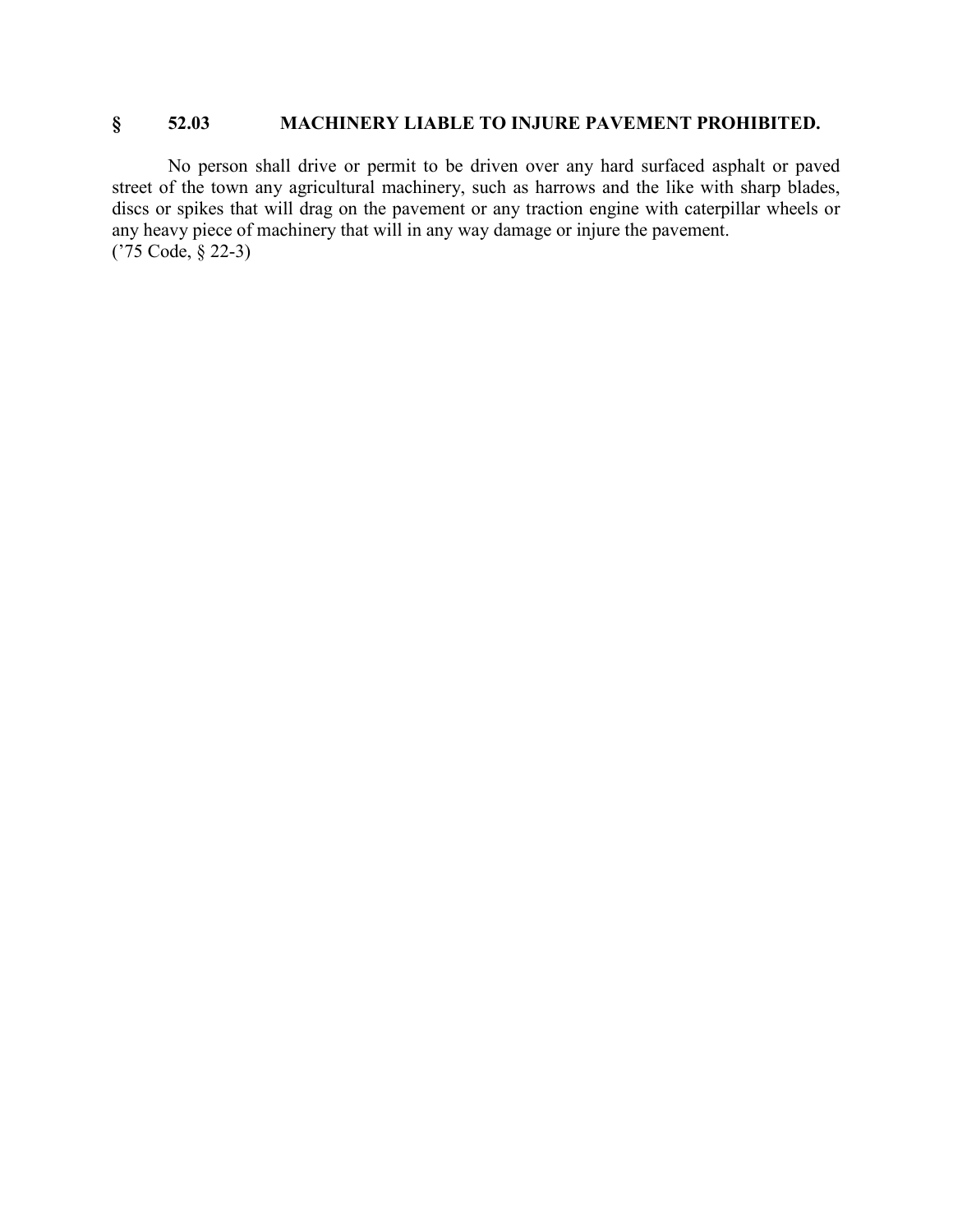## **§ 52.04 CERTAIN SUBSTANCES AND INJURIOUS MATERIAL PROHIBITED.**

(A) No person shall throw or deposit upon any street any glass bottle, glass, nails, tacks, wire, paper, containers, cans or any other substance likely to injure any person, animal or vehicle.

(B) Any person who drops or permits to be dropped or thrown upon any street any destructive or injurious material shall immediately remove such material or cause it to be removed.

(C) Any person removing a wrecked or damaged vehicle from a street shall remove any glass and other injurious substance dropped upon the street from such vehicle. ('75 Code, § 22-4)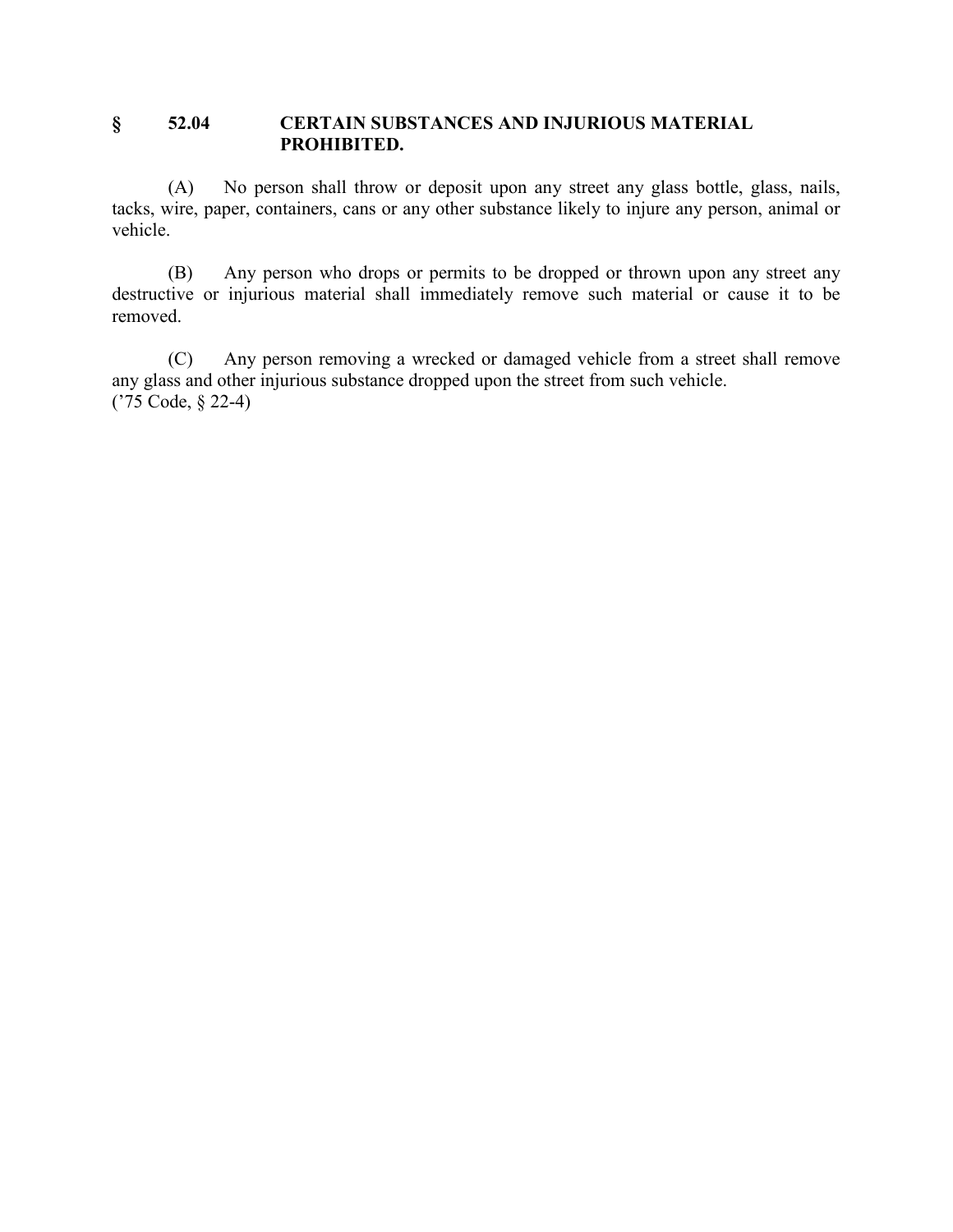# **§ 52.05 USE FOR STORAGE OR SALE OF VEHICLES PROHIBITED.**

No person shall use any of the streets or sidewalks within the town for the purpose of storing junk, abandoned or used automobiles or motor vehicles, or for temporary storage of vehicles for the purpose of sale or repair, except in emergencies. ('75 Code, § 22-5)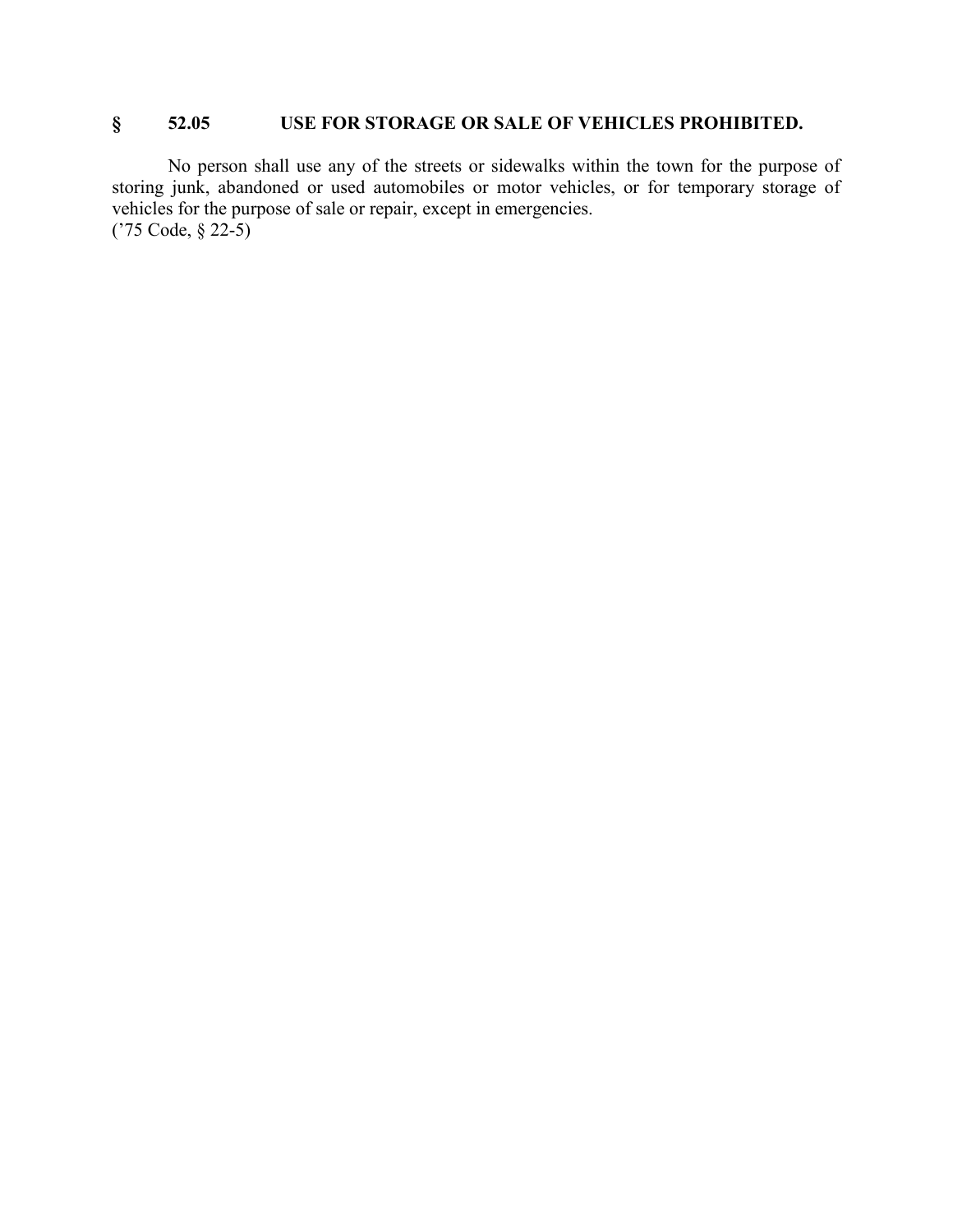# **§ 52.06 DRIVEWAY CONSTRUCTION; PERMIT REQUIRED.**

All property owners shall obtain a permit from the town before beginning construction of a driveway. ('75 Code, § 22-6)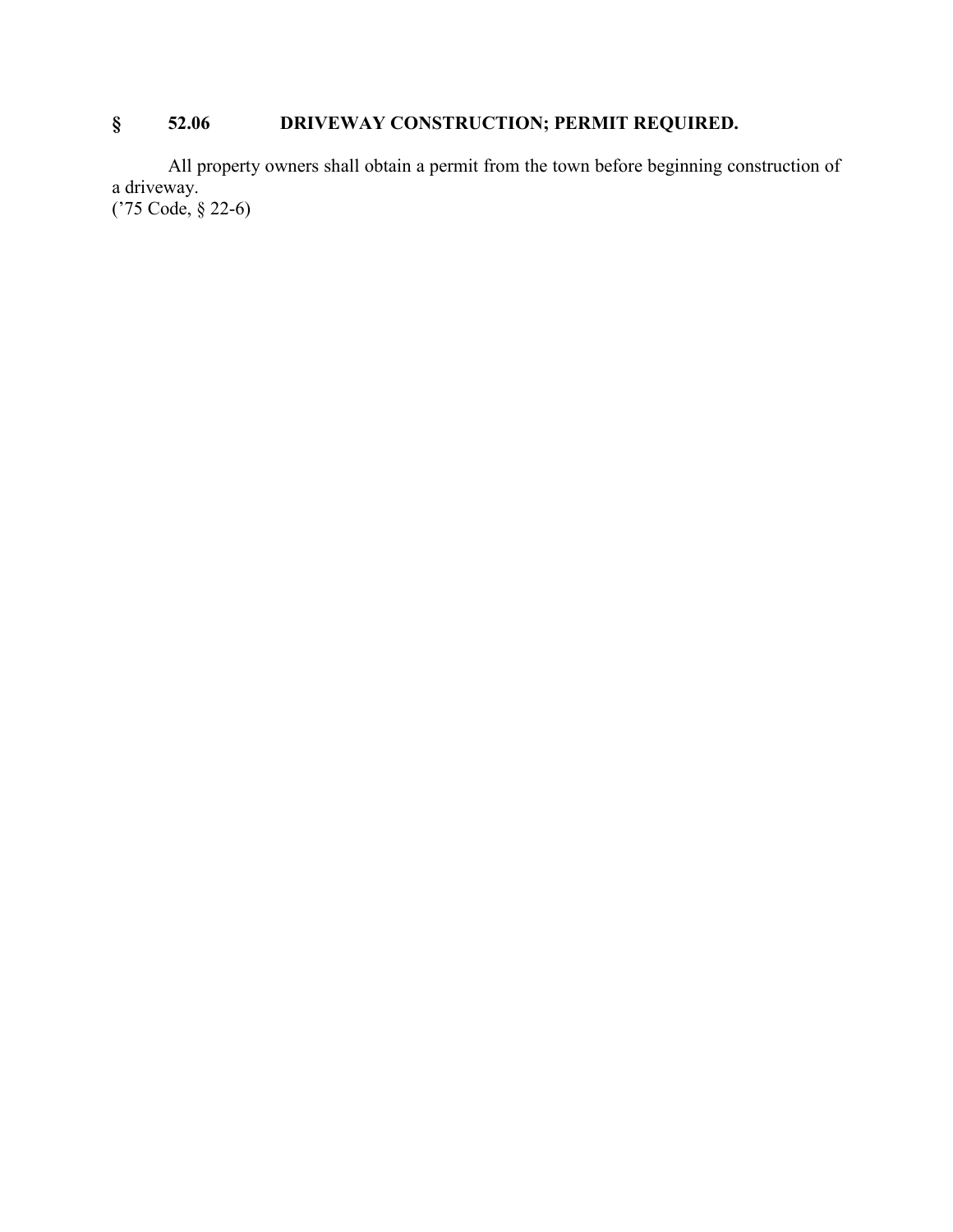# **§ 52.07 SNOW AND ICE REMOVAL.**

Every occupant of a store building, in front of which the sidewalk is paved with stone, brick, asphalt or cement shall remove snow, ice or other obstructions from such sidewalk at the earliest possible time and as soon as the weather permits. ('75 Code, § 22-7)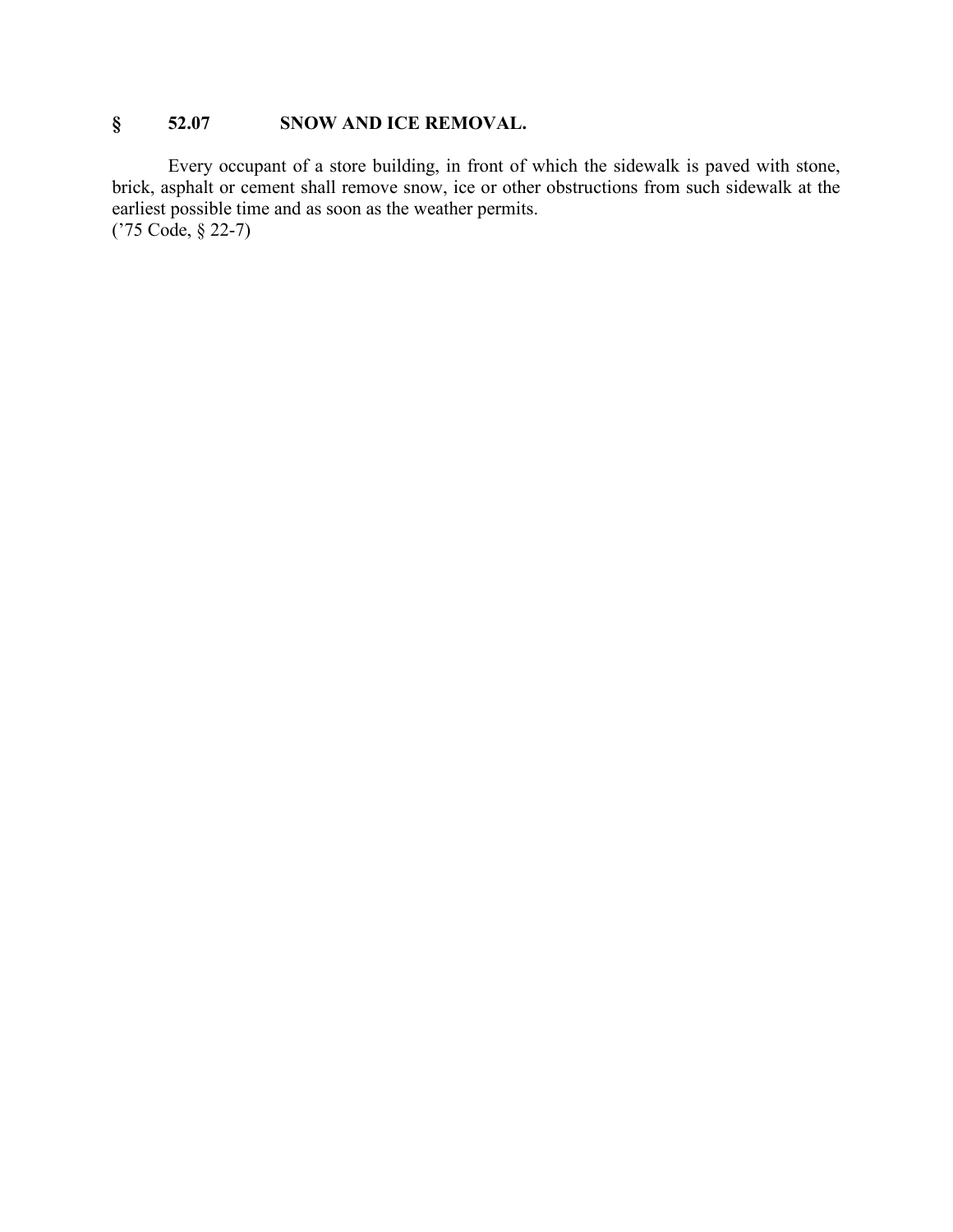## **§ 52.08 FASTENING SIGNS OR CAUSING DAMAGE TO TREES OR POLES PROHIBITED.**

It shall be unlawful for any person to nail or otherwise fasten to any shade tree, telephone, telegraph or electric light pole on any of the streets, sidewalks or alleys of the town any sign or notice, or in any way damage or deface such trees or poles. ('75 Code, § 22-8) (Ord., passed 4-1-91)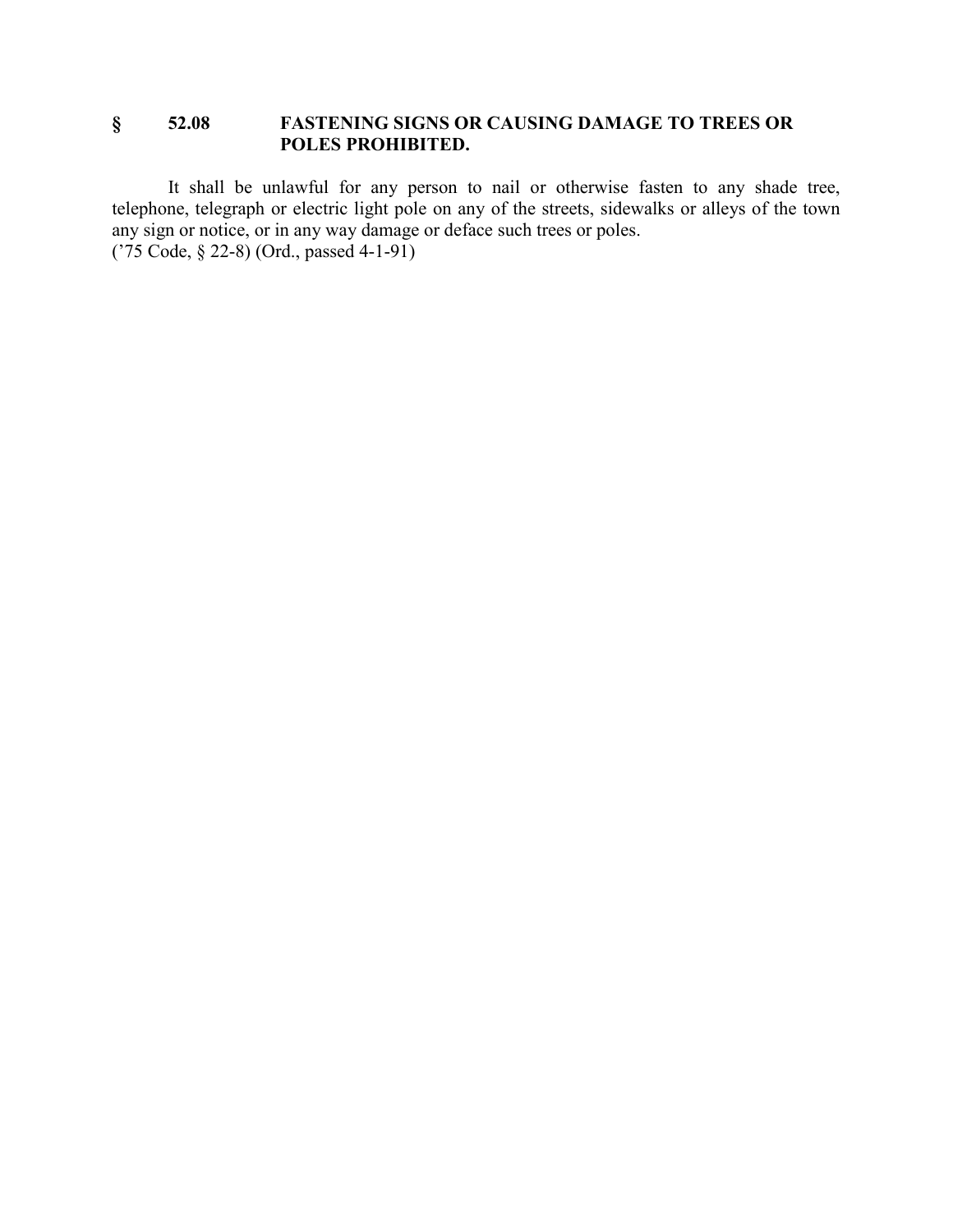## **§ 52.09 PERSONS BLOCKING FREE PASSAGE OF STREET OR SIDEWALK.**

The assemblage or congregation of persons on the streets or sidewalks in such manner as to block or obstruct free passage thereof shall not be permitted. It shall be the duty of the Chief of Police or any police officer to disperse any such assemblage or congregation. Persons refusing to disperse after being direct to do so by the police shall be guilty of a misdemeanor. ('75 Code, § 22-9)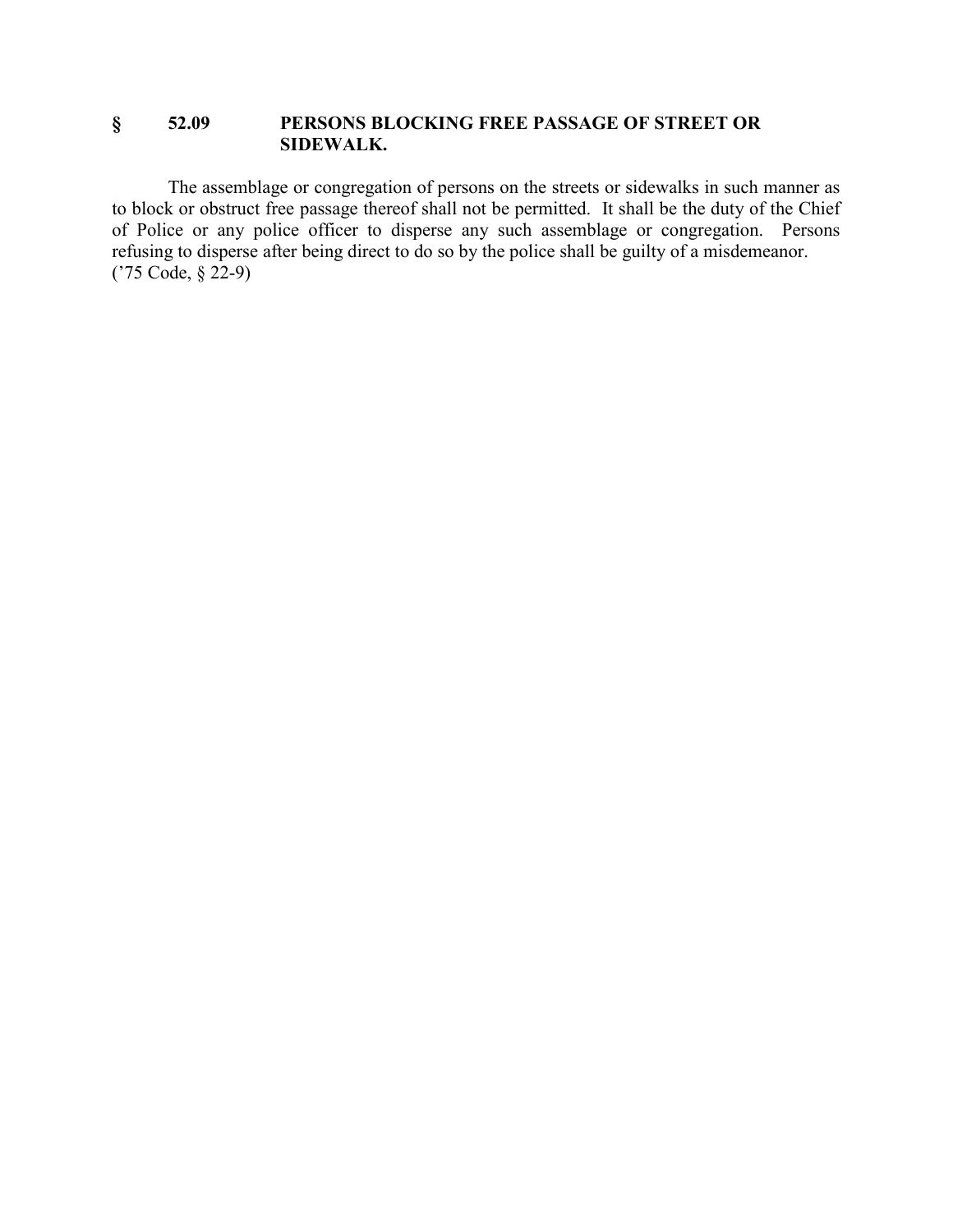## **§ 52.10 VEGETATION PROJECTING OVER STREETS OR SIDEWALKS PROHIBITED.**

It shall be unlawful for any person owning or occupying property abutting a street or sidewalk to allow any trees, plants or shrubs growing on such property to project over the street or sidewalk in such manner as to obstruct or interfere with the safe passage of vehicles or pedestrians.

('75 Code, § 22-10)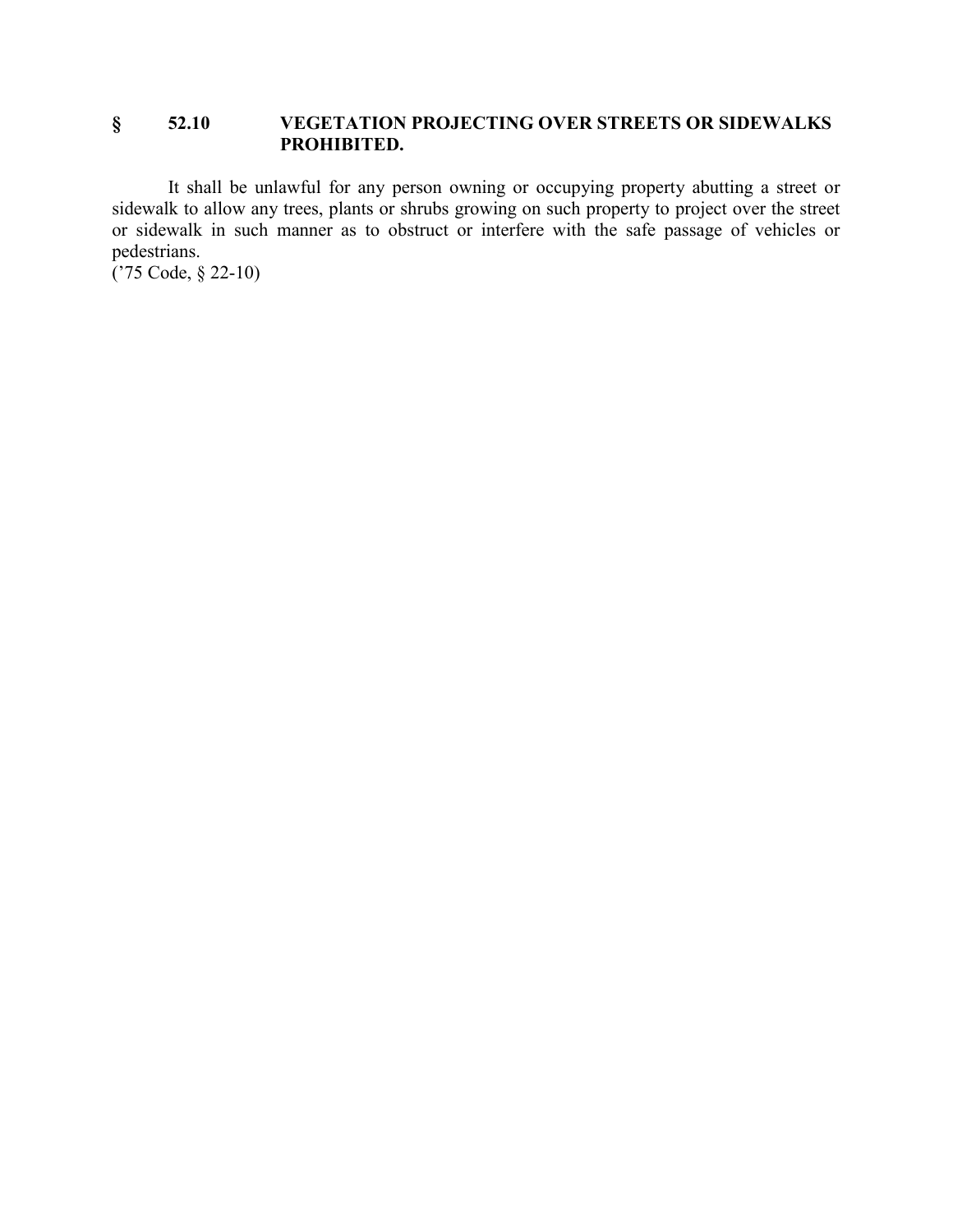# **§ 52.11 RESTRICTIONS ON VEGETATION AT INTERSECTIONS.**

No plantings or other obstruction more than 30 inches high may be made on the right-ofway between the curb and sidewalk for a distance of 50 feet from the corners of intersections. ('75 Code, § 9-10)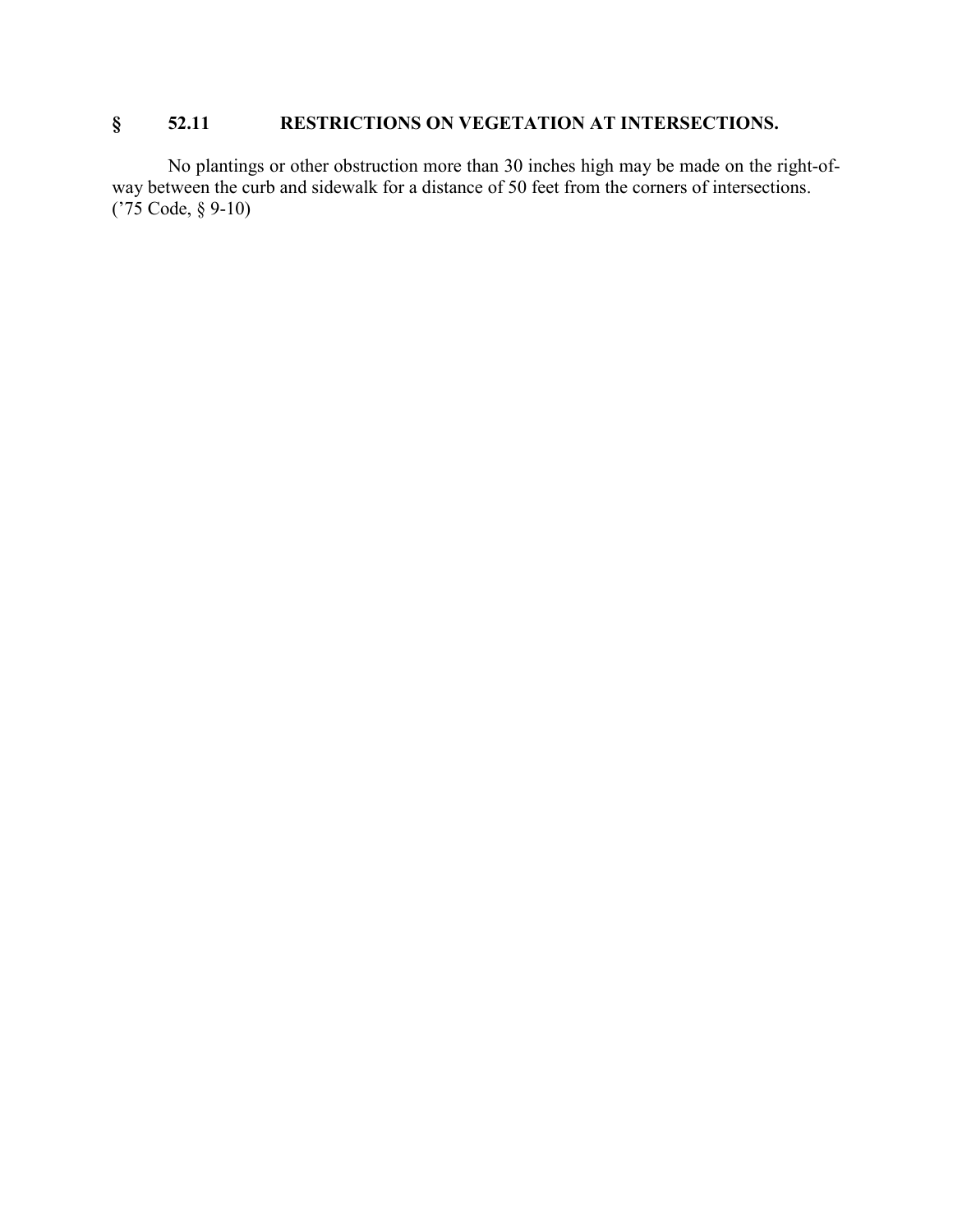#### *EXCAVATIONS* (Amended 12/10/18)

## **§ 52.20 PERMIT REQUIRED.**

No person shall do any construction or repair work involving the tearing up or relaying of any street or part of street or obstruct, dig up or into, or in any way disturb any street or part of street, including removal of earth from ditches, in the town without first procuring from the Town Clerk a written permit therefore. Such permit shall be issued under such conditions as may be prescribed by the Public Works Director or his duly authorized representative, shall accurately describe the portion of the street to be affected, shall make provisions for the replacement of that part of the street which is to be placed in the same condition as when disturbed and shall be operative; provided that the permit may provide for the replacement work to be performed by the town at the expense of the permit holder. ('75 Code, § 22-11)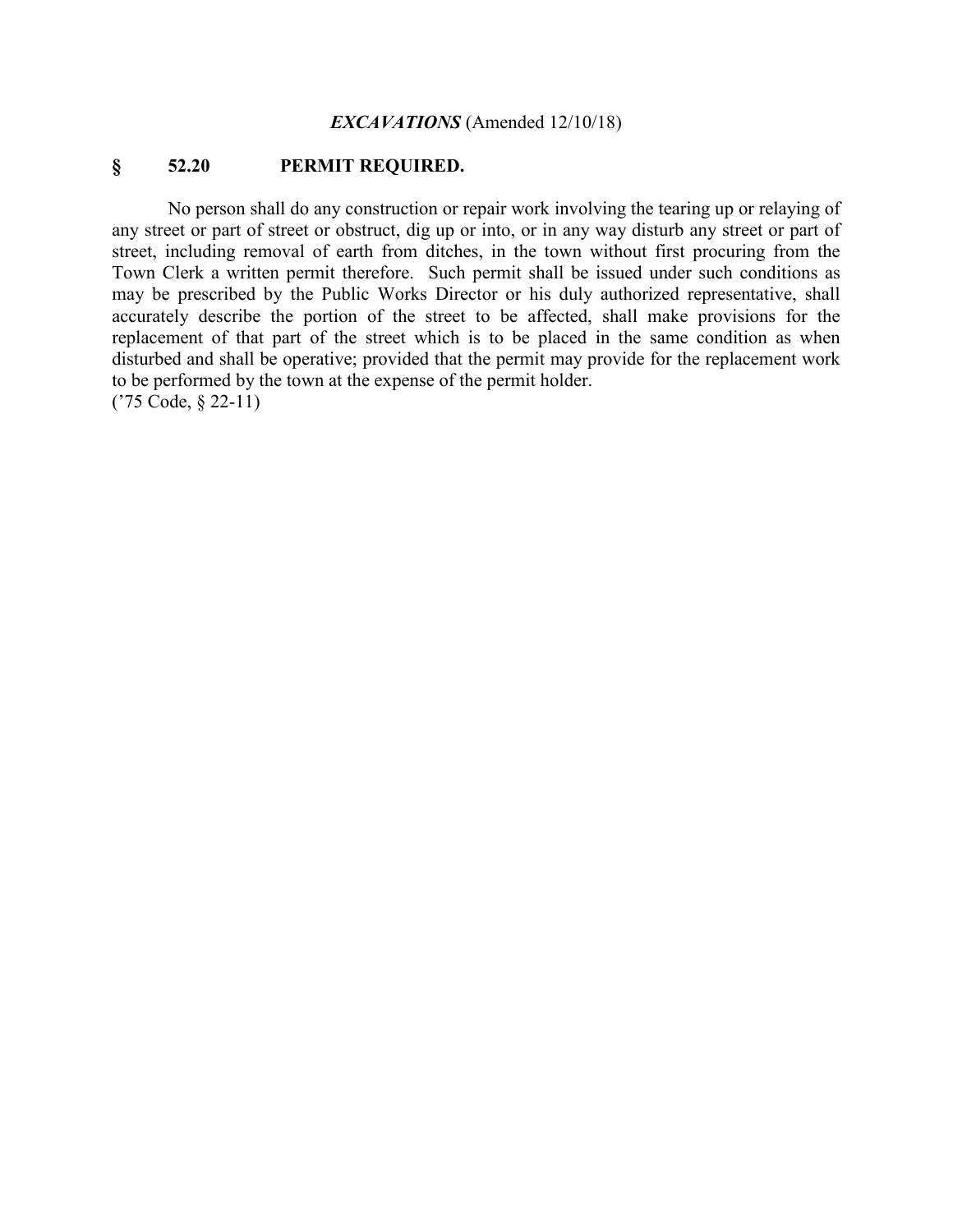## *STREET AND SIDEWALK IMPROVEMENTS*

# **§ 52.30 ASSESSMENTS.**

In addition to any authority which is now or may hereafter be granted by general law to the town from making street improvements, the Board of Commissioners is hereby authorized to make street improvements and to assess the cost thereof against abutting property owners in accordance with the provision of this section.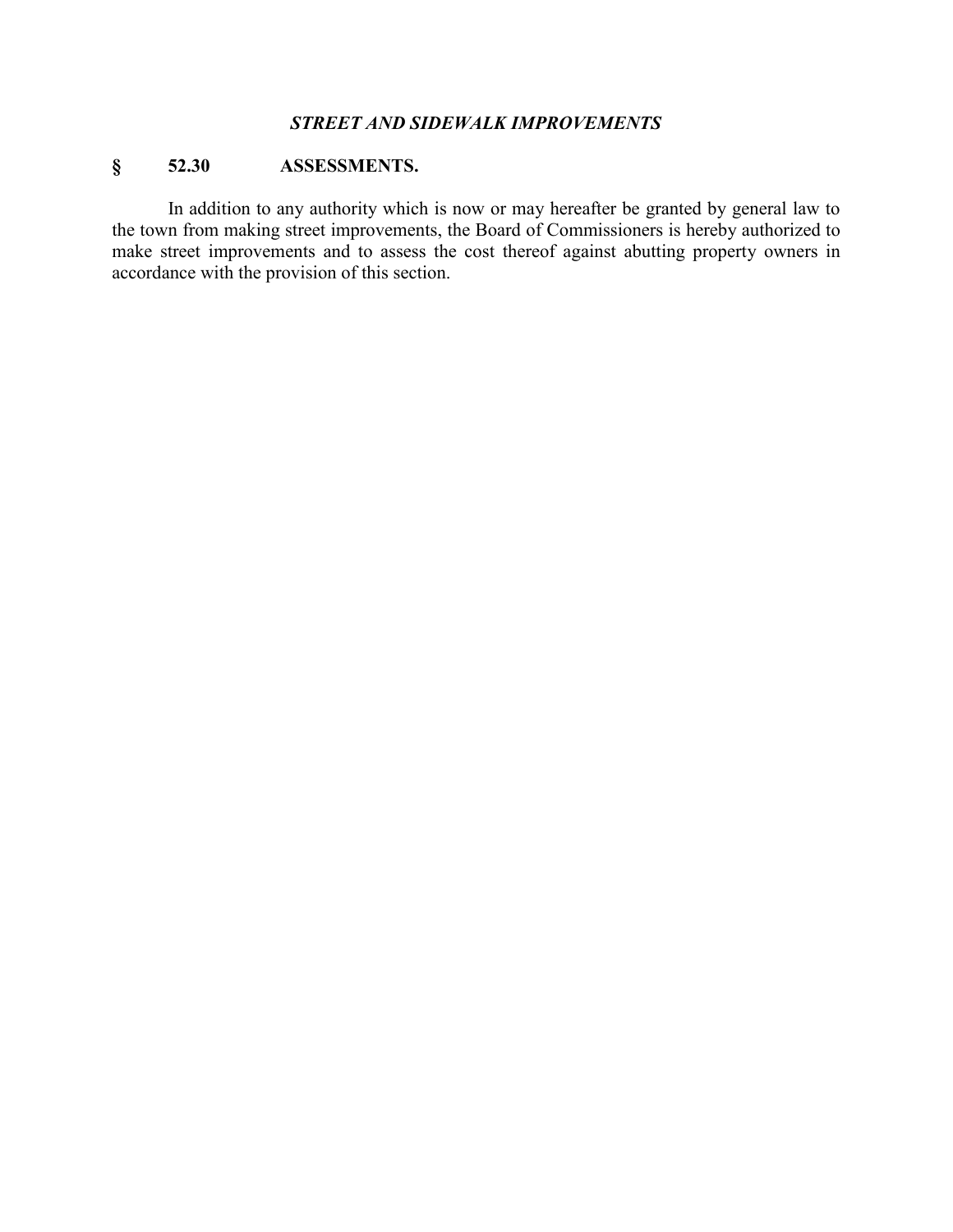### **§ 52.31 WHEN PETITION UNNECESSARY.**

The Board of Commissioners may order street improvements and assess the cost thereof against the abutting property owners, exclusive of the costs incurred at street intersection, according to one or more of the assessment bases set forth in Article 10 of Chapter 160A of the North Carolina General Statutes without the necessity of a petition, upon the finding by the Board as a fact:

(A) That the street improvement project does not exceed 1,200 linear feet;

(B) That such street or part thereof is unsafe for vehicular traffic and it is in the public interest to make such improvement;

(C) That it is in the public interest to connect two streets or potions of a street already improved; or

(D) That it is in the public interest to widen a street, or part thereof, which is already improved, provided that assessments for widening any street or portion of street without a petition shall be limited to the cost of widening and otherwise improving standards established by the town's thoroughfare or major street plan for the particular street or part thereof to be widened and improved under the authority granted by this section.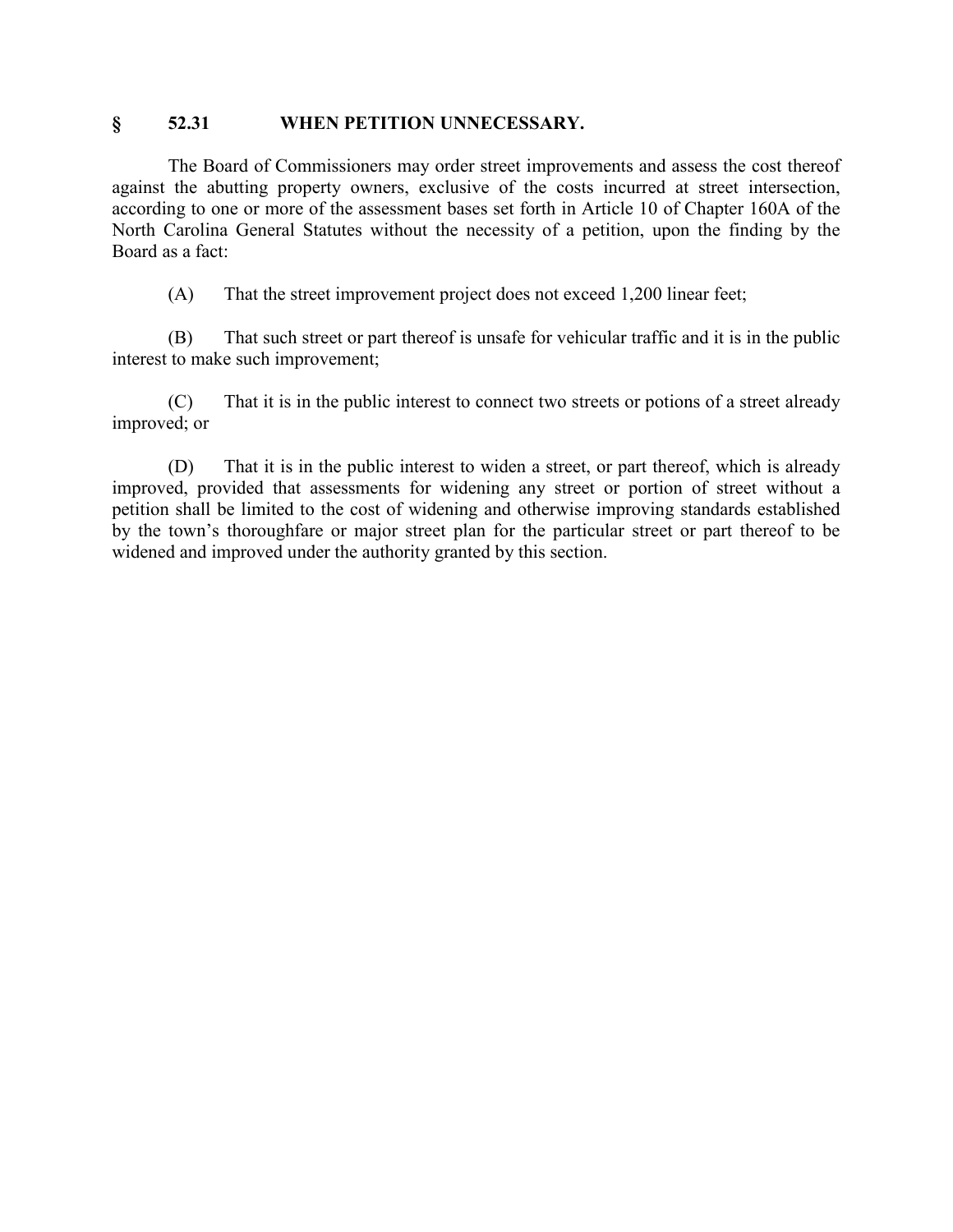# **§ 52.32 STREET IMPROVEMENT DEFINED.**

For the purpose of this section, the term STREET IMPROVEMENT shall include grading, regarding, surfacing, resurfacing, widening, paving, repaving, the acquisition of rightof-way and the construction or reconstruction of curbs, gutters and street drainage facilities.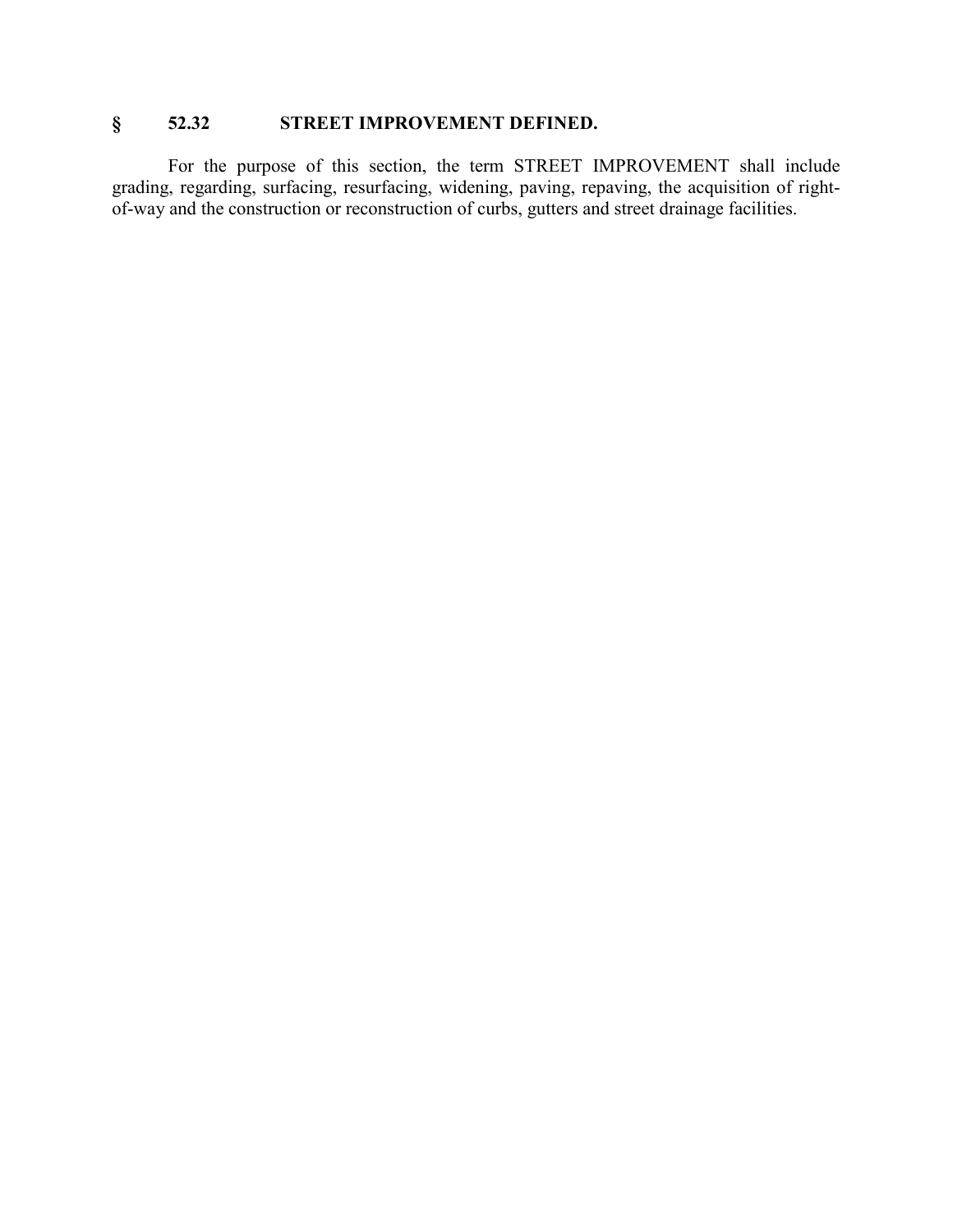### **§ 52.33 SIDEWALKS; ASSESSMENT OF COSTS.**

In addition to any authority which is now or may hereafter be granted by general law to the town from making sidewalk improvements, the Board of Commissioners is hereby authorized, without the necessity of a petition, to make or to order to be made sidewalk improvements or repairs according to standards and specifications of the town, and to assess the total cost thereof against abutting property owners according to one or more of the assessment bases set forth in Article 10 of Chapter 10A of the North Carolina General Statutes; provided, however, that regardless of the assessment basis or bases employed, the Board of Commissioners may order the cost of sidewalk improvements made only on one side of a street to be assessed against property owners abutting both sides of such street.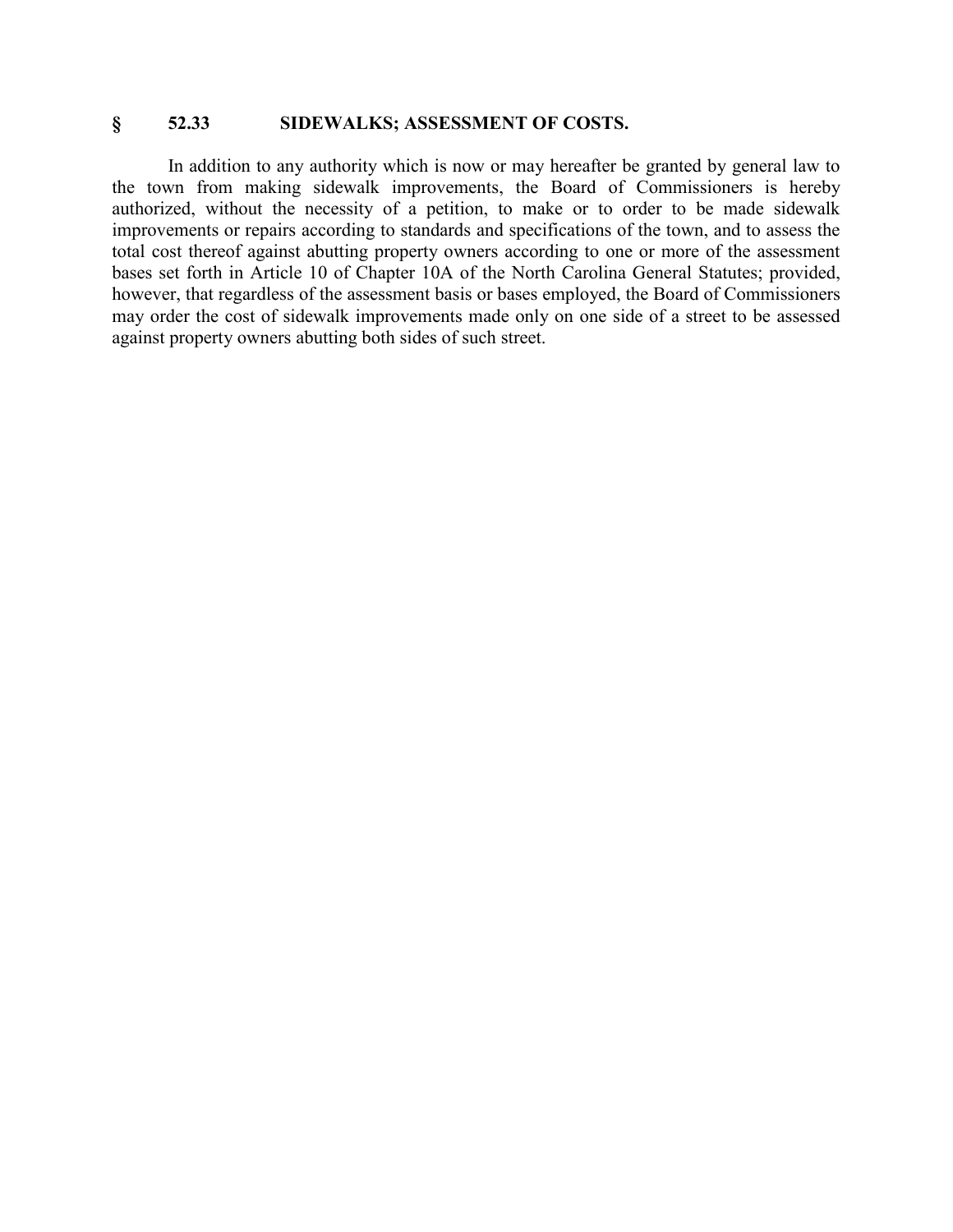# **§ 52.34 ASSESSMENT PROCEDURE.**

In ordering street and sidewalk improvements without a petition and assessing the cost thereof under authority of this section, the Board of Commissioners shall comply with the procedure provided by Article 10 of Chapter 160A of the General Statutes, except those provisions relating to the petition of property owners and the sufficiency thereof.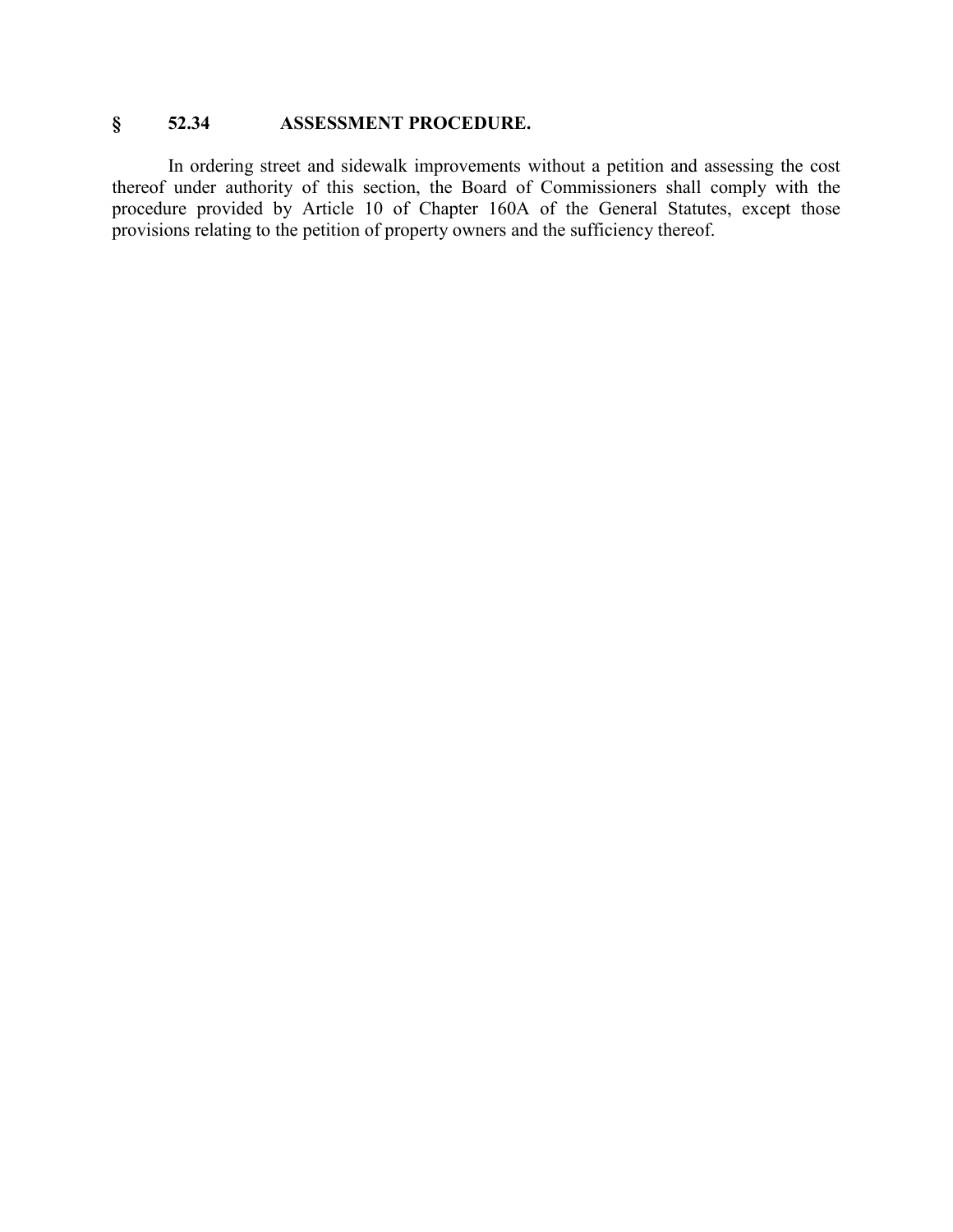# **§ 52.53 EFFECT OF ASSESSMENTS.**

The effect of the act of levying assessments under the authority of this section shall for all purposes be the same as if the assessments were levied under authority of Article 10 of Chapter 160A of the General Statutes.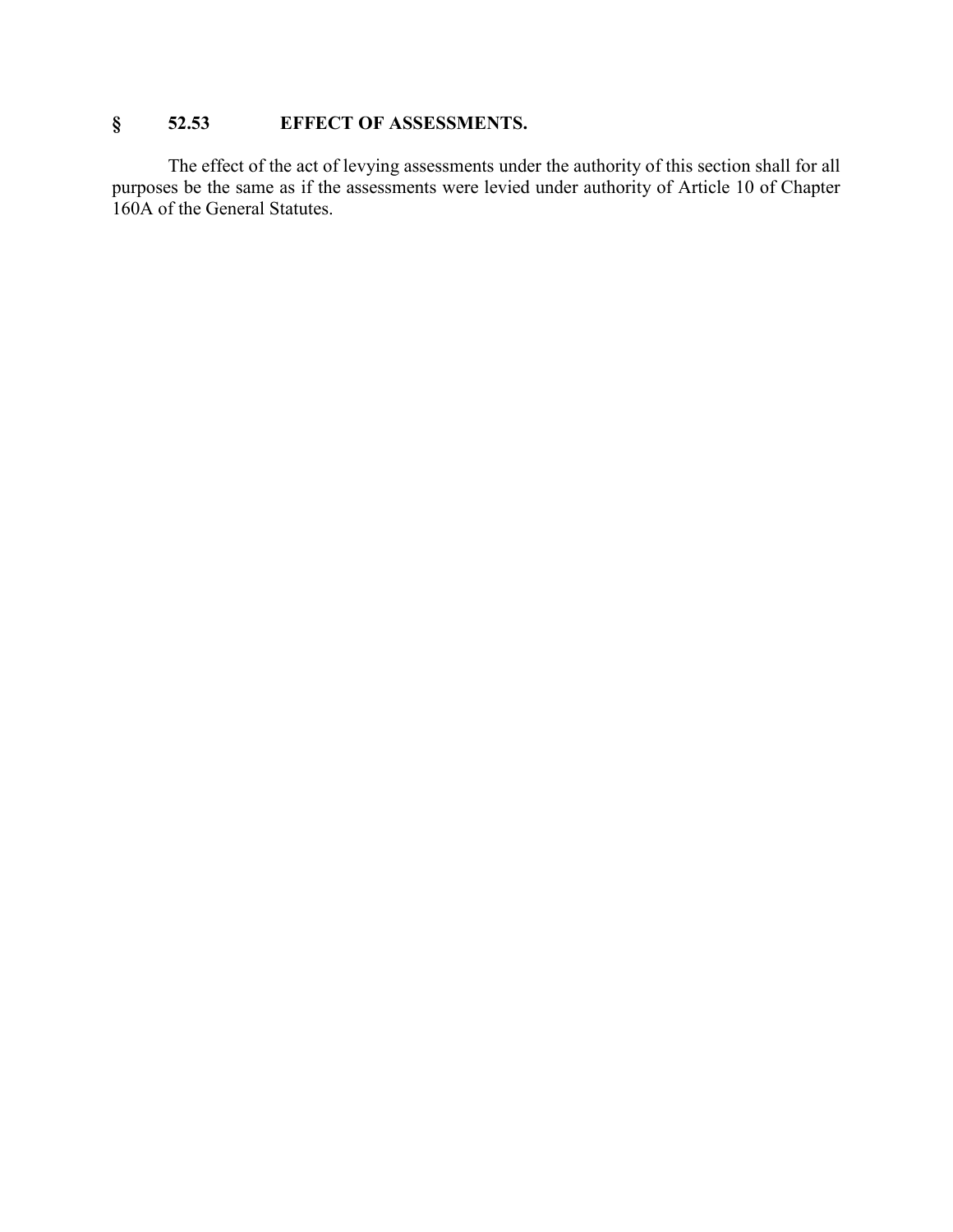#### **§ 52.36 ACCEPTANCE OF CONVEYANCE IN SATISFACTION OF ASSESSMENTS.**

The Town Tax Collector, or other official or employee of the town having charge of the collection of special assessments, shall have the right, power and authority by and with the approval of the Board of Commissioners first obtained, to receive and accept a fee simple conveyance to the town of any lot or parcel of land in the town, free and clear of other encumbrances, in settlement and satisfaction of all street and sidewalk assessments outstanding and unpaid against such property. Such right, power and authority however, shall be limited to a conveyance of the whole of the lot or parcel of land against which the particular assessment or assessments involved were levied. No lot or tract of land may be divided and no such right power and authority exercised as to a part only of the property originally embraced in and covered by said assessment or assessments. In the case of such conveyance, it shall not be necessary that the street or sidewalk assessment or assessments against the property be foreclosed; but the town, upon the receipt of any such conveyance, shall become and be the absolute fee simple owner of the property as fully to all intents and purposes as if purchased in and through foreclosure proceedings for the enforcement of such street and sidewalk assessment or assessments.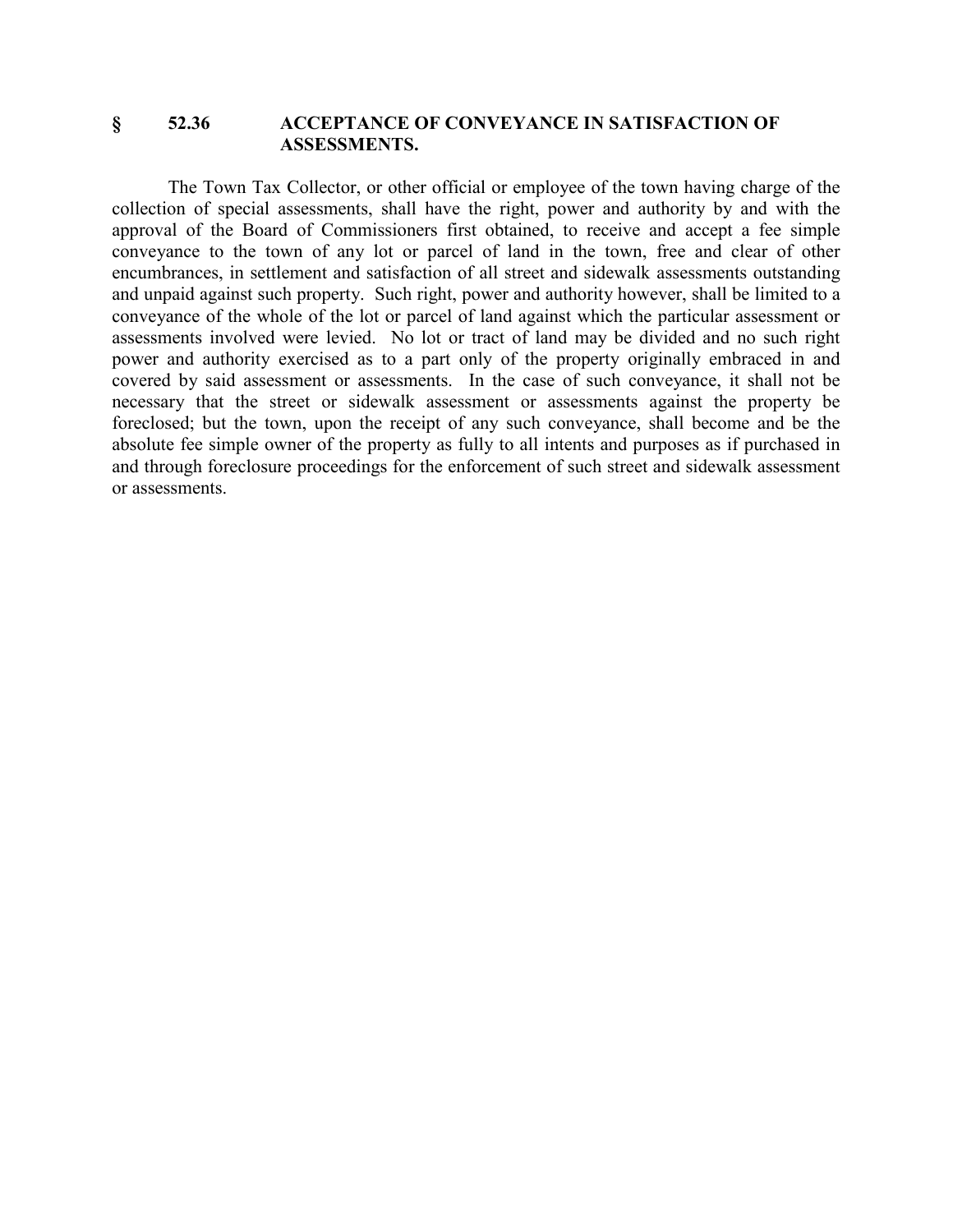*PUBLIC WORKS*

*NUISANCES*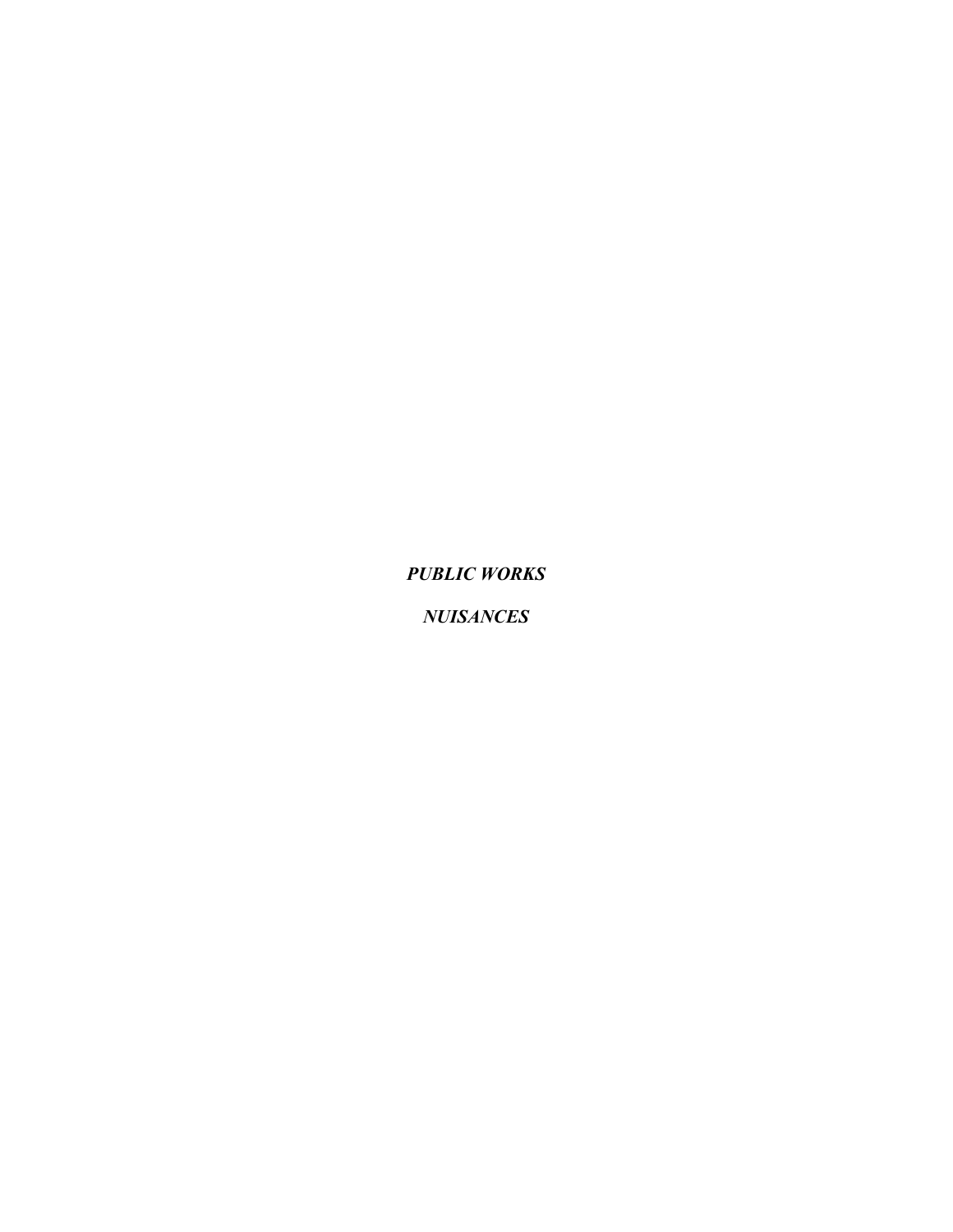#### *GENERAL PROVISIONS*

#### **§ 53.01 DEFINITIONS.**

For the purpose of this chapter the following definitions shall apply unless the context clearly indicates or requires a different meaning.

*ASHES.* Refuse resulting from the burning of wood, coal, coke and other combustible material.

*AUTOMATIC CONTAINERS*. Waterproof and odor proof containers, in size from one cubic yard to eight yards, approved by the town for use in commercial, business, industrial residential and other approved areas.

*BUILDING RUBBISH*. Rubbish from construction, remodeling and repair operations on houses, commercial buildings and other structures, including but not limited to excavated earth, stones, brick, plaster, lumber, concrete and waste parts occasioned by installations and replacements.

**BUSINESS BUILDING**. Any structure, whether public or private, that is adapted for the transaction of business, for rendering of professional services, for amusement, for the display or sale or storage of goods, wares, merchandise, articles or equipment, including hotels, apartment houses, rooming houses, office buildings, public buildings, stores, theatres, markets, restaurants, abattoirs, warehouses, sheds, barns and other structures on premises used for or adapted to business purposes.

*DIRECTOR OF PUBLIC WORKS*. The Director of Public Works of the town or his agent.

*GARBAGE*. Animal and vegetable refuse resulting from the handling, preparation, cooking and consumption of food, including a minimum amount of liquid necessarily incidental thereto.

*INDUSTRIAL WASTE*. Sawdust, shavings, feathers, excelsior, cartons, boxes, metal, glass, paper, wood, textiles, chemicals, plastic or other waste materials from processing plants, factories or manufacturing operations.

*REFUSE*. Solid waste, including but not limited to garbage, rubbish and ashes.

*RUBBISH*. Refuse, exclusive of garbage and ashes, including but not limited to paper, rags, cartons, boxes, wood, excelsior, rubber, leather, trees, bush and hedge branches, cuttings and trimmings, yard trimmings, grass, leaves, tin cans, metals, small mineral matter, glass, crockery, dirt, earth and dust.

*WASTE*. Useless, unused, unwanted or discarded materials resulting from natural community activities, including solids, liquids and gases.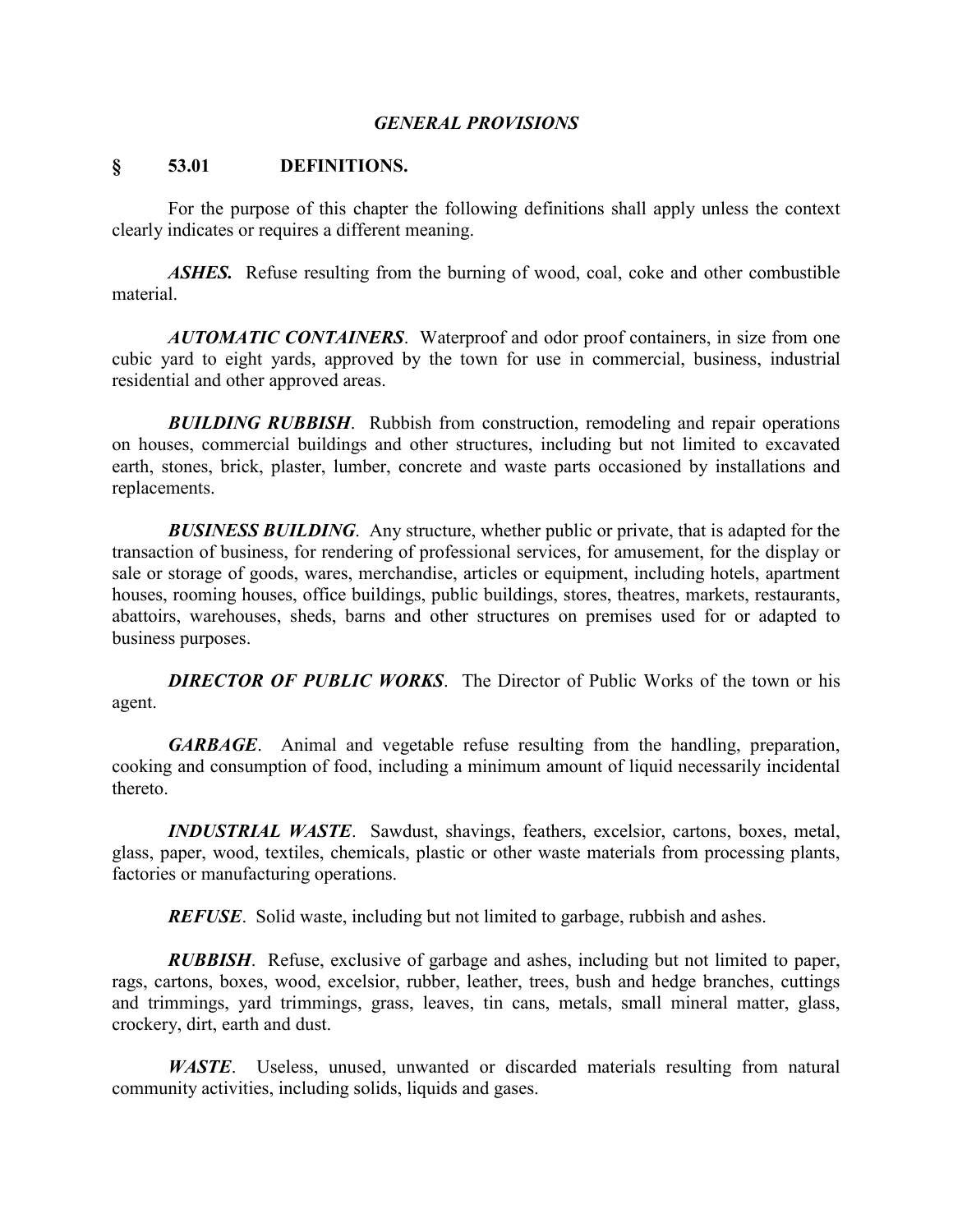## **§ 53.02 CLEAN AND ORDERLY CONDITION OF PREMISES.**

Every owner and every occupant or other person in control of any building or land in the town, including vacant property, shall keep the same in a clean and orderly condition and shall deposit refuse for collection in accordance with the provisions of this chapter and the regulations of the Director of Public Works. Combustible and noncombustible refuse shall be stored in containers complying with this chapter. ('75 Code, § 9-2)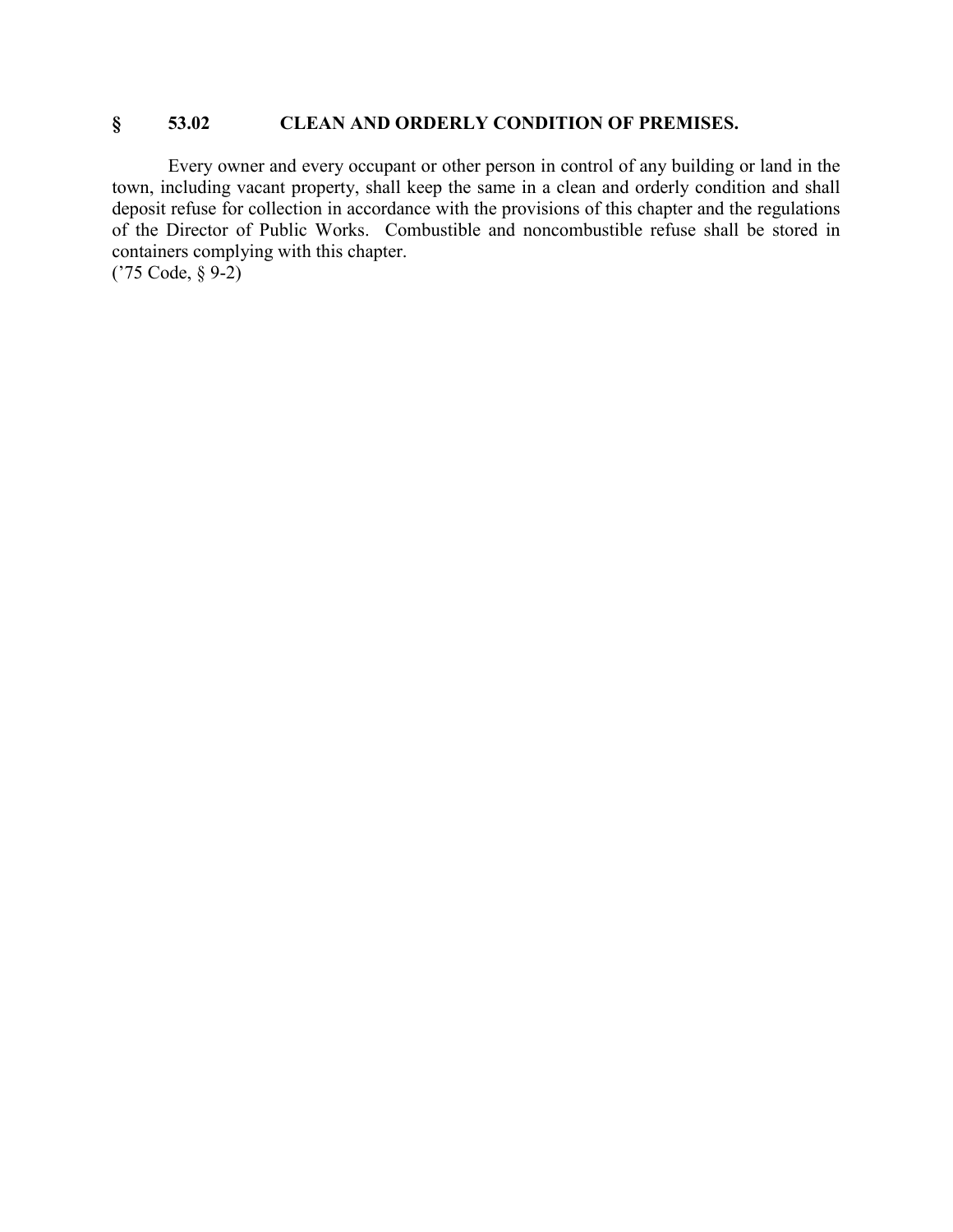#### **§ 53.03 WASTE ON PUBLIC LANDS OR IN WATERS PROHIBITED.**

No person shall throw, drop or deposit, or cause to be thrown, dropped or deposited, on any land in the town, vacant or occupied, including specifically streets, alleys, sidewalks and other public and semipublic areas, and all waters under the jurisdiction of the town, any waste, including but not limited to refuse, garbage ashes, rubbish, dead animals or fish, paper, drinking cups, broken glass, tacks, brush, grass, weeds and anything injurious to health. If any person, while transporting or hauling or causing to be transported or hauled, such rubbish or material, or earth excavation, coal or other material, shall throw, drop or deposit, or cause to be thrown, dropped or deposited such rubbish or material from the body of the vehicle, in violation of the provisions of this section, such person must daily clean up and remove such rubbish or material in a manner satisfactory to the Director of Public Works. If any person fails to clean up and remove such rubbish and material the Department of Public Works may clean up and remove such rubbish and material, and the town may recover the cost of such cleaning up and removal from such person.

('75 Code, § 9-3)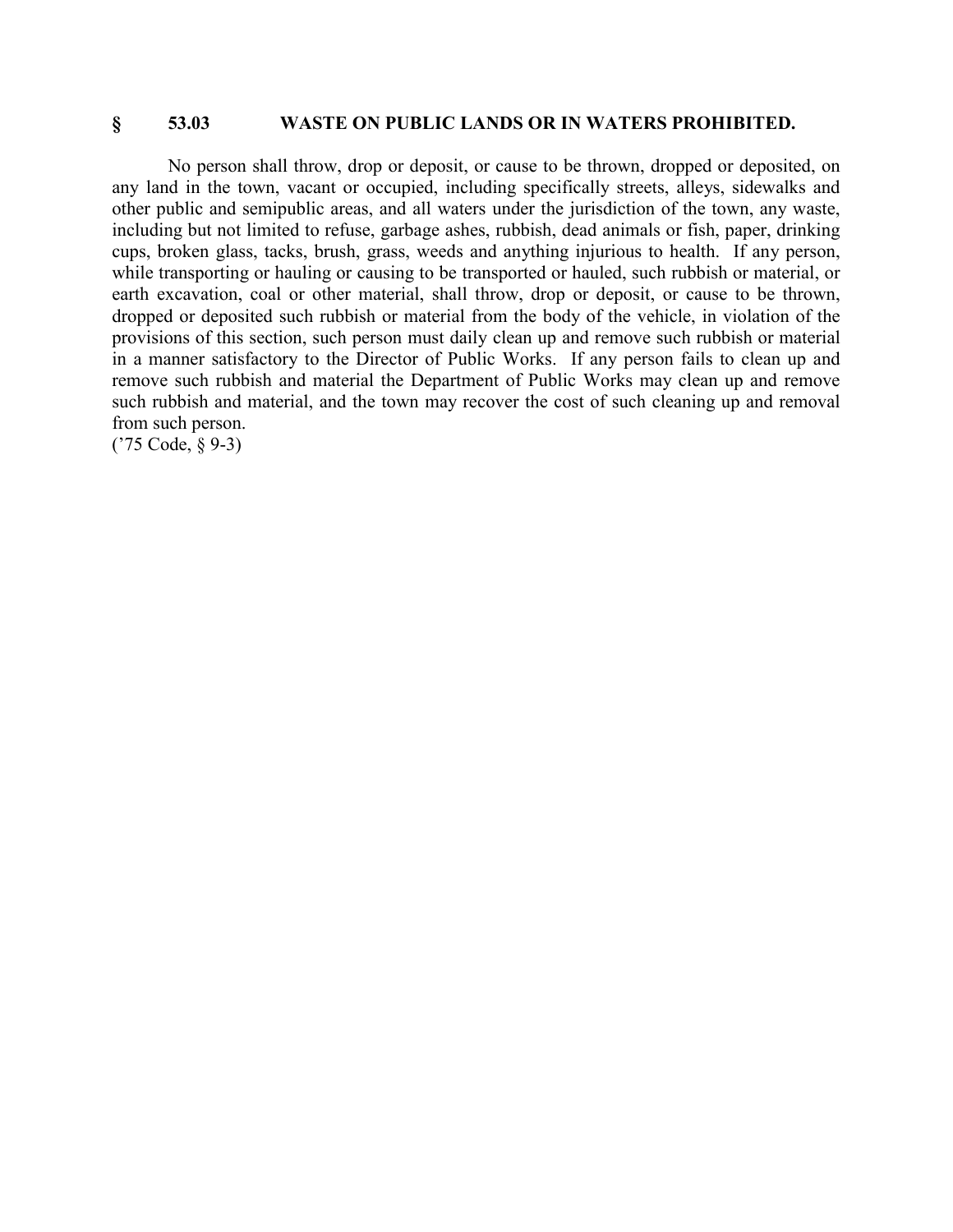### **§ 53.04 STORAGE OF MATERIAL ON PRIVATE PROPERTY.**

(A) No person or business shall store any crates, bottles, equipment, machinery, materials or junked motor vehicles on any property within the Town of Aberdeen, except within an enclosure of such nature that the property so stored is hidden from public view.

(B) For the purposes of this section, the term "junk motor vehicle" means a vehicle that does not display a current license plate issued to that specific vehicle and that it:

- (a) Is partially dismantled or wrecked; or
- (b) Cannot be self-propelled or moved in the manner in which it originally was intended to move; or
- (c) Is more than five years old and appears to be worth less than one hundred dollars (\$100.00).

(C) Any violation of this section shall be subject to a civil penalty and/or equitable relief provided for in § 10.98 of this Code. (Amended 8/9/10)

(D) Machinery and equipment may be exempted from such provisions by the express consent of the Board of Commissioners.

(E) Where it is impractical to store materials as provided in this section, such materials may be stored without an enclosure with the express consent of the Board of Commissioners, but such materials shall at all times be stacked or stored in compact units so that they will not constitute a nuisance. The Board of Commissioners, in granting such permission, may specify such other conditions as it may deem advisable.

(F) Weeds and grass on such lot shall be kept cut around the enclosure or machinery so that it does not constitute a nuisance.

('75 Code, § 15-3) (Am. Ord. passed 4-14-03)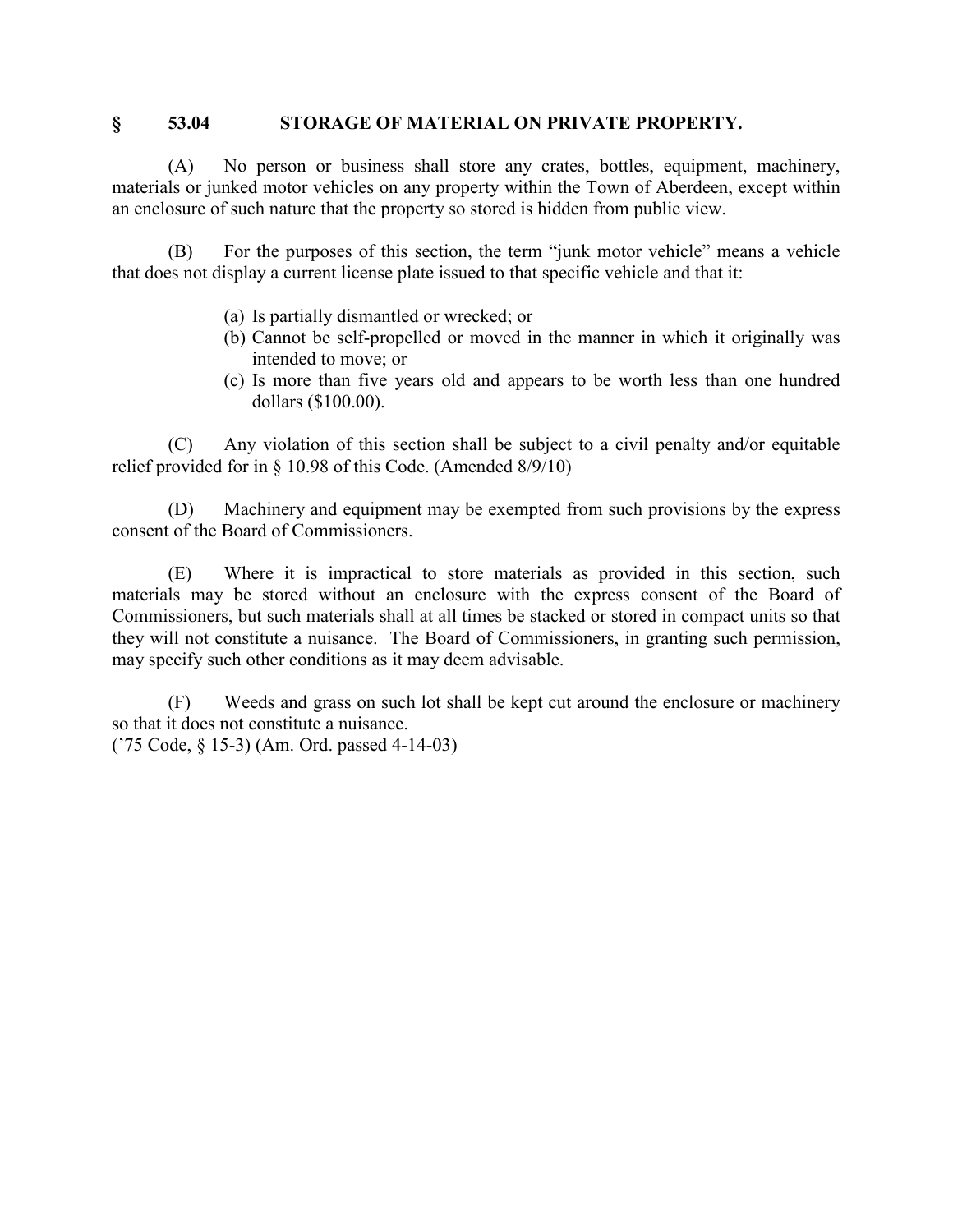### **§ 53.05 WEEDS AND OTHER CONDITIONS DEEMED TO BE A PUBLIC NUISANCE.**

The existence of any of the following conditions on any vacant lot or other parcel of land within the corporate limits is hereby declared to be dangerous and prejudicial to the public health or safety and to constitute a public nuisance.

(A) The uncontrolled growth of noxious weeds or grass to a height in excess of 24 inches causing or threatening to cause a hazard detrimental to the public health or safety.

(B) Any accumulation of rubbish, trash or junk causing or threatening to cause a fire hazard, or causing or threatening to cause the accumulation of stagnant water, or causing or threatening to cause the inhabitation therein of rats, mice, snakes or vermin of any kind which is or may be dangerous or prejudicial to the public health.

(C) Any accumulation of animal or vegetable matter that is offensive by virtue of odors or vapors or by the inhabitance therein of rats, mice, snakes or vermin of any kind which is or may be dangerous or prejudicial to the public health.

(D) The open storage of any abandoned ice box, refrigerator, stove, glass, building material, building rubbish or similar items.

(E) Any condition detrimental to the public health which violates the rules and regulations of the County Health Department.

 ('75 Code, § 9-13) (Ord., passed 1-8-79; Am. Ord., passed 8-10-87, Am. Ord., passed 1-8-18) (Amended 12-10-18)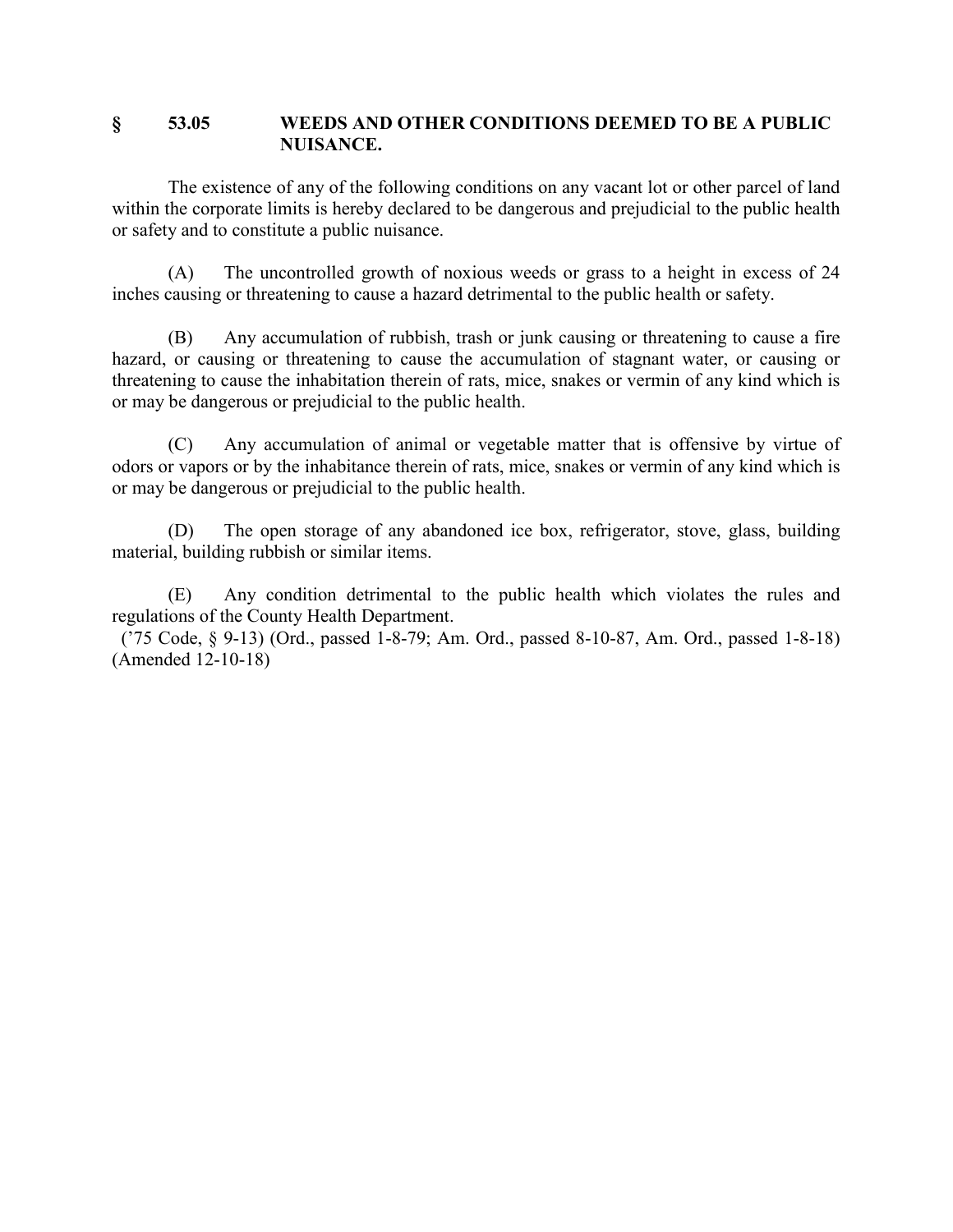## **§ 53.06 INVESTIGATION OF CONDITIONS BY TOWN MANAGER.**

The Town Manager, upon notice from any person of the possible existence of any of the conditions described in § 53.05 shall cause to be made by the appropriate County Health Department official, or town official, such investigation as may be necessary to determine whether conditions exist which may constitute a public nuisance as declared in § 53.05. ('75 Code, § 9-14) (Ord., passed 1-8-79; Am. Ord., passed 8-10-87)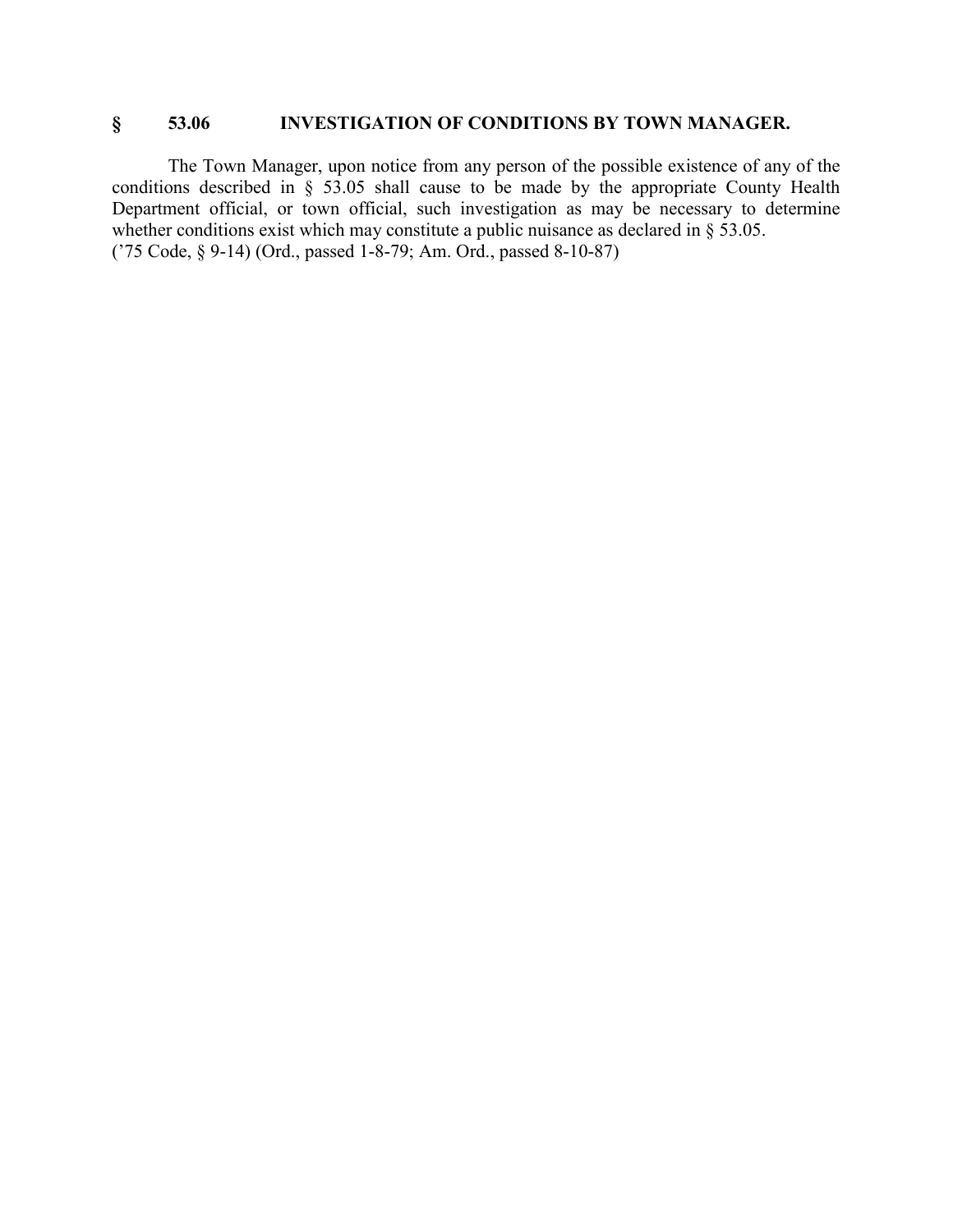#### **§ 53.07 NOTICE TO ABATE NUISANCE.**

(A) If it appears that such conditions exist, the Town Manger shall cause to be posted on property, or delivered or mailed to the owner of the property upon which the conditions exist, a notice stating the reasons why the conditions constitute a violation and a public nuisance and, further, shall order the prompt abatement thereof within ten (10) days from the receipt of such written notice. The date of mailing plus three days shall constitute the date of receipt by the property owner for purposes of this section 53 for all notices required hereunder. Notice by posting or delivery shall occur on the actual date of posting or delivery for all purposes hereunder.

(B) Within the ten-day period mentioned in subsection (A) above, the owner of the property where the nuisance exists may appeal the findings of the town manager or his or her designee made pursuant to subsection (A) above to the town board by giving written notice of appeal to the town clerk. The filing of the appeal shall stay the abatement of the nuisance by the town until a final determination by the town board, unless the town manager or his or her designee certifies to the board that, because of the facts stated in the certificate, a stay would, in his opinion, cause imminent peril to life or property or that, because the violation is transitory in nature, a stay would seriously interfere with the effective enforcement of this chapter. In that case, abatement proceedings shall not be stayed except by order of the town board or a court of competent jurisdiction, issued on application of the party seeking the stay, for due cause shown, after notice to the town manager or his designee. In the event no appeal is taken, the town may proceed to abate the nuisance. If an appeal is conducted by the town board, the rules of evidence prevailing in courts of law or equity shall not be controlling in such hearings.

(C) The town board, in the event an appeal is taken as provided in subsection (B) above and after hearing all interested persons and reviewing the findings of the town manager or his or her designee, may reverse the findings made pursuant to subsection (A) above; but if the board shall uphold the findings of the town manager or his or her designee, the board shall adopt an ordinance or other written finding specifically declaring the condition existing on the property to be a danger and hazard to the health, safety, and general welfare of the inhabitants of the town and public nuisance and directing the appropriate town employees to cause the condition or conditions to be abated as soon as practical.

('75 Code, § 9-15) (Ord., passed 1-8-79; Am. Ord., passed 8-10-87, Am. Ord., passed 1-8-18)

(D) Any decision by the town board may be appealed to Superior Court pursuant to G.S. 160A-393.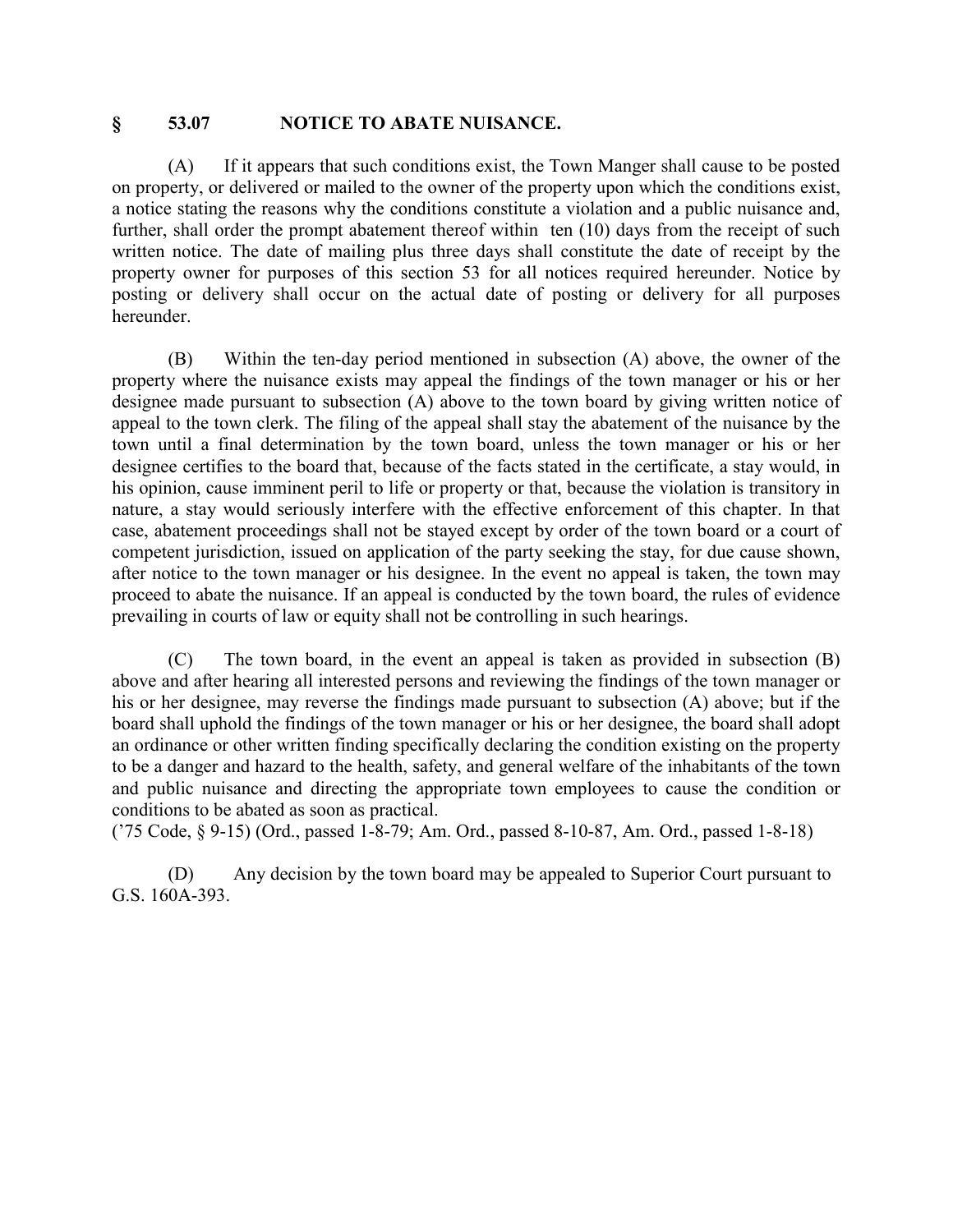#### **§ 53.08 ABATEMENT OF NUISANCE BY TOWN.**

(A) If the owner, having been ordered to abate such a public nuisance, fails, neglects or refuses to abate or remove the condition constituting the nuisance within 10 days from receipt of said order or notice, the Town Manager or his or her designee shall cause the condition to be removed or otherwise remedied by having employees of the town or a private contractor hired by the town go upon such premises and remove or otherwise abate such nuisance under the supervision of an officer or employee designated by the administrative officer. In such instances, weeds or grass shall be cut to a height satisfactory to the manager or his or her designee.

(B) The actual cost incurred by the town in removing or otherwise remedying a public nuisance shall be charged to the owner of such lot or parcel of land, and it shall be the duty of the town to mail a statement of such charges to the owner or other person in possession of such premises with instructions that such charges are due and payable within 15 days from the receipt thereof.

('75 Code, § 9-16) (Ord., passed 1-8-79; Am. Ord., passed 8-10-87; Am. Ord., passes 1-8-18)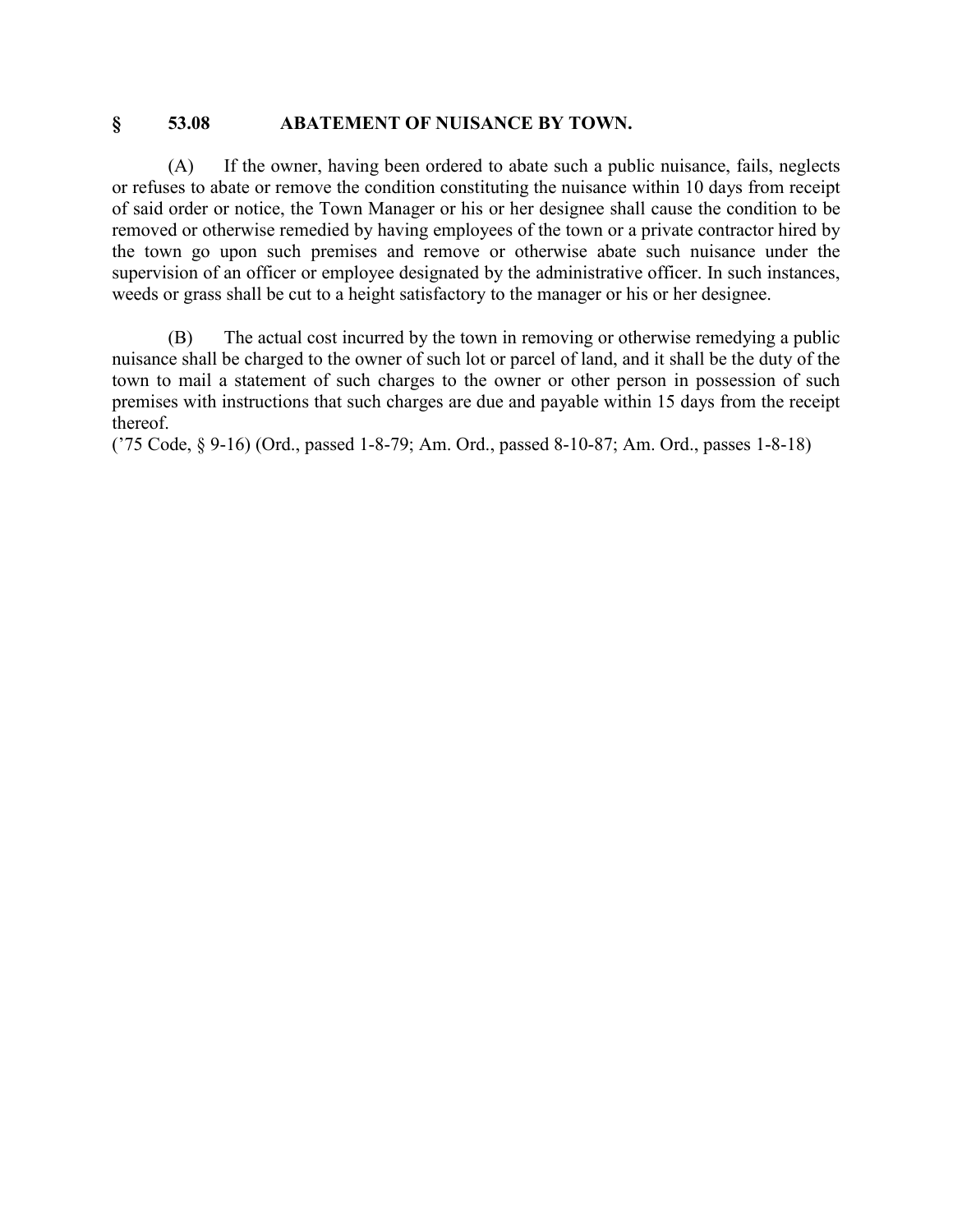# **§ 53.09 FAILURE TO PAY CHARGES.**

In the event charges for the removal or abatement of a public nuisance are not paid within 30 days after the receipt of a statement of charges as provided for in § 53.07, such charges shall become a lien upon the land or premises where the public nuisance existed and shall be collected as unpaid taxes, as provided in G.S. § 160A-193.

('75 Code, § 9-17) (Ord., passed 1-8-79; Am. Ord., passed 8-10-87)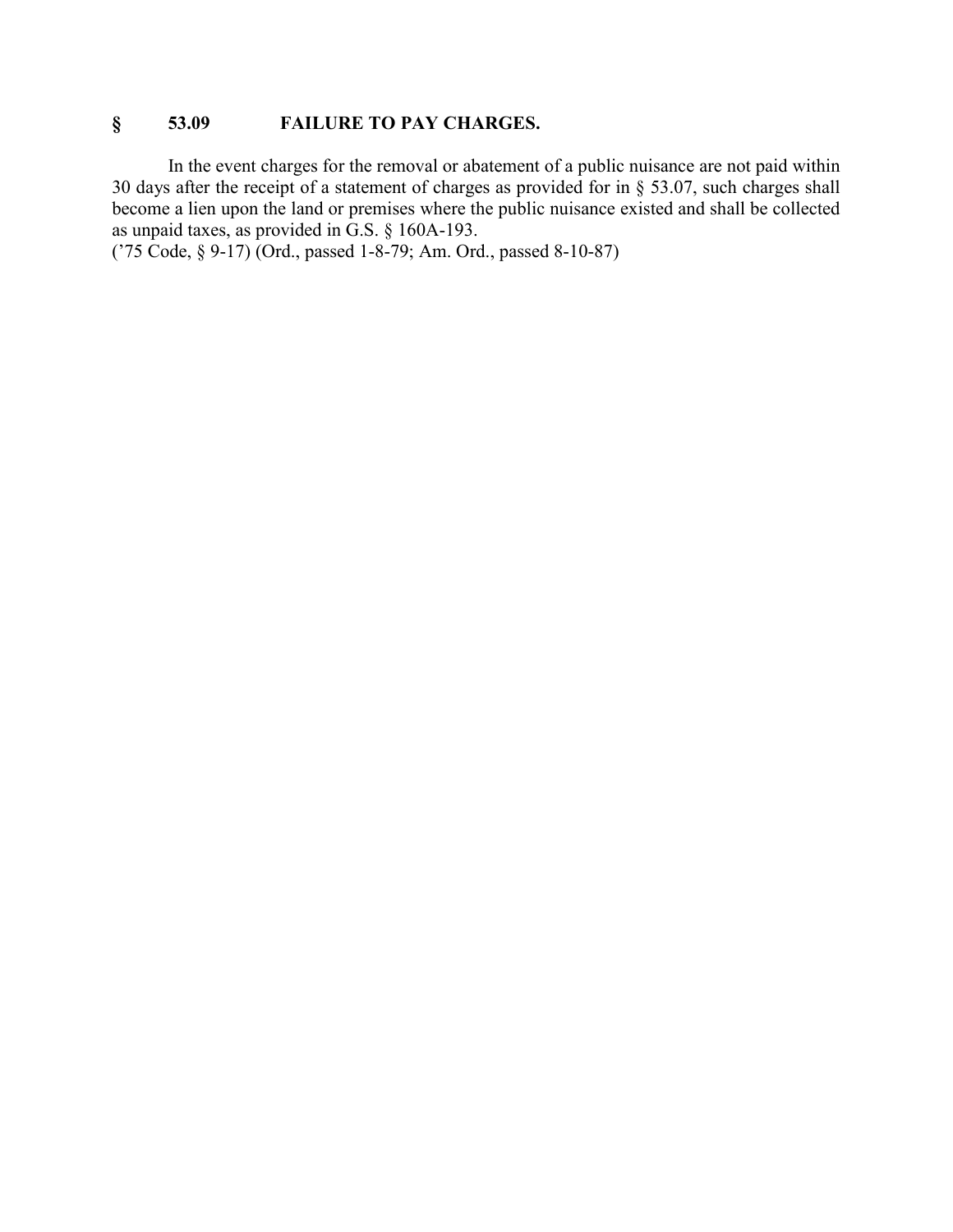### **§ 53.10 WHEN NOTICE CANNOT BE GIVEN.**

In any case in which the Building Inspector or Town Clerk is unable to give written notice to owner, lessee. Occupant or person in possession of premises upon which a nuisance exists, whether by reason of inability to identify any such person or to ascertain his address, the Building Inspector or Town Clerk shall give such notice by publication in a newspaper of general circulation which is qualified under U.S. § 160A-597 to publish legal advertisements in the county. At the same time, the Building Inspector or Town Clerk shall post a copy of such notice at a conspicuous place upon the premises in question. The 10 day period provided in § 53.07 shall commence to run from the beginning date of such newspaper publication, and the cost of such publication shall be including in the cost of removal of the conditions which constitute the nuisance.

('75 Code, § 9-18) (Ord., passed 1-8-79)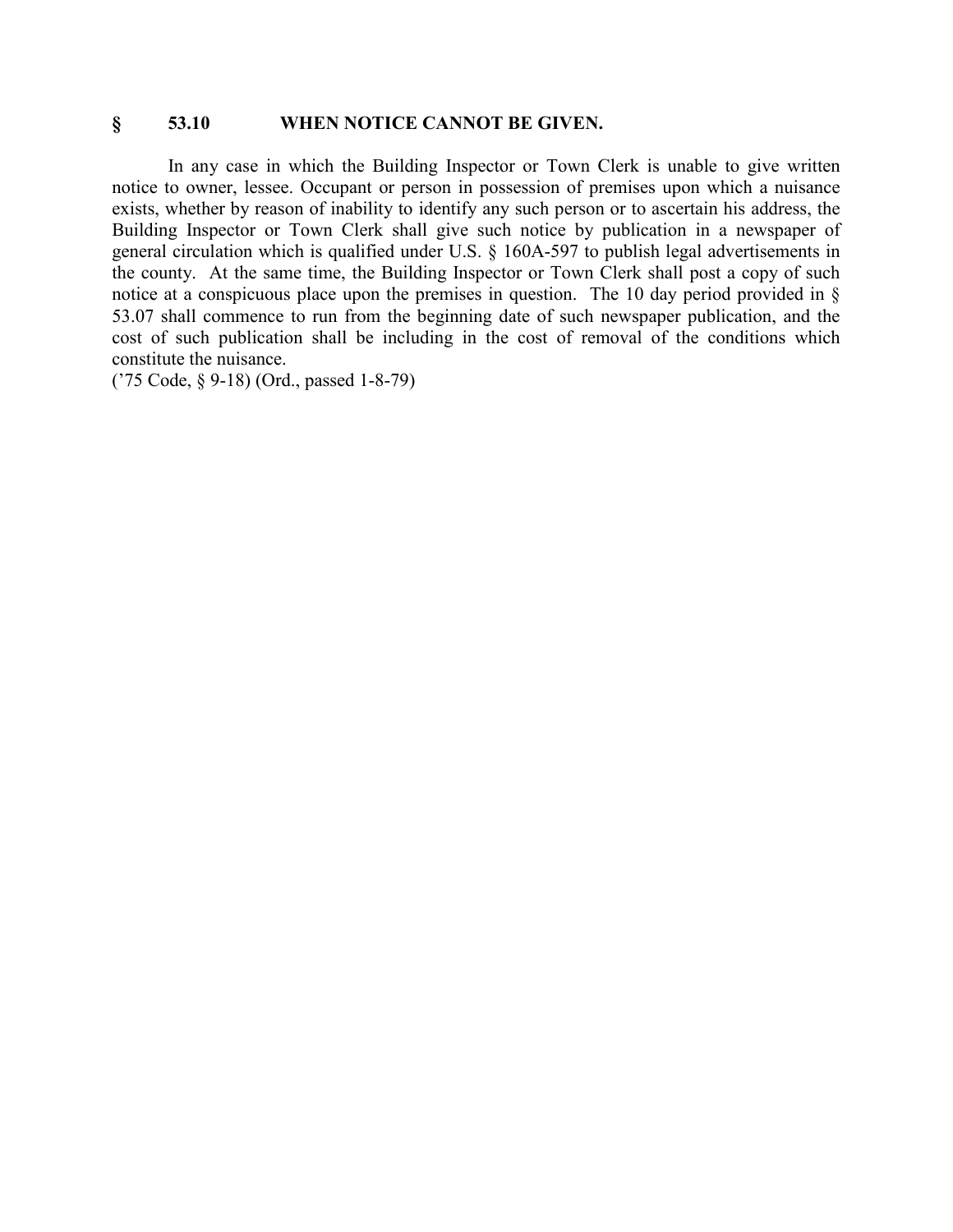### **§ 53.11 SECOND AND SUBSEQUENT NOTICES AND VIOLATIONS**

(A) Upon the third violation within a calendar year, the town shall provide a chronic violator notice that without further notice the town may abate a chronic public nuisance. The notice shall be sent by registered or certified mail. When service is attempted by registered or certified mail, a copy of the notice may also be sent by regular mail. Service shall be deemed sufficient if the registered or certified mail is unclaimed or refused, but the regular mail is not returned by the post office within 10 days after the mailing. If service by regular mail is used, a copy of the notice shall be posted in a conspicuous place on the premises affected

(B) Upon the fourth violation within a calendar year, the town may, through its agent employees, or a contractor, enter a premises to abate any public nuisance without any notice to the property owner.

('75 Code, § 9-18) (Ord., passed 1-8-79; Am. Ord., passed 1-8-18)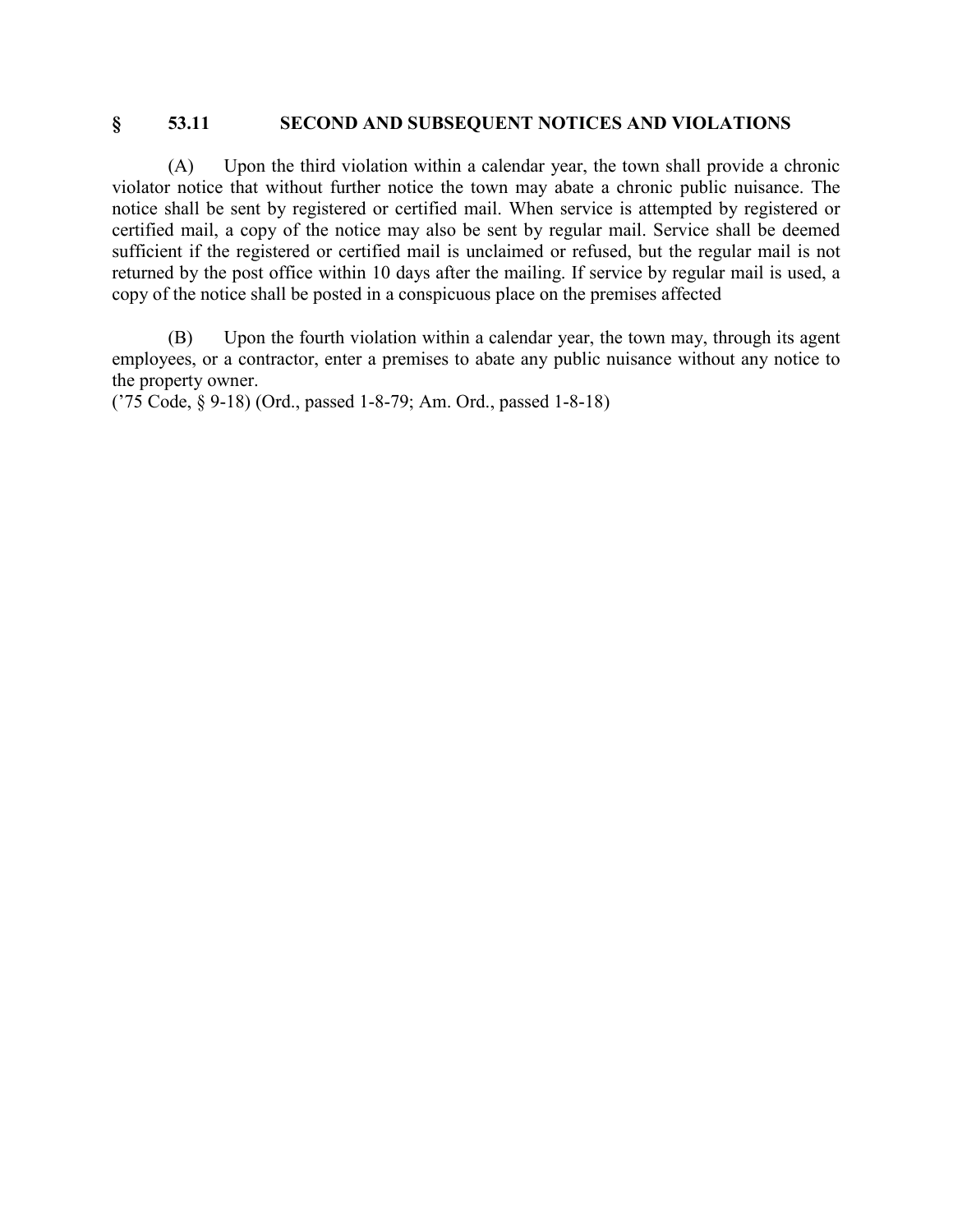# **§ 53.12 VIOLATIONS.**

The procedure set forth in this chapter shall be in addition to any other remedies that may now or hereafter exist under law for the abatement of public nuisances and this chapter shall not prevent the town from proceeding in a criminal action against any person, firm or corporation violating the provisions of this chapter as provided in G.S. § 14-4.

('75 Code, § 9-19) (Ord., passed 1-8-79; Am. Ord., passed 8-10-87; Am. Ord., passed 1-8-18)